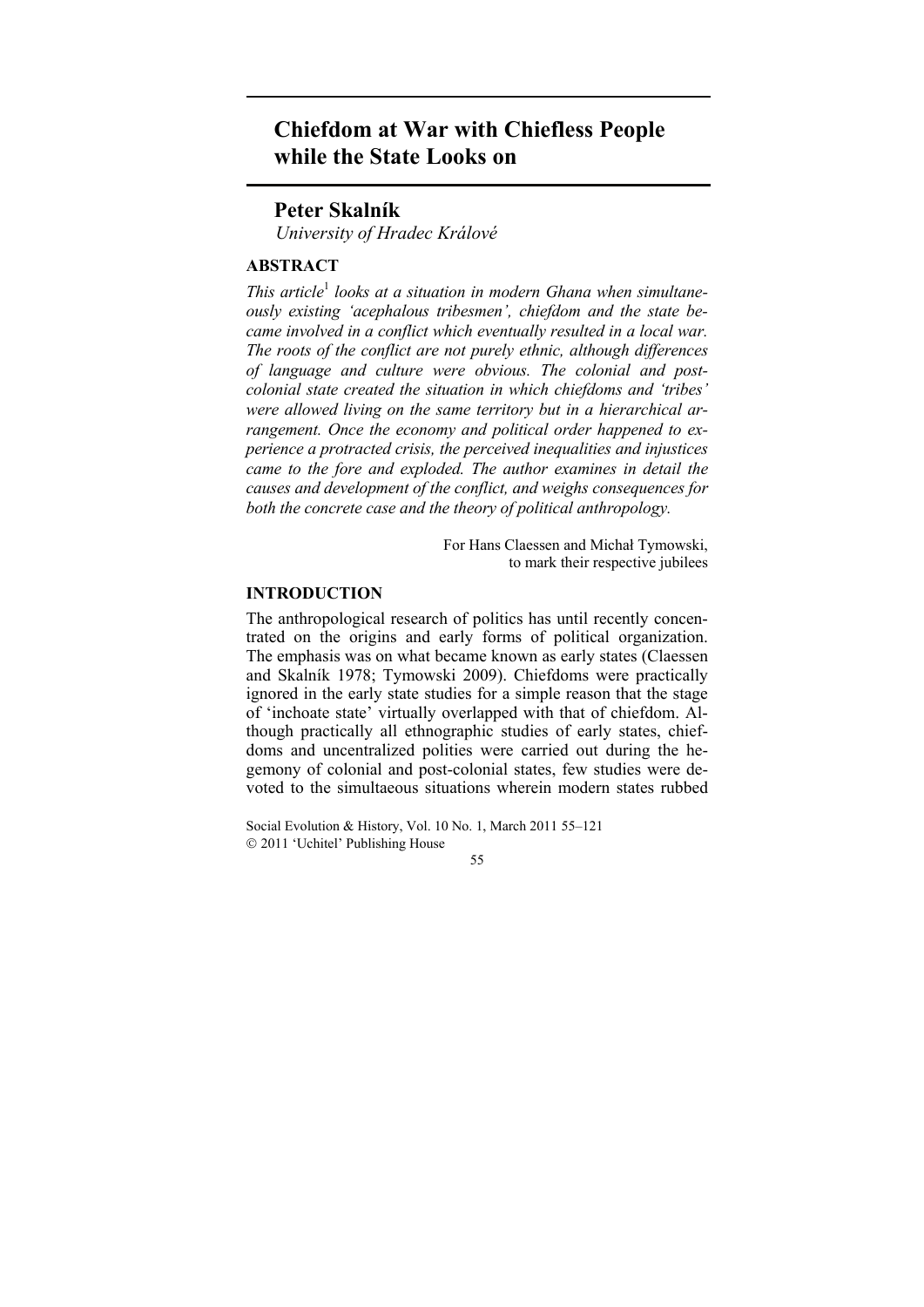shoulders with early states, chiefdoms and 'acephalous' bands or tribes.<sup>2</sup> Studies of armed conflicts in what was labelled as anthropology of war followed the same pattern. The modern state, although hiding behind the scene, was not considered in the compendiums such as Bazin and Terray (1982) or Haas (1990). And if yes, then modern states and early states and/or tribes were treated separately (Nettleship *et al.* 1975). Monographs on warfare pretended the modern state did not exist (Chagnon 1968; Lemonnier 1990). The present article examines roots and development of an armed conflict between a northern Ghanaian chiefdom and a settler 'tribe' with full recognition of the modern state ramifications. The research on the early state was an undisputable catalyzer for the present study, although the field experience revealed that the interest is rather in how the modern state articulates with concurrently existing centralized and uncentralized polities that moreover become involved in a serious conflict. While true early states disappeared under the crushing force of modern states, chiefdoms and bands/tribes did not, due to their strikingly different logic and political culture.<sup>3</sup> Much more than early states chiefdoms and bands/tribes pose today a challenge to the stability of modern states, especially if these happen to be exposed to periods of economic and political crisis. In a modest way this study is a contribution to the recently launched research on alternatives and analogues to the early state (Kradin and Lynsha 1995; Grinin *et al.* 2004).

## **THE NEO-TRADITIONAL CHIEFDOM OF NANUŊ**

The Nanumba chieftaincy (*naam*) stands in complementary opposition to the 'regulated anarchy' of the Konkomba. This thesis sounds very unusual because anthropologists, as well as historians, developmental sociologists and administrators, and both the Nanumba and Konkomba themselves believe in the total opposition of these principles of indigenous politics.

The *naam* is a concept which needs elucidation. The data I gathered among the Nanumba<sup>4</sup> helps this, and can be compared with the findings of other researchers such as Drucker-Brown (1975), Goody (1971) and Fortes (1940). The translation of this native concept is very difficult as it may mean 'power', 'authority' or 'office'. I believe that it can best be described as chieftaincy, as the name for chief *naa* (pl. *naanima*) suggests. It appears that the whole existence of the Nanumba is connected with *naam* while the chiefs are only incumbents of *naam*. They, in turn,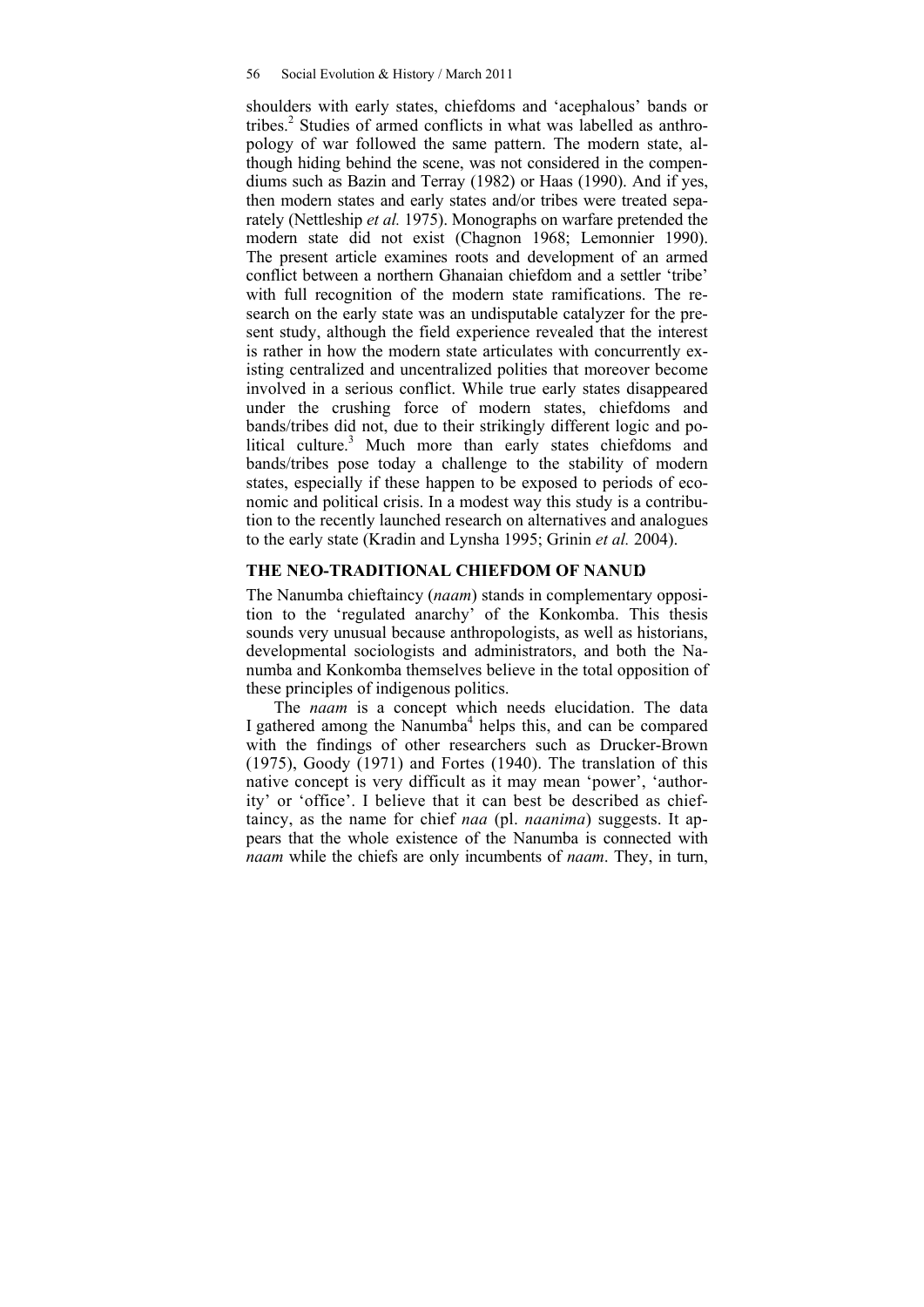in their capacity as chiefs, depend on the spiritual support of the representatives of the autochthons.

There are four sacred villages in Nanuŋ. They are sacred because they contain shrines which symbolize the relationship between the autochthons and Nmantambu and his retinue. This relationship is ritual, in fact politico-ritual. Nmantambu and his chiefly people did not fight their way into Nanuŋ, except in some places where they met with resistance. The emergence of the common ethnic group, Nanumba, is based on a kind of politico-ritual pact. The ritual specialists, the earthpriests (*tindanima*, sing. *tindana*), accepted the chiefly people with their institution of *naam* on the condition that *naam* can be renewed only with the sanction of the earthpriests. The paramount chief, called Bimbilla Naa, who is a direct descendant of Nmantambu and a member of either of the two chiefly houses, resides in Nanuŋ's capital Bimbilla and enskins (*i.e.* installs) most chiefs in Nanuŋ including those in sacred villages. However, his relationship with the latter is marked by ritual avoidance and fear. The Bimbilla Naa's funeral cannot be ritually – *i.e.* ultimately – performed unless the ritual people from Dalanyili and Binda villages led by their 'chief' Dalana (Yidana) proclaim him dead and perform a series of secret ritual activities on his grave.

According to the founding legend, Dalana was the only leader whom Nmantambu 'met' in Nanun. When I asked the Bimbilla Naa for permission to go to Dalanyili he laughed helplessly and said that such permission was not his to give as he had no direct authority over Dalanyili. Similarly, the Bimbilla Naa enskins his relative as the chieftainess of Ponaayili (lit. female chief's house) but cannot see her again and is not allowed to go to this small place to the north of Bimbilla where some very secret paraphernalia connected with *naam* are kept. The chieftainess, Ponaa (lit. female chief) never comes to Bimbilla during the Bimbilla Naa's lifetime. However she and her male co-chief Kpandigli come to Bimbilla in the time of *naa-kuli*, the Bimbilla Naa's ritual funeral, to supervise the procedure of the funeral. Without them the chief's funeral cannot be performed.

The fourth sacred village, Duuni (lit. room's place), is the place where Nmantambu died, according to the founding myth, and where (according to some versions of the legend) his sister was buried. Nmantambu was to be buried in a sacred room in Duuni, specially kept and renewed by the Duuni people, but he disappeared, pre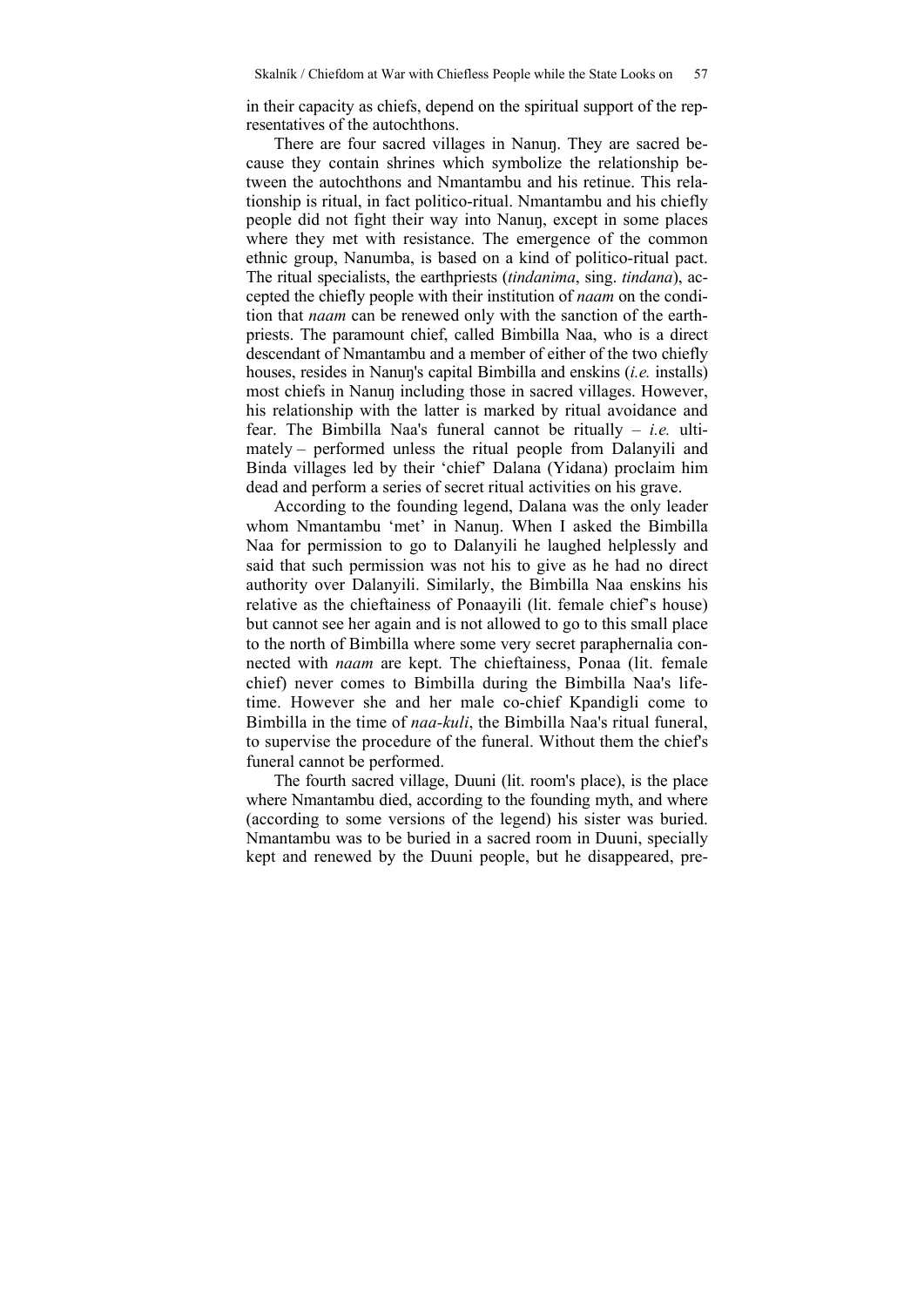sumably to the pond called Bagri, in Dagboŋ, where the other children of the ultimate ancestor Naa Gbewaa are also believed to rest. Although the Bimbilla Naa officially enskins Duu Naa, the chief of Duuni, he sends his elders with the chiefly gown (*kparba*), which is put on Duu Naa in his own hall. All other chiefs have to come to Bimbilla. The Bimbilla Naa must obey the taboo and not ever see the Duu Naa. If he travels on the road to Yendi, he will be blindfolded when he passes near Duuni. Bakpab Naa, chief of the nearest village to Duuni, is also not allowed to go to Duuni, but he can see the Duu Naa when the latter visits Bakpaba (Bakpab Naa Abudulai Natogmah, Feb. 1980).

The ritual underpinning of the Nanumba political system becomes even more obvious when we realize that the earthpriests (*tindanima*) are warriors (*sapashinima*) as well. This function must have developed from the original occupation of the autochthonous inhabitants of Nanuŋ as hunters. In their dual function, the earthpriests are guarantors of the *naam*-chieftaincy, legitimizing it and defending it. That is why the warrior villages (Jilo, Ganguyili, Pusuga) surround Bimbilla or are situated close to other two important towns of Nanuŋ, namely Nakpaa and Dakpam. The warriors have no claim to the *naam* but they know its rules and are on guard against its abuse.

Another group with politico-ritual status in Nanuŋ are the *naakpamba* (sing. *naakpema*) or chief elders. They are considered senior to the chief of Bimbilla, as is reflected in the terminology. For example, Juo Naa or Wulehe Naa would call Bimbilla Naa *n'yanga*, my grandson. They would be addressed *n'yaba*, my grandfather, by the Bimbilla Naa, who, in turn, is viewed as father to all chieftaincies which are derived from Nmantambu. The Wulehe-Naa and a number of other *naakpamba* occupying important villages to the north-east, east and south of Bimbilla are the electors of the Bimbilla Naa ('kingmakers' in colonial terminology). The most important of these are Juo Naa, Lanjiri Naa (the chief of Kukuo village) and Gambux Naa. Others are Jilo Naa, Chichagi Naa, Dibsi Naa (Nakpayili village chief) and Juali Naa. These chiefly elders meet very rarely, if ever. In their very special position, they do not have the right to compete for the *naam* of Bimbilla. Some of them are probably of autochthonous origin although they do not stress that; the *naakpamba* like to be less conspicuous than ordinary chiefs, but their influence on the whole Nanumba polity is considerable.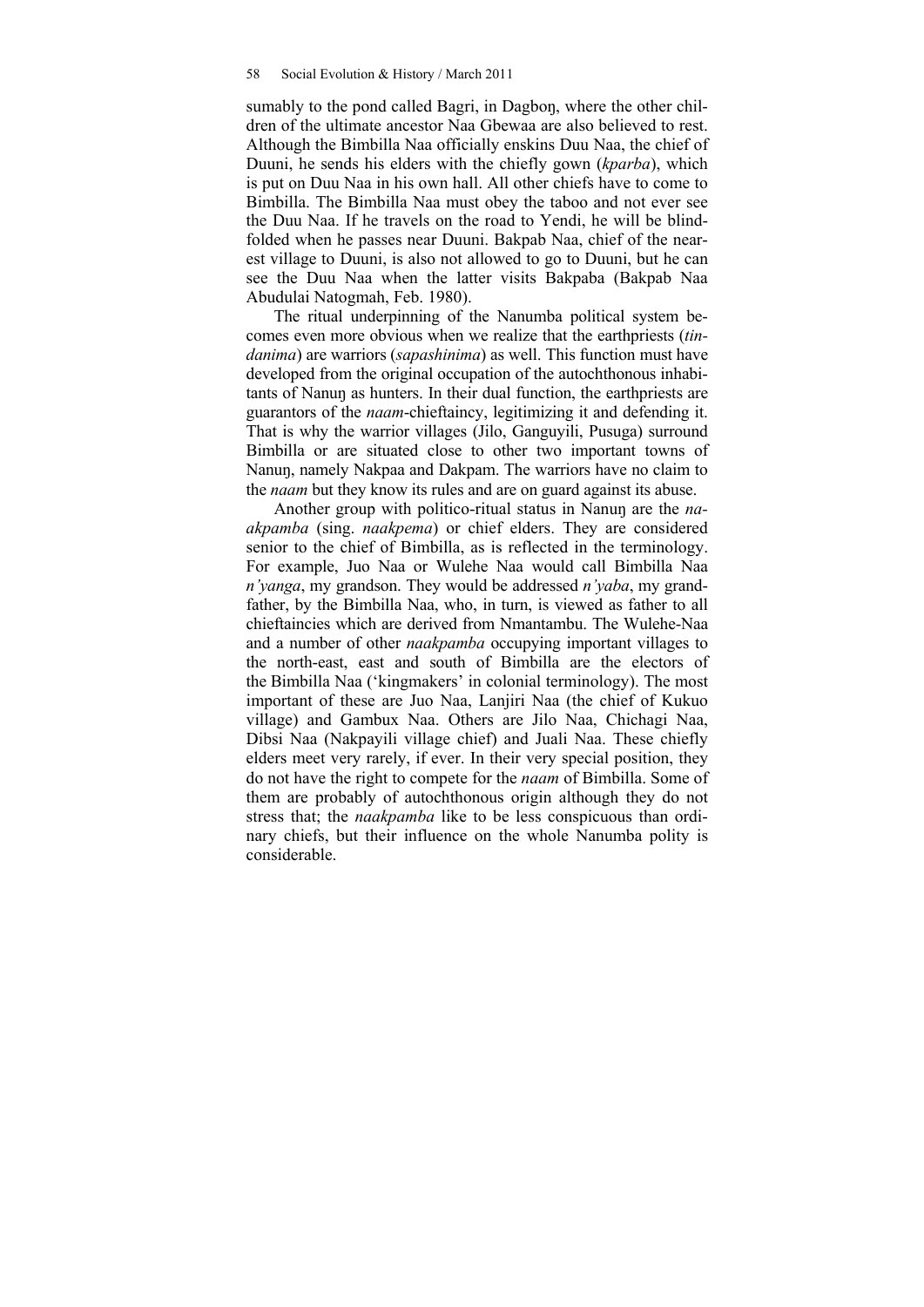Kpatihi (some title him erroneously as Kpatihi Naa) also occupies a very special position. My information indicates that his function of 'skinmaker' – a ceremonialist who technically enskins chiefs on behalf of the Bimbilla-Naa – was only recently introduced into Nanuŋ, probably under the influence from Dagboŋ. But the Kpatihi family is also believed to have come with Nmantambu in his retinue. At any rate, the Kpatihi Ponadoo, enskinned by members of his own family (the only dignitaries to enskin themselves) on  $4<sup>th</sup>$  January 1983, had more influence on the procedures of the Bimbilla Naa's funeral than any of the electors. The *naakpamba* live in their own villages with the exception of the Jilo Naa, who resides in Bimbilla (the village of Jilo being situated just one kilometre from the capital town). Kpatihi lives in Bimbilla and has an easy access to the court of the Bimbilla Naa, thus exerting considerable influence upon the decision-making at the centre of the Nanumba polity.

Although all who are ceremonially enskinned bear the same naa after their title  $-$  *i.e.* they are considered chiefs, it is only the members of the Nmantambu line-house (divided into two sublines) who can compete for the titles within the hierarchy of chieftaincies. All other chiefs become so by birth, more or less automatically. The ultimate goal of members of the two Nmantambu houses, which have existed for a number of generations, is to assume the *naam* of Bimbilla. Only they are called *naabihi* (sing. *naabia*) or chiefly children, both in the sense of belonging to the Nmantambu chiefly line and of being children of a particular chief. The competition for the *naam* of Bimbilla is open to all members of the Nmantambu *dunoli* (litterally gate, *i.e.* lineage), but a special rule is applied here: the *naam* of Bimbilla must alternate between the two sublines, Gbuxmayili (lion's house) and Banyili (house of the bangle). Thus, if the present Bimbilla Naa is from Gbuxmayili (as was the case when I began my fieldwork in Nanuŋ), after his death a member of the Baŋyili will become the Bimbilla Naa. As the maxim goes, 'If the sceptre of Baŋyili is put down, that of Gbuxmayili should be taken up. If then the sceptre of Gbuxmayili is put down, that of Baŋyili should be taken up'. Today, this rule appears to be an absolute imperative. However, tradition tells of a third, Suburi house, which is still officially entitled to the *naam*, but lost its chance at succession in the battles of the past. The last Bimbilla Naa from the Suburi chiefly house was Naa Sulgu (Falcon) who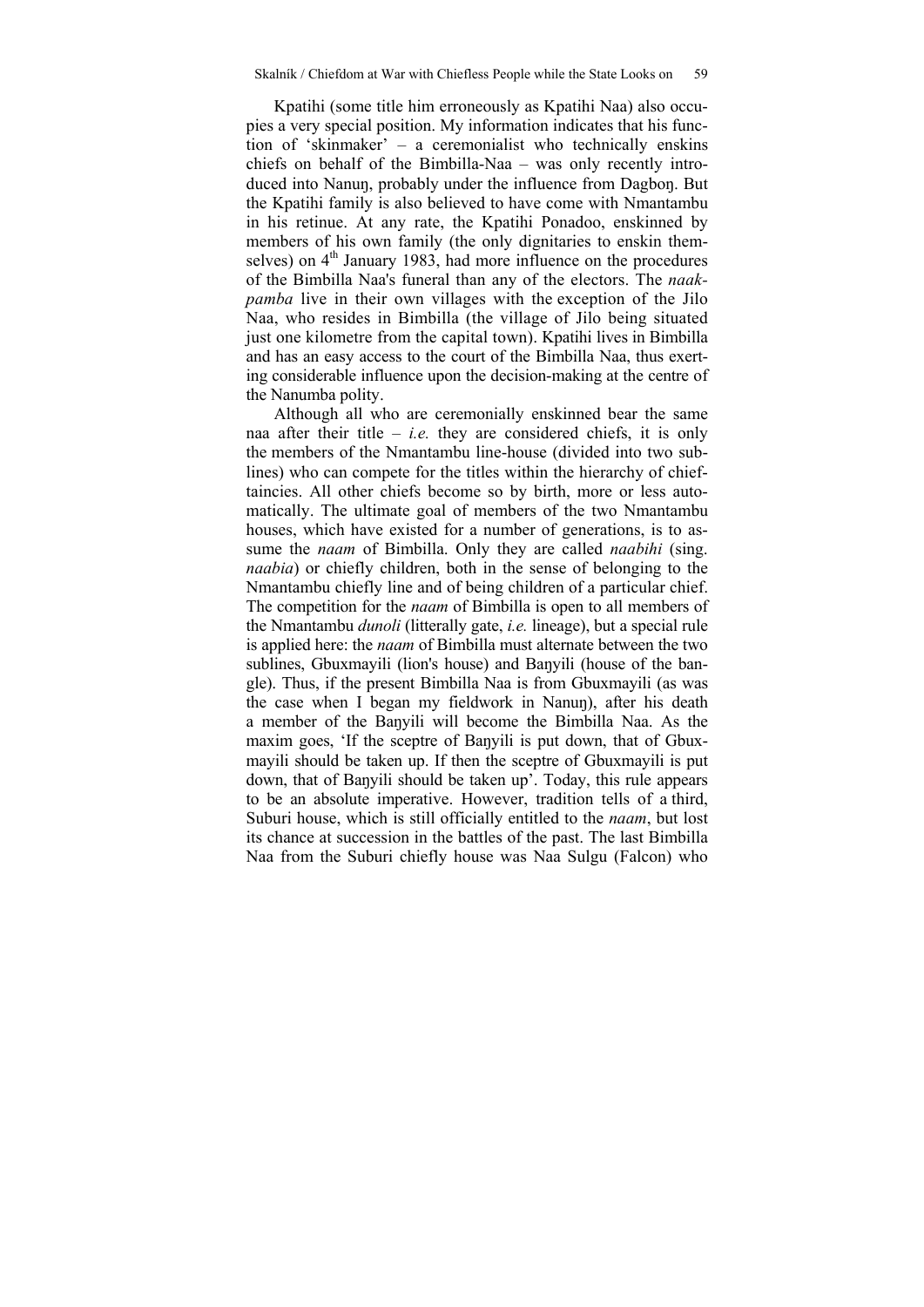betrayed the Nanumba and therefore he and his line was condemned to oblivion.

Competition for the paramount *naam* of Bimbilla is now regulated so that the person most likely to win is the incumbent of the *naam* of Nakpaa, in the case of Gbuxmayili, and the *naam* of Dakpam, for Baŋyili. Bimbilla Naa Dasana (1959–1981) from Gbuxmayili was Nakpaa Naa before he became the Bimbilla Naa. The Bimbilla Naa Abarika (1983–1999) from Baŋyili was Dakpam Naa before he ascended to Bimbilla. Past cases indicate some divergence, however. For example, Bimbilla Naa Natogmah (1945– 1957), older brother of the Bimbilla Naa Abarika, became the Bimbilla Naa directly from the incumbency of the *naam* of a less important village of Gbungbaliga.

The Nmantambu *naam* villages are divided into those traditionally belonging to Gbuxmayili and those belonging to Baŋyili. The Gbuxmayili villages are located to the north-west of Bimbilla whereas the Baŋyili villages are situated to the south-west. In fact, the distribution of villages of electors, chief elders (east and south) and the two Nmantambu *naam* houses is amazingly well defined. I could not find anything but an historical explanation for the fact that the eastern part was where the more autochthonous elements were preserved whereas the western part was under the tighter control of the Nmantambu chiefly people.

Seniority plays a very important part in the competition for *naam*. It is almost automatically applied in the selection of incumbents of *naam* which do not lead to the paramountcy of Bimbilla. But it is also applied to competitive chieftaincies of the Nmantambu (immigrant) type. It seems, that originally, seniority was a more important factor than being chief of a gate town. Of course, the coincidence of the two is best, but in practice this rarely happens. There has always been tough competition for succession, even since the turn of the century when the colonial or postcolonial state power has invariably intervened.

I cannot go into detail here about these succession cases. It should be realized however that the competition for *naam* in every village (which 'belongs' to either Gbuxmayili or Baŋyili) is ideally open to every *naabia* (member of particular sub-line) and their number is far in excess of the number of vacant village chieftaincies. The spirit of competition for *naam* is an integral part of Nanumba political culture, and could not be suppressed by the attempts of the German, British and Ghanaian administrations to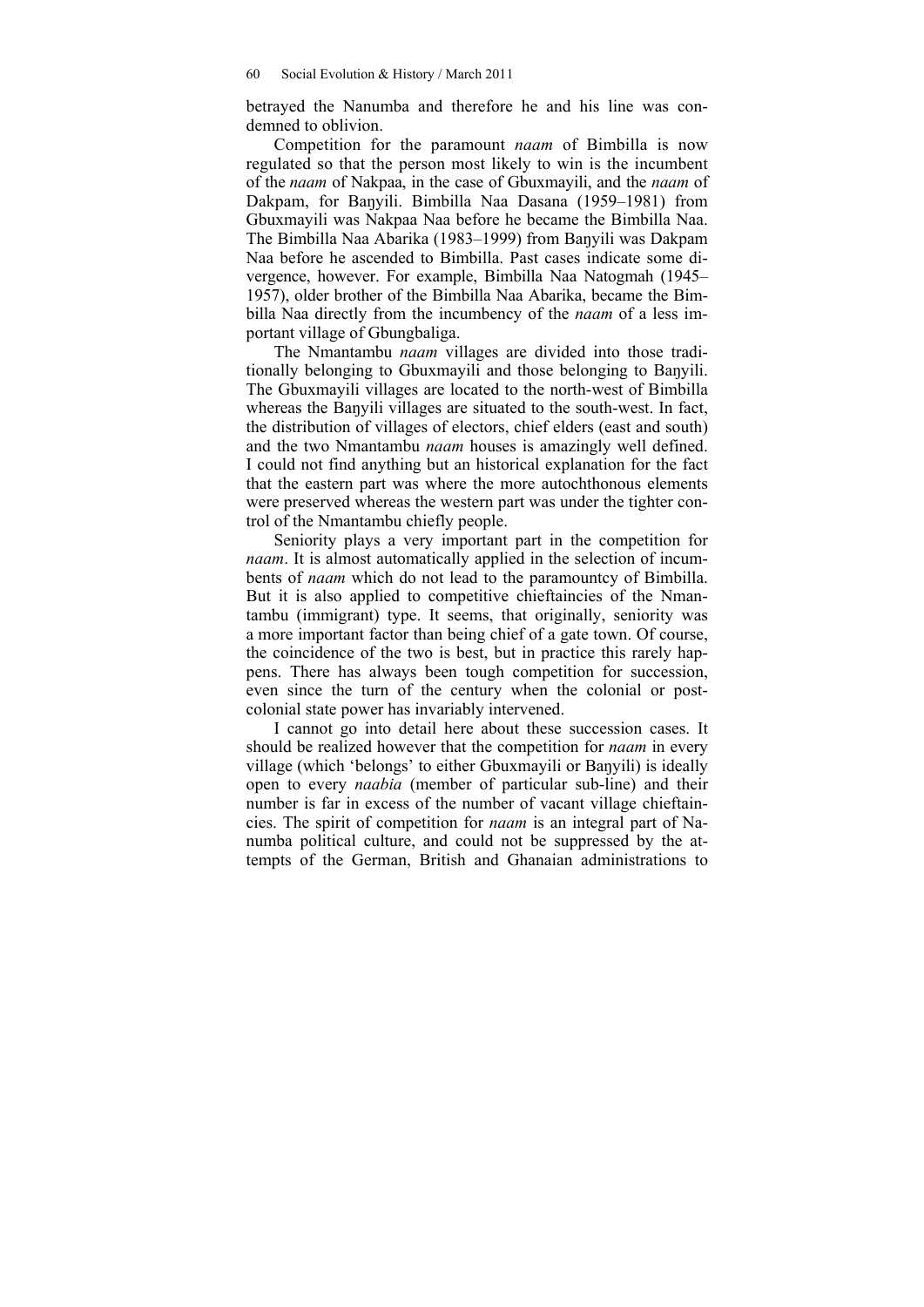straightjacket it with unqualified decisions or by recording the 'rules'. However, the Nanumba Customary Regulations and Procedures of 1969 by and large determine the primacy of the *naam* of Nakpaa and the *naam* of Dakpam, which means that the incumbents of these 'gate' towns are more or less assured of succession to the Bimbilla *naam* provided it is the turn of their house. Alternation must be safeguarded, and the Nanumba are very keen on observing *kali* – the tradition. My research shows, however, that if a particular custom or procedure is not repeated for whatever reason, it falls out of the customary cycle and a new procedure, with new practices, comes in. So it is with the introduction of the Kpatihi (skinmaker) or *gbonlana* (regent) which is probably an innovation of the  $20<sup>th</sup>$  century but is presented as an age-old tradition.

The *naam* in Nanuŋ functions on a daily basis as a system of courts – *naayili*. Each village has a court headed by a chief or other leader (*lana* – custodian); non-Nanumba groups (especially those in the Konkomba settlements) have headmen. The most important and also the largest court is at Bimbilla. The courts are composed of various elders – *nayilkpamba* (lit. elders of the chief's house). In Bimbilla they are led by the titleholder Worikpamo. The court elders are of various origins; some may even come from outside Nanuŋ. For example, the Yimahi Naa came from Dagboŋ. This, then, is another unusual aspect of Nanumba political culture, *that is* an important function may be performed by a person of foreign origin (although coming from a ritually related polity). The *nayilkpamba* have a strong influence on the chiefs because they live in his vicinity. The courts include Muslims and musicians (such as praise singers *lunsi*). The courts meet formally on Mondays and Fridays with more or less full numbers present (depending upon the importance of the period) and this is also when village chiefs come to greet the Bimbilla Naa or other important chiefs. Elders can meet at any time at the request of the chief or if they themselves wish to consult him. The case of the Bimbilla *nayilkpamba* is special because the village chiefs see the paramount very rarely and only if they travel to Bimbilla. Thus, they have much less frequent access to the Bimbilla Naa than the elders. It would be possible to speculate about the competition between the elders and the chiefs for the favours of the Bimbilla Naa. However, it seems that this does not happen because the Nanumba political culture, similar to the estate system in medieval Europe, has a strict divi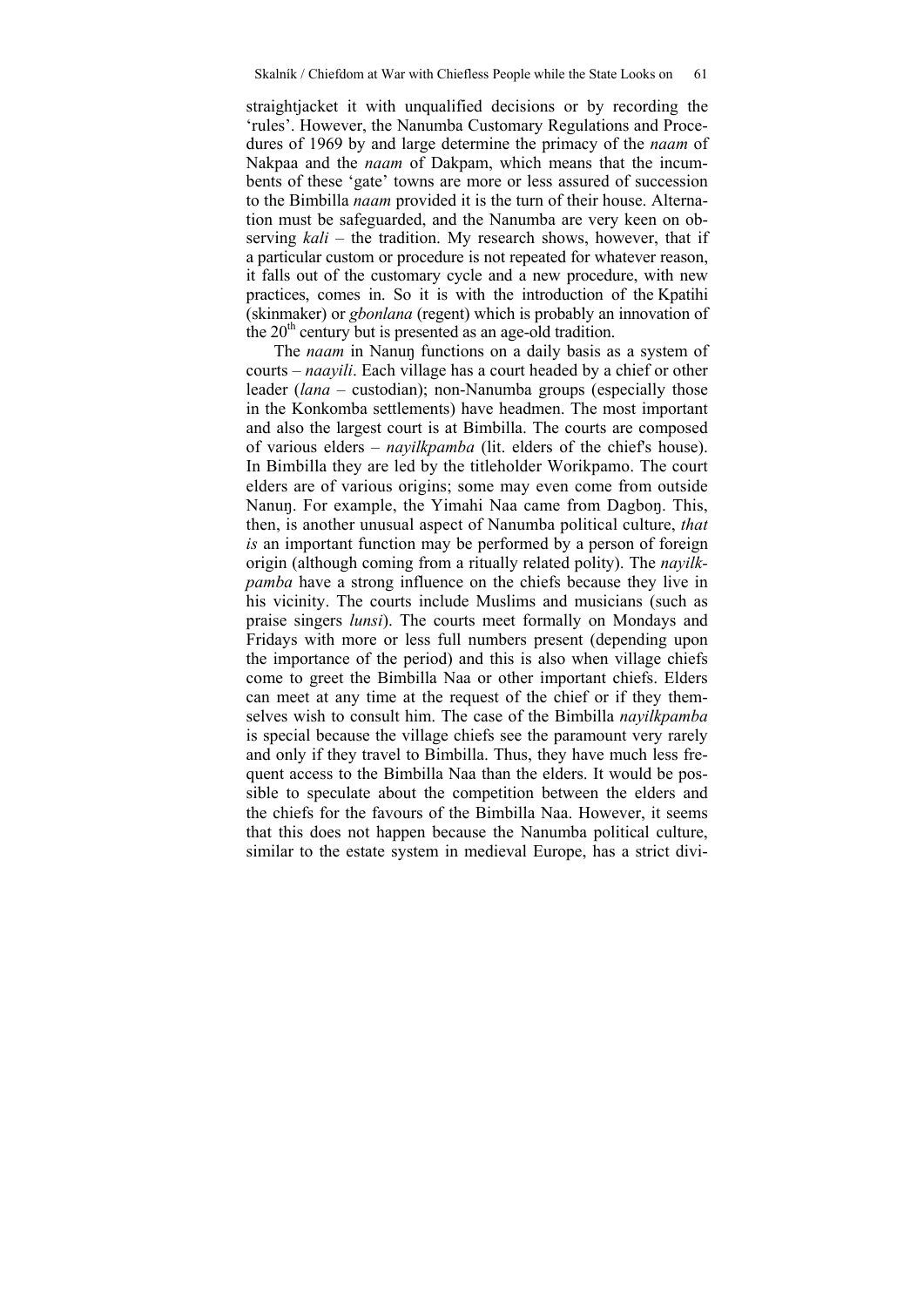sion of competence. Elders have their tasks, chiefs also have theirs and these differ considerably.

The social mosaic which surrounds (and is part of) the *naam* is completed by the inclusion of various professional groups (often of outside origin) and pure stranger groups, for example, learned Muslims, weavers, butchers, barbers, drummers. All professional groups and ethnic minorities (the Konkomba are in fact a majority!) have their chiefs (one per group) and other title holders. These are usually enskinned by the Bimbilla Naa. Whereas all such groups either feel themselves to be Nanumba 'professionals' or strangers recognising the sovereignty of the Bimbilla Naa, the resident Dagbamba may have divided loyalties. Their *naam* does not differ much from that of the Nanumba, they speak almost identical language and their paramountcy is located at Yendi, not far from Nanuŋ. Thus, they feel somewhat ex-territorial in Nanuŋ. Their position is tolerated by the Nanumba, but the Bimbilla Naa does not enskin a Dagbamba chief in Nanuŋ to take care of the Dagbamba minority.

#### **KONKOMBA 'REGULATED ANARCHY'**

According to anthropological research published by Tait (1953, 1958 and 1961) and reformulated by Sigrist (1967) and Skalník (1967–1968), the Konkomba were divided into a number of 'subtribes' distinguished themselves by different dialects and facial marks (Tait 1958: 168). Tait mentions that there were at least a dozen of these 'subtribes', but he did not meet a Konkomba who was able to name more than six of them. He himself did not know the names of all of the 'subtribes' (Tait 1953: 220). It seems to me that the reason for this is the changing character of the Konkomba as a composite ethnic unit, *i.e.* the 'subtribes' are not fixed for ever; new ones emerge according to the territorial expansion and fission of the 'subtribes'. Today, the Konkomba consider Kekpokpam – the area around the Oti river between  $9^{\circ}$  10' and 10<sup>°</sup> North,  $\hat{0}^{\circ}$  and  $1^{\circ}$  East – as their core country. In 1948, there were 59,640 Konkomba; in 1960, already 110,000. In the mid-1980s, with the dispersal of the Konkomba to a number of regions of Ghana after the conflict with the Dagbamba in the late 1930s, it is very hard to estimate their numbers (Tait mentions 1944, see Tait 1961: 10).

The Konkomba Youth Association, in their memorandum on Konkomba Lands (KOYA 1978), refers to a report compiled by Cardinall in 1917 and maintains that they had neutral and inde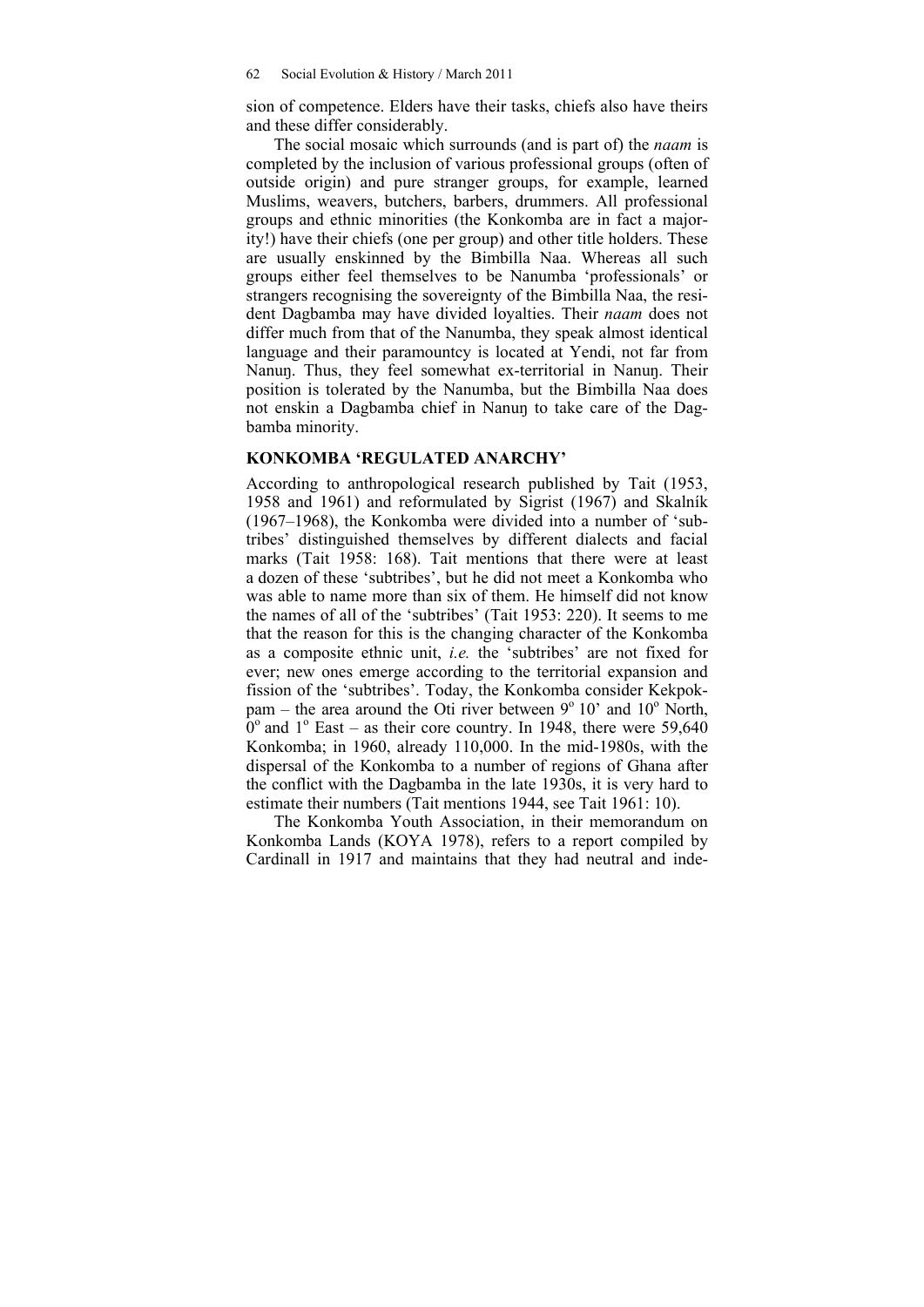pendent 'states'. Such 'states' were: Kumurjor, Bimba (Gbimba), Nayile, Kugnani, Gujoni (Kujoni), Lamo, Kanaafek, Chagbani and Kuncha. The KOYA memorandum says that: 'These have never been under any foreign domination as states by the British. Soon after the 1914–1918 war, the British aided the Dagombas to plant chiefs in some of the Konkomba Territory. Examples of these were: Na-Yusufu at Zagbeli, Gbirmandan at Demon'. The KOYA memorandum also mentions Konkomba 'chiefs and people', 'Chiefs and the Tindanans (landowners) of the Konkomba Traditional Area'. This partly emulates the general use of the phrase 'chiefs and people' of the so-and-so traditional area, which Ghanaian politicians and mass media normally use, having been influenced by the southern pattern which does not have any areas without chiefs.

In its 1981 memorandum on the Nanumba – Konkomba conflict, signed by KOYA's national president Mr Kenneth Wujangi, KOYA rejected the allegation that the Konkomba were fighting for 'chieftaincy': 'The KOYA would like to say that Konkombas do not attach much importance to Chieftaincy as other tribes. They have and respect compound and village heads' (KOYA 1981). This signifies the KOYA leaders' desire to dissociate themselves from the contemporary Konkomba fascination with chieftaincy. The findings of ethnographers support the claim that there was no chieftaincy among the Konkomba. Recent facts, however, indicate that Konkomba preferences are not static, that part of the emancipation of the Konkomba is their quest for recognition within the wider society in the North and all over Ghana. Clearly defined leadership as exemplified by the existence of chiefs is considered by them as a way towards the recognition needed. Interviews with both Konkomba and Nanumba people support this viewpoint as do some documents from both ethnic communities. One could speculate that the KOYA leaders do not want to have chiefs for tactical reasons because the Konkomba youth would have to face competition from them (*oγbor*, lit. chief in Likpokpaln).

David Tait describes the situation as it prevailed some forty years ago, when one could hardly talk about the unity of the Konkomba. The 'subtribes' were then distinct legal units within which no fighting was allowed. 'Subtribes' had between 2000 and 6000 members each and were composed of clans and lineages. Clans were combined in three ways in a 'subtribe': a) those with known ancestors, usually in a moiety or dual fashion; b) those with unknown ancestors, usually more than two clans in a 'subtribe';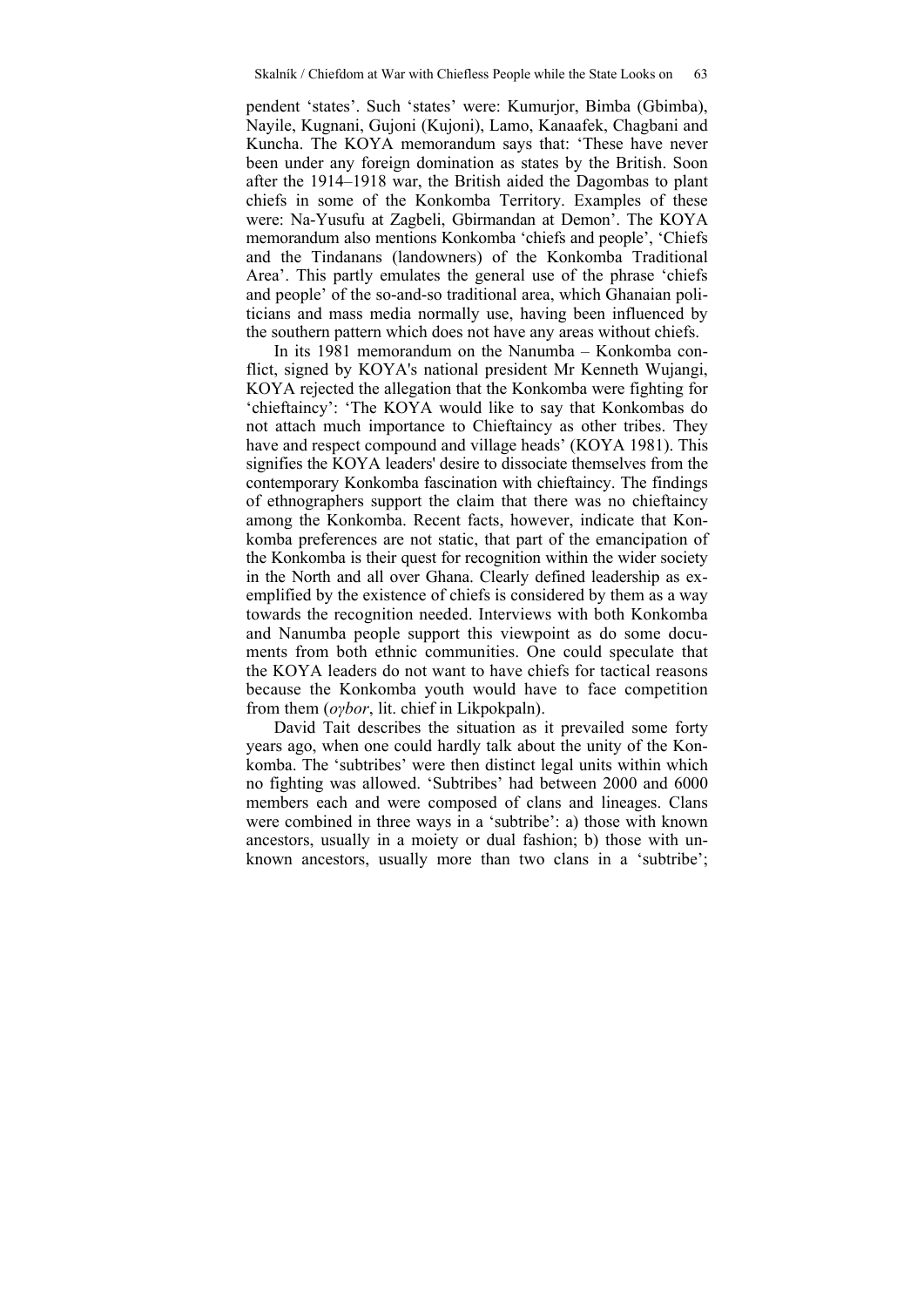c) exogamous 'contrapuntal' clans of different origin. All clans had their elders (*onikpel*), but 'contrapuntal' clans had both elders and earthpriests (*otindaa*, the equivalent of *tindana* among the Mole-Dagbane speakers). Clans were, according to Tait, also residential communities ('districts' in Tait's terminology) and made up the largest political unit. The clans from one 'subtribe' were either *mantotib* (with reciprocal duties) or kith. That meant that they 'bury the fight'. Only 'subtribes' fought each other, or individuals from different 'subtribes' fought and got the support of their clansmen and co-subtribesmen. Fighting which involved bloodshed was highly esteemed by the Konkomba. Within 'subtribes' clans and districts (*i.e.* communities based on clan membership), were units of both ritual and social control: 'ritual unity and legal unity do... go pari passu' (Tait 1958: 185–186). Lineage fission within the clans was continuous and resulted from population increase and land exhaustion. The new units found new settlements. The Konkomba are well-known for their scattered settlement pattern which, unlike the Nanumba's, rarely results in formation of villages.

Seniority was the most important political principle. Elders (*onikpel*) represented clans and lineages, but there were no elders leading each 'subtribe'. Konkomba elders had no power to impose decisions within the community but used their position in the community to influence morally each important issue. There was no use of force within the community. In cases of violence, like murder, the murderer was ostracised (Tait 1958: 188–189; 1953; 1960: 274–276). The considerable authority of the elders ensured that within boundaries of one Konkomba 'subtribe' the relations between clans and communities were more peaceful than warlike. In contrast, endless feuding reigned between 'subtribes'. Such feuds, which could last for years, usually began after a lover was killed by the future husband of a woman. Subtribes, however, did not help each other in fighting an outside – non-Konkomba – enemy. For example, a war between one Konkomba 'subtribe' and a Basare tribe would not involve other Konkomba or Basare units. Another aspect of social control, which could soften hostility between 'subtribes', was *nabo* – relationship between men whose mothers came from the same clan. Because women were allowed to marry anywhere, this *nabo* relationship was very widespread.

As we will see below Tait findings are being superseded by new developments which override the division into 'subtribes'. The cooperation between the Konkomba from various 'subtribes' in the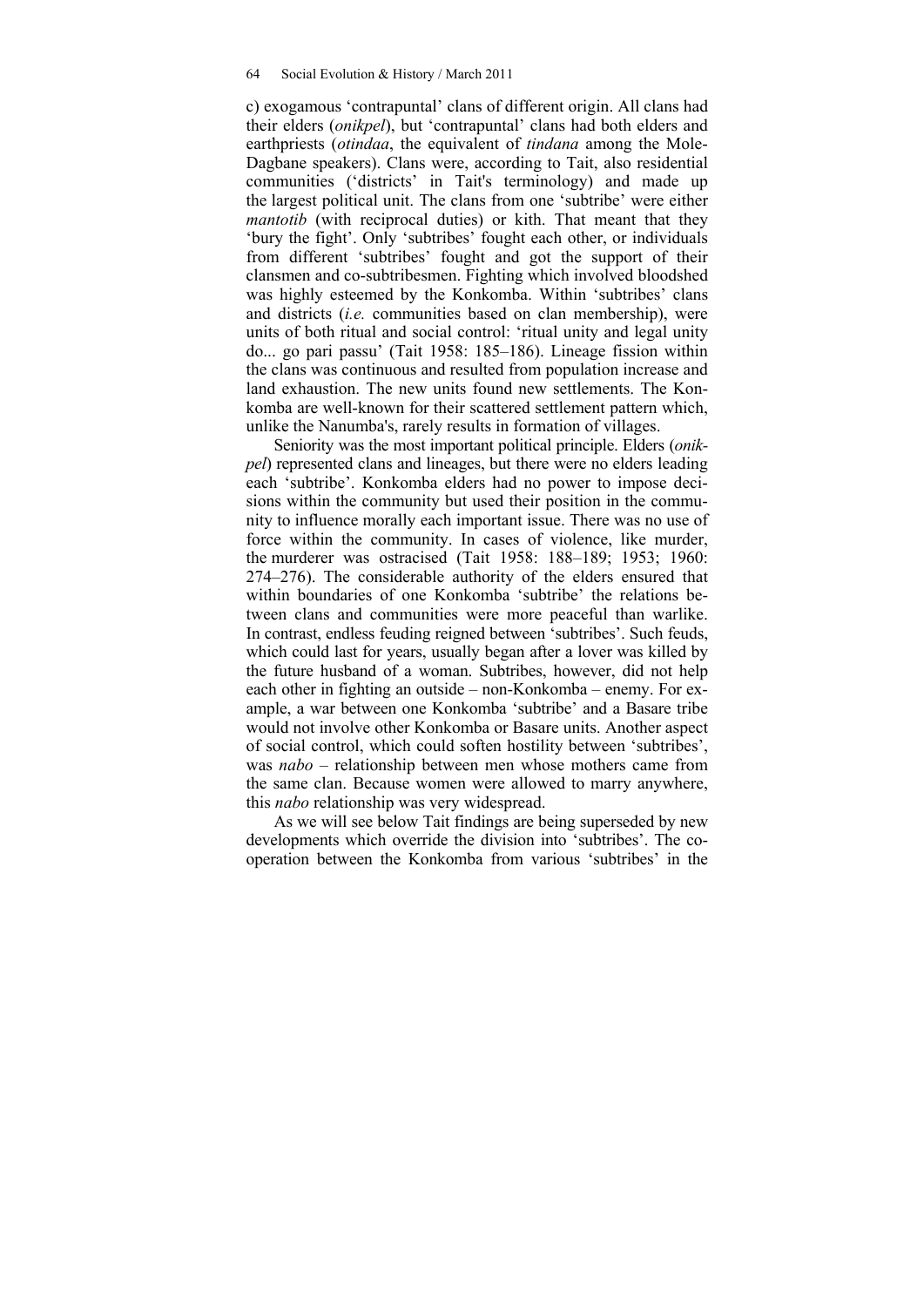conflict with the Nanumba and especially in the war itself, shows that the 'facts' found by one researcher may be found invalid by another who does research after a period of intensive social change. The tendency of elders to act as chiefs, *i.e.* to be more formalized and powerful over larger units of the Konkomba population, irrespective of 'subtribe' membership, is another aspect which emerges in connection with the Nanumba – Konkomba conflict.

# **NANUMBA 'STATE' AND KONKOMBA 'ACEPHALOUS' POLITIES**

The question now emerges: was the difference in the political culture of the Nanumba and the Konkomba such that it itself contributed to the conflict between these two ethnic groups? To answer this question unequivocally is very difficult. Objectively speaking, there are not as many structural differences as anthropologists of the British structural-functional tradition would like to maintain. The 'segmentary' system existed for centuries in Dagboŋ along with chieftaincy thus making up a clear complementary unity. Especially in the area around Gushiego, to the north of the capital of Yendi, there developed a symbiosis of the Konkomba with the Dagbamba which had already started in pre-colonial times. In the area of Nanuŋ, where the Konkomba settlement was oldest (northeastern Nanuŋ), the Konkomba were equally firmly incorporated into the Nanumba system of chieftaincy, having their own chief – the Kanjo Naa – and a number of mostly military dignitaries at the courts of the Nanumba *naanima*. Thus, it would be wrong to speak about the incompatibility of the two social systems. It was the colonial and post-colonial state which triggered off the formation of political ethnicity and the polarisation of the two political cultures. The boundaries of the two systems are not easily discernible; rather, we can speak about one system with two or more poles.

On the other hand – more on the 'emic' or subjective level – the differences in language and custom, jealously guarded by both ethnic groups, contributed to the formation of intransigence between the two groups in no less an important way than the classifying policies of the modern state. The Nanumba as well as the Dagbamba looked with condescension on the Konkomba, and the differences between Konkomba and Dagbamba were significant enough not to allow a merger between the two. Unlike other autochthonous groups like the Nawuri in Nanuŋ after Nmantambu's migration and politico-ritual conquest, the Konkomba in most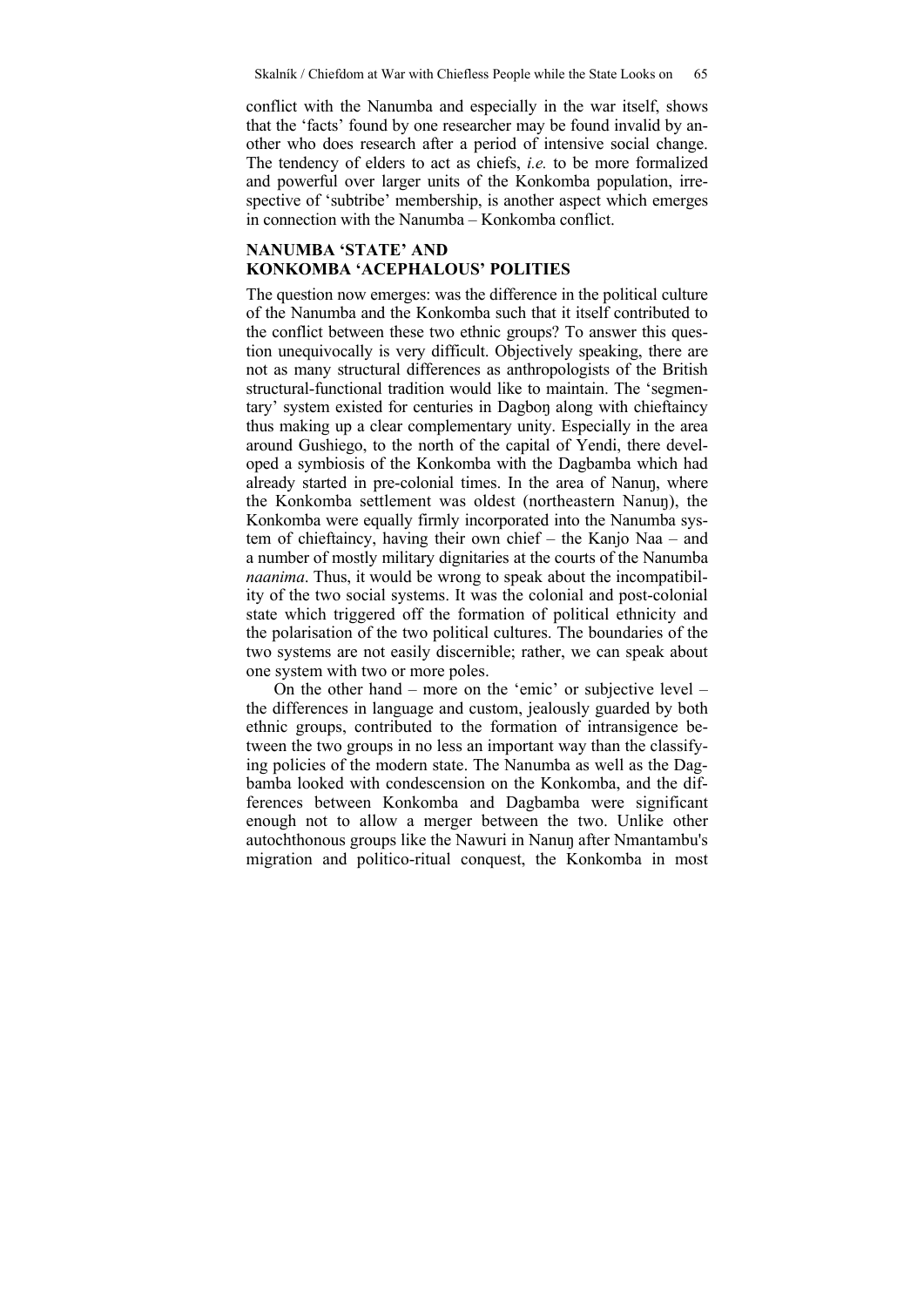places successfully resisted attempts at assimilation. Meanwhile, they must have internalised some values of chieftaincy because, following their humiliation of the Nanumba, they installed (enstooled, not enskinned!) their own chiefs in Nanuŋ (see below).

Is it possible to oppose stateless and state societies in northern Ghana? I think one cannot because the elements of centralization and decentralization, the use and prevention of violence were present in both 'ideal types'. The Konkomba ('acephalous') as well as the Nanumba (centralized) could unite in a war effort against each other. The centralization of the Nanumba even proved to be a disadvantage for the Nanumba, who lost the war. The problem is rather the relationship between the European state type and these African forms of political culture. The European model tends to classify according to its own criteria and then manipulate the consciousness of people thus classified so that they behave according to the typology.

It seems that in most areas of Northern Ghana the principles of centralization and decentralization, power and 'anarchy' were blurred. The boundaries between these systems did not really exist because there were no such bounded systems. Even the transition from one centralized polity to another, as from Nanuŋ to Dagboŋ but also Nanuŋ to Gonja, was gradual because the distance from centres of chieftaincy allowed for flexibility. To draw exact boundaries is a European obsession of the last few hundred years. Unfortunately, it was quickly internalized by the modern African independent states whose leaders wished to hear nothing about ethnic claims and a revision or abolition of boundaries. The Nanumba and the Konkomba have also internalized this politicized ethnicity and claim their authority over the same territory by emphasizing not their similarities, but rather their differences.

Nanuŋ was certainly not a state in terms of machinery for exercising power over people and territory: nor were the Konkomba headless or without a fitting leadership where the question of power could emerge.

#### **EARLY RESPONSES OF THE NANUMBA** *NAAM* **TO THE EUROPEAN STATE POWER**

My aim here is to document the incompatibility of the two models, the European state model and that of the Nanumba, differences between which were deep-seated from the moment of first contact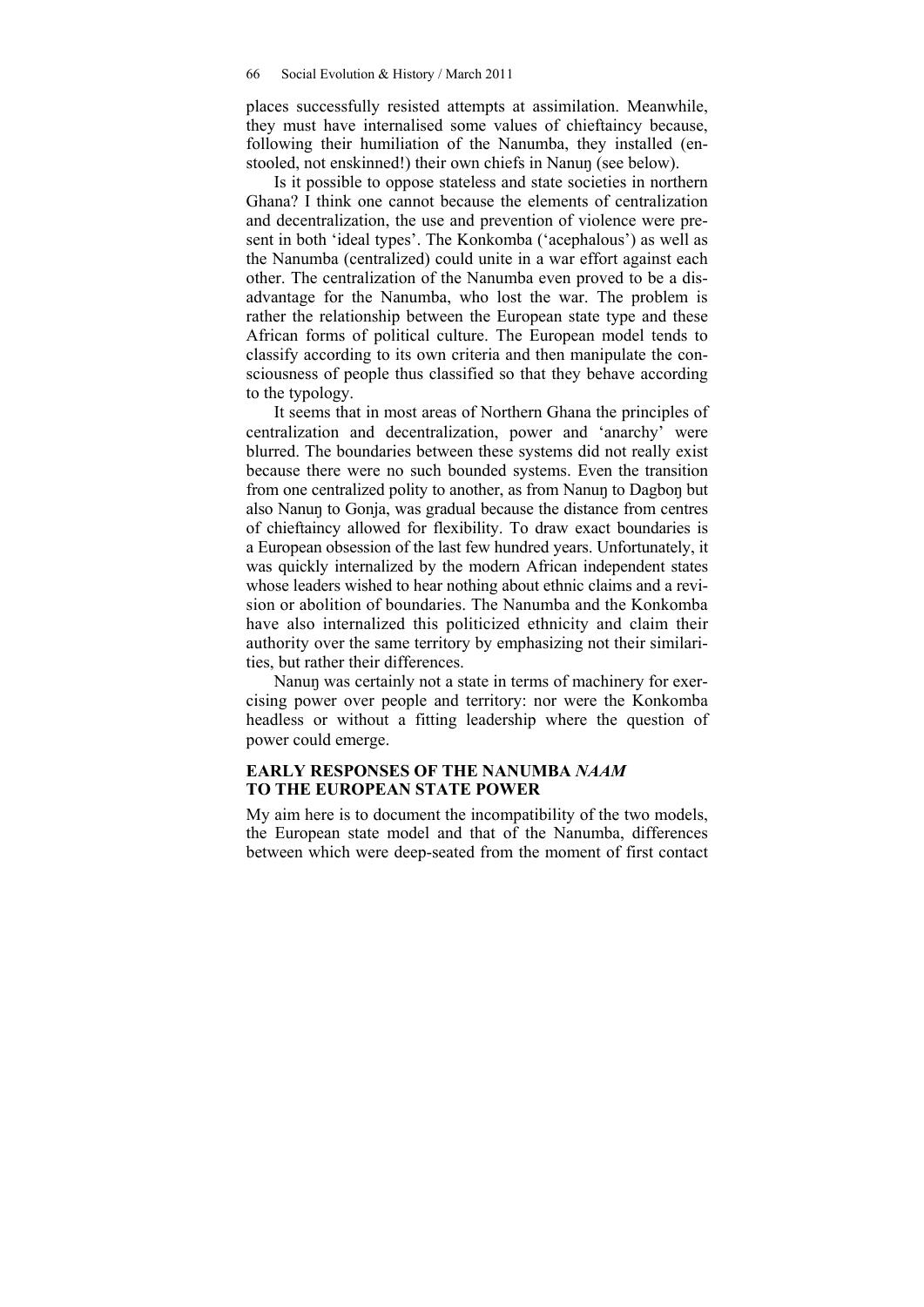in the late 1800s. The result was encapsulation rather than destruction or assimilation of the indigenous polity of Nanuŋ.

Under the pretext that the inhabitants of the Dagboŋ's village of Gbungbaliga had called Dr Gruner, the leader of a small German paramilitary party travelling in 1895 from Krachi to Mango, a 'red monkey', the German Togo government sent an armed expedition against Yendi at the end of November 1896. The German objective was to keep easy access to Susanne Mango, their northernmost outpost in Togo, the way to which led via Bimbilla and Yendi, the respective capitals of the two hitherto independent polities of Nanuŋ and Dagboŋ. The Nanumba who had a ritual pact with the Dagbamba and whose polity was much smaller than that of the Dagbamba, decided to stand against the 200-man German contingent (which was composed of only four German soldiers, the rest being southern Togolese soldiers and porters). The Nanumba felt it would be a betrayal of Dagboŋ if they let the Germans pass.

The Nanumba force consisted of cavalrymen, musketeers and other warriors totalling perhaps several thousand or more. The estate-like specialized nature of the Nanumba polity did not allow all the Nanumba to fight the invaders; only the warriors could engage in fighting. The division of labour between the three most important Nanumba chieftaincies was also respected in this desperate situation.

In face of the German advance, Naa Abalsi from the Baŋyili house, who was then the Bimbilla Naa, decided to vacate Bimbilla, and to keep hidden his warriors from Jilo and other adjacent warrior villages. When the Germans entered Bimbilla, and found no people, they decided to occupy the palace of Naa Abalsi. The high roof of the main hall was used as a lookout post from which the whole area could be viewed. The German commander, von Massow, thus gained a military advantage: the main advantage fell into his lap, however, in the form of the Nanumba style of fighting. The forces of the Bimbilla Naa, Dakpam Naa and Nakpaa Naa did not unite, but fought separately during different parts of the day. Not only could the German unit withstand the attacks, but they inflicted very serious casualties on each army.

This is an eloquent testimony to the looseness of the Nanumba polity, where the Bimbilla Naa was not in a position to decide even the most important questions like defence. The pretenders to the Bimbilla *naam* in Nakpaa and Dakpam decided for themselves how to face an invader. The Germans were a highly centralized military force, which, though weak numerically, was highly efficient thanks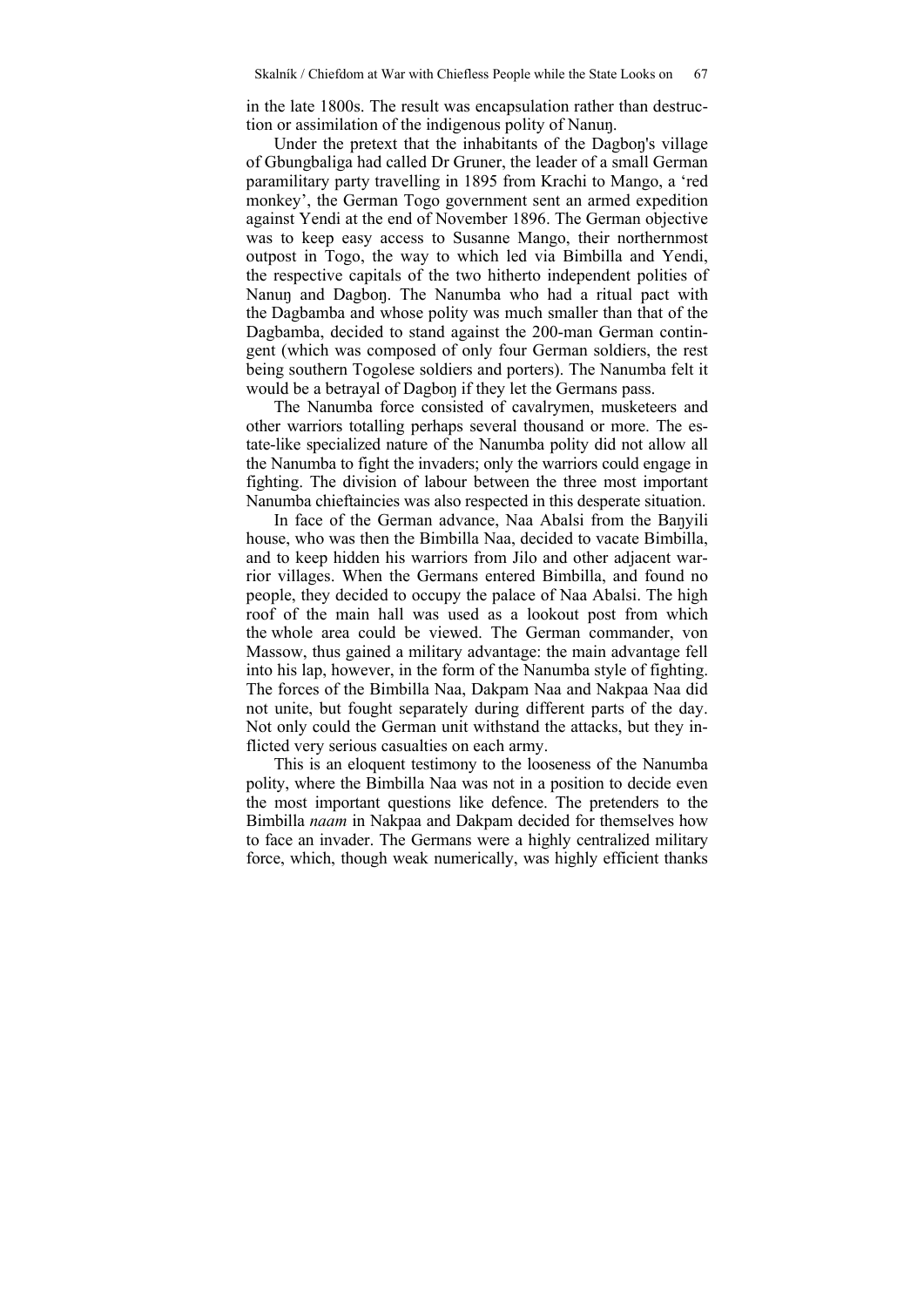to modern weapons and military art. Against German unity of purpose stood the Nanumba who had never fought together and were banded separately under each important village chief. They would unite only very reluctantly for the defence of Nanuŋ.

Loyalty to the Bimbilla Naa must also have been very weak. Villages on the outskirts such as the village of Tagnamo which passed from Nanuŋ to Dagboŋ in the 1920s were at a loss as to whom they should show their allegiance and sometimes changed loyalties. The village of Yeji wanted to show loyalty to Gonja, but was prevented from doing so by the Nanumba chiefs. The means of coercion at the disposal of the Nanumba chiefs were, meanwhile, not very strong. Access to the chiefs was open to all villagers during the day and the chiefs were farmers like the other villagers. Customary obligations like working on the chief's farm or building of the palace for the new chief were fulfilled without coercion. Tradition was the only mode of coercion, if one can speak of any. In the German *versus* Nanumba conflict, two incommensurable systems stood against each other: a highly organised state *versus* a loosely-knit system of authority based on the sanctity of tradition rather than the willpower of individuals.

Naa Abalsi was not deposed from his position as the Bimbilla Naa and Nanuŋ was not effectively occupied until c. 1900. The Germans, however, misinterpreted the *naam* and the Nanumba political culture. They continued to give orders through the chiefs, especially through the Bimbilla Naa, not realizing that there was no real means of enforcing the orders of the chief. When one of the subsequent paramount chiefs, Bimbilla Naa Salifu (also from the Baŋyili chiefly house), defied what he considered to be unreasonable orders from the Germans (who by then required a vast amount of forced labour for portering, public works and cotton farming near Krachi), he was arrested and taken to Krachi in 1909 and 'deskinned'. Later he was banished to the village Nasamba, a few miles to the south of Bimbilla.

The Nanumba were adamant that they could not install another chief (as the Germans wanted) because the banished Bimbilla Naa was alive. They solved the problem by making a very young man from the same chiefly house his provisional successor. When this Naa Mahimi suddenly died, the electors decided that it was now time to enskin someone from Gbuxmayili – the other chiefly house. So Naa Harruna became the incumbent of the Bimbilla *naam*. After the British took over the western part of the German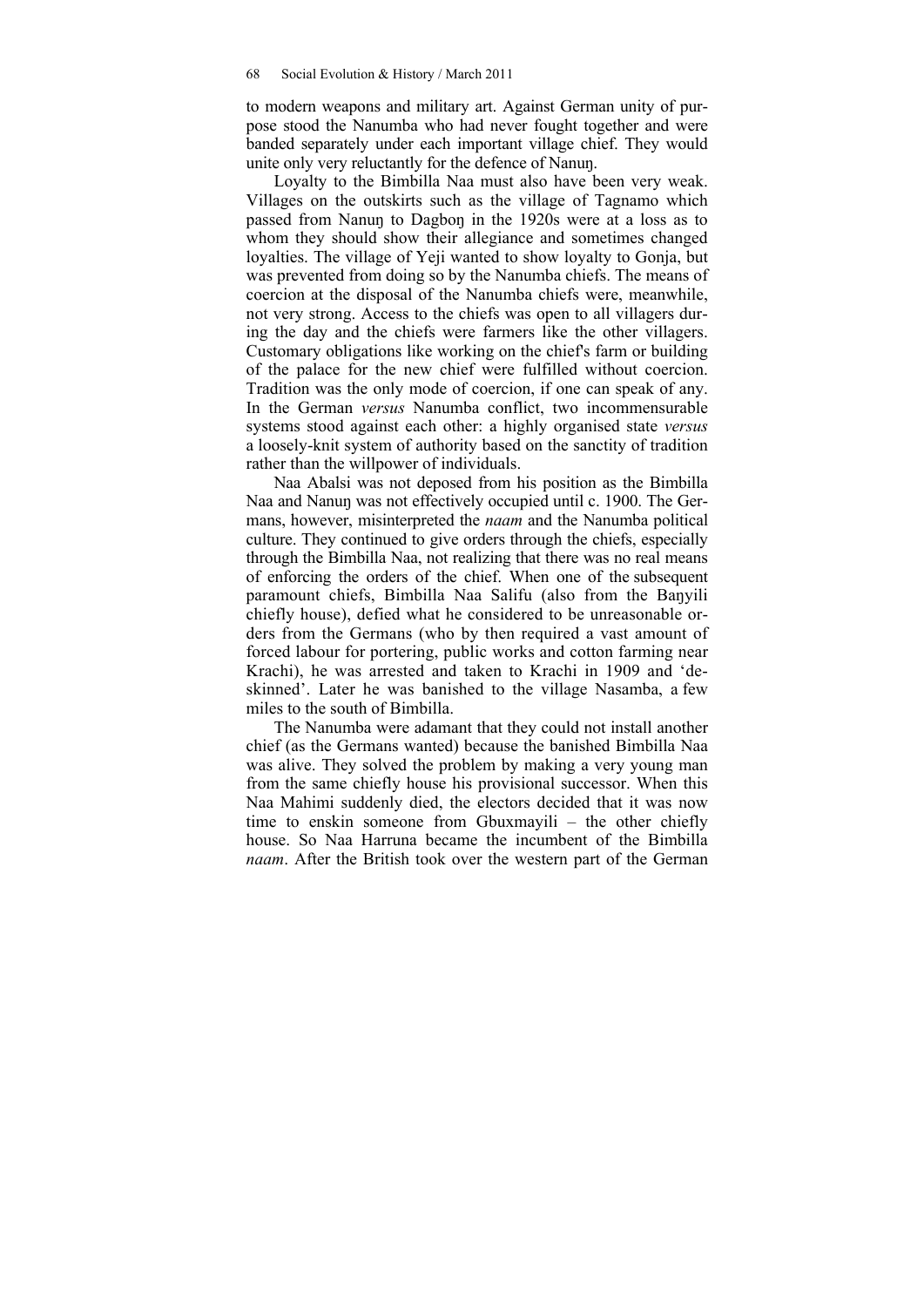Togo and when Naa Harruna died, Naa Salifu was in 1917 restored to the *naam* which he retained until his death in 1929. This did not change anything for Naa Salifu who, as one British administrator commented, was a weak man.

The *naam* is an essential part of tradition, *kali*. It is important to achieve it but not as a means to exercise power, or to force others to do something for the chief or according to the chief's will. The European concept of power is less symbolic because power is a means of effecting economic, political or social changes in the status quo. For the Nanumba, *naam* is an end in itself; it is identical with the status quo, *i.e.* tradition and continuity. For the sake of its continuity the people who recognize it as their highest value would do many things which they would not otherwise contemplate. They would learn how to face the challenge of the European system, and how to function within it both economically and politically. But their highest value would still remain the *naam*, which is the most precious part of their own identity. Because *naam* belongs to the whole society, it is society's symbol, the meaning of its existence.

# **THE ROOTS OF THE NANUMBA – KONKOMBA CONFLICT**

The pre-colonial history of the area which is now Northern Ghana is not very well known. Only some of the history of Dagboŋ has been recorded from oral sources (cf. Tamakloe 1931; Staniland 1975), as has the history of the Gonja. Of this, what concerns us here is the chain reaction which was probably caused by Asante expansion in the  $17<sup>th</sup> - 18<sup>th</sup>$  centuries. This put a sudden pressure on the Gonja, who were eventually defeated by the Asante and forced into a state of dependence upon them. Dagboŋ, in turn, was pushed eastwards by the Gonja. The capital moved to the site of present day Yendi probably in the middle of the eighteenth century or earlier.

This Dagbamba 'Drang nach Osten' caught the Konkomba autochthons by surprise. Their earthpriests were killed and the various subdivisions of the Konkomba were either integrated or almost assimilated by the Dagbamba. Such was the fate of the Benagmin 'subtribe' around Gushiego. In other places, the Konkomba formed a ring of fringe groups on the Dagbamba borders or even surrounded Dagbamba chiefly outposts, such as Sanson, Demon, Zabzugu or Nakpali, in dense concentrations. Most Konkomba over the Oti River and especially those beyond the later border with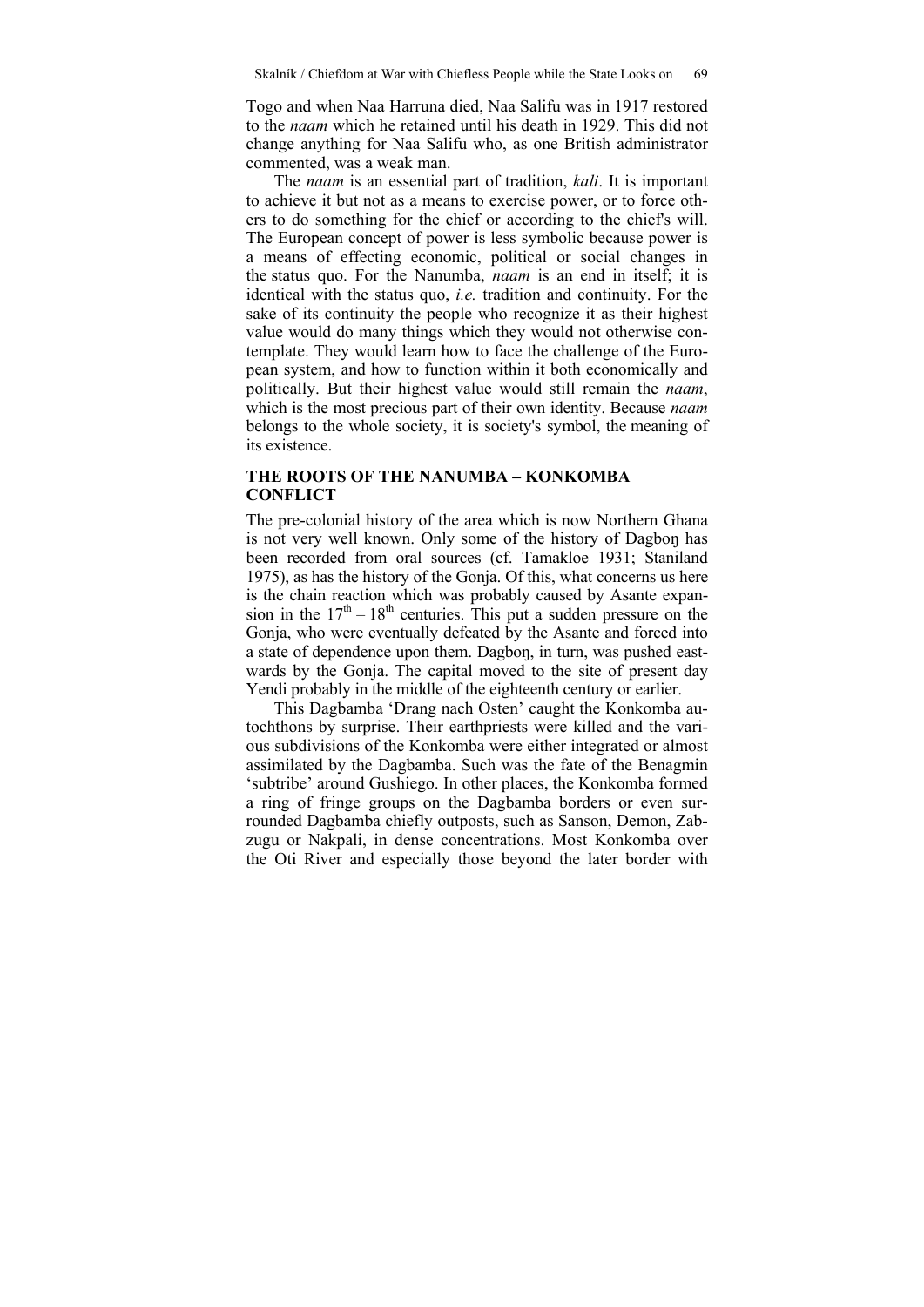Togo escaped non-Konkomba rule. Some Konkomba were exposed to attacks by the Tchokossi (Anufom) from the north (Tait 1961: 4). As Tait shows, the Dagbamba managed to include some Konkomba leaders in their system of rule, using them as warrior title-holders.

# **KONKOMBA CONFLICT WITH THE DAGBAMBA**

The relationship between the Dagbamba and the Konkomba groups ('subtribes') like the Benafiab, Betshabob, Nakpantib or Bemokpen remained tense until well into the colonial period. The Germans, according to Tait (1961: 8), distinguished between independent and conquered Konkomba – the division being the Oti. Although the Germans, and later the British, established 'peace' between the Dagbamba and the Konkomba, on the one hand, and among warring Konkomba 'sub-tribes', on the other, the colonizers acted strongly on their bias towards the chiefly people. They negotiated only with the Dagbamba chiefs and ignored the Konkomba. Thus, it escaped them that Yendi was originally a Konkomba settlement, and that the whole of eastern Dagboŋ was mostly a Konkomba territory. In fact the Konkomba were autochthons who, though conquered, had retained a strong self-esteem and the feeling of hatred towards all, whether African or European, who wanted to order them around from the position of power.

This policy of the European colonial masters had some very negative consequences. The Dagbamba chiefs felt that with the support of the Europeans they could be even more extortionist than before. British rule, in particular, strengthened the Dagbamba chiefs and encouraged them to try to rule more effectively over the western part of 'independent' Konkombaland. The Dagbamba appointed Konkomba subchiefs in Kpaliba, Saangul and Saboba, but these had no authority unless they were also elders. The Dagbamba cavalry, as in the pre-colonial period, proved to be more powerful in confrontation with the diffuse war organization of the Konkomba. The fights continued well into the 1920s (Tait 1961: 8). When the fighting was stopped by the British (the proverbial Pax Britannica), the Dagbamba chiefs tried to extort tribute from the Konkomba under various pretexts, or just robbed the Konkomba traders of their loads at the Yendi market on the grounds that they had not yet paid tribute to the Ya Naa (*Ibid*.).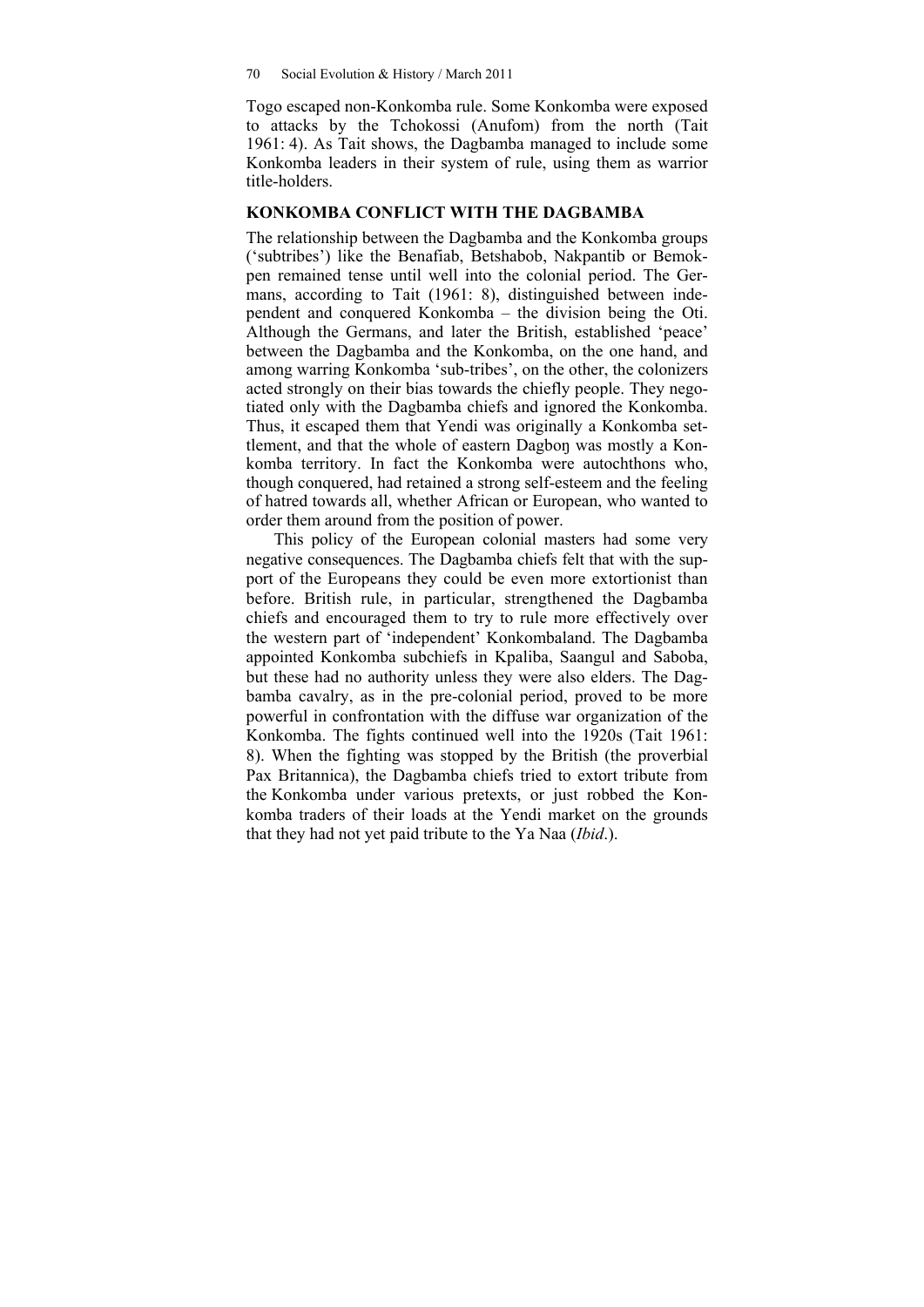The riverain Konkomba (if not all the Konkomba) had never wanted to submit to Dagbamba rule. The rebellion of the Benafiab 'sub-tribe' against the extortionism of Zagbeli Naa Yusufu around 1939 or a few years later, in which the Naa, his elder and wives *etc.* were killed by the Konkomba, brought down the vengeance of the Dagbamba. The latter were supported by the British. According to Tait (1961: 10) the Konkomba ringleader was killed by the police and the Konkomba were 'punished' by being compelled to build the Wapuli – Saboba road and a police station at Saboba (cf. NAYA 8/9/81, par. 4).

# **COLONIAL PACIFICATION AND KONKOMBA EXPANSION**

This injustice, jointly perpetrated upon the Konkomba by the Dagbamba chiefs and the British colonial administrators, caused some sections of the Konkomba to move south in search of new lands where they could live and farm in peace. A large number of them came to Nanuŋ in the mid-1940s and asked the Bimbilla Naa Abudulai and other subchiefs in the north-eastern part of Nanuŋ for permission to settle. This was granted on condition that they would respect the rules, which included some customary obligations towards the Nanumba chiefs: paying homage to the chief, occasional labour tribute, giving the hind leg from the first animal slaughtered at funerals, bringing disputes before the Nanumba chiefs and sending them samples of foodstuff from each harvest. The reason was that in Nanuŋ 'land is vested in the chief on behalf of the people. The people in turn have obligations towards the chief just as citizens have towards the Central Government'. The Konkomba were received so well in Nanuŋ because it was thought to be a blessing for a chief if more people came to live under him: 'Our belief is that settlement of strangers in one's land is a sign of luck' (Dasana 11/7/81). The Konkomba were led by the elder Achina, who was instructed by the Bimbilla Naa's elders, Worikpomo and Juo Naa, as to the traditions and customs of *tiŋa* (the land).

The Kanjo Naa, son of the leader of the first Konkomba settlers, recalled (interview 9/11/81):

When we arrived in Nanun the elders and the chiefs did not hide the traditions and the customs of the Nanumba from us. We were made to know by the Nanumba elders that they had their culture and that it is if a stranger is given a land to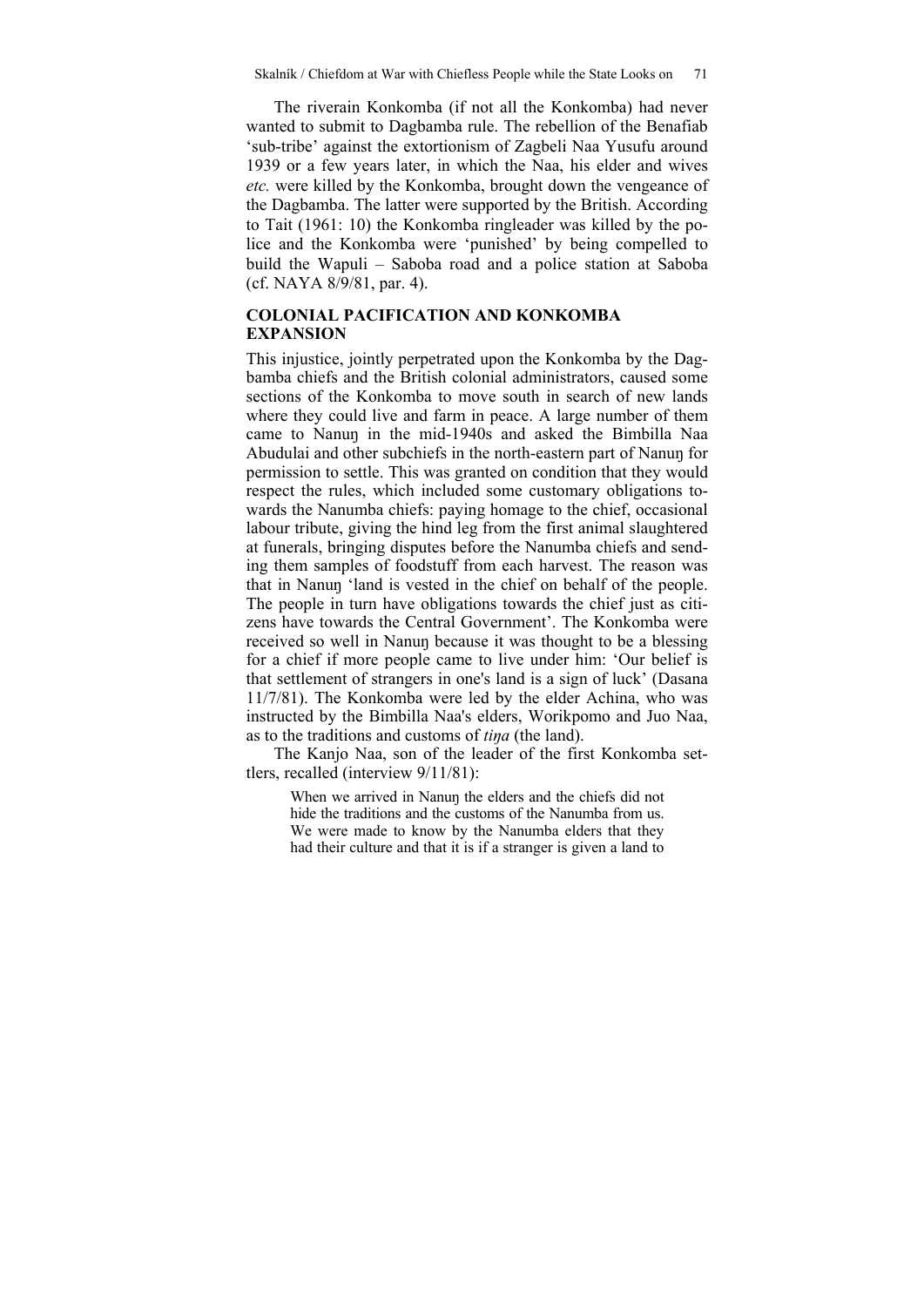#### 72 Social Evolution & History / March 2011

farm either guinea corn or yams, as soon as you harvest the yams you have to send a bundle of the yams to the chief. Also if guinea corn is harvested you tie a bundle of it too to the chief. If he calls anybody in the village, not Konkomba alone, for communal labour, we all attend. These things were in existence when we the Konkombas arrived.

In case of performing a funeral you have to make the chief be aware so that the chief sends an elder to come and keep peace during the funeral, because that time there were no police. After the funeral, since the chief has taken part in the performance of the funeral, because his elder helps to keep peace, you the person performing the funeral have to give a leg of the cow killed to the chief to cut some pieces for the elders to taste, showing that you have performed the funeral with happiness. There is a pot of drink too to be added to show the type of food and drink you used to perform the funeral.

In farming time no land is sold or hired to us, any Konkomba can choose any part of the land and farm up to the extent of how one likes. Truly when we are with the Nanumbas, they don't disturb us, we live happily with each other and even live like brothers and sisters.

This close relationship with the Nanumbas made them to enskin my father an elder entitled Gambuga Jahinfo [military leader] because we lived in Gambuga. Many Konkombas started to come to settle with us, so the chief took my father and enskinned him as a chief called Kanjo Naa who was to look after and control all the Konkombas round here.

In an interview soon after the war, the Wulehe Naa's earthpriest described the coming of the Konkomba as follows (interview 30/10/81):

We were here when the Konkomba came to us, they were hungry and asked the Wulehe Naa for food (*bindirga*). He gave them the land (*tengbani*) to farm and when they ate and were satisfied, we were sitting when they came and said that they are now rich, they will kill us and collect this land (*tingbanno*) and we said 'aai' what they have said is not true. They are telling lies for we have no quarrel with them, how can they attack us.

Colonial rule tolerated the division of the conquered territory into traditional ethnic areas, but at the same time created a situation in which any of the subdued people could, in principle, move anywhere. This dualism has been highly contradictory because it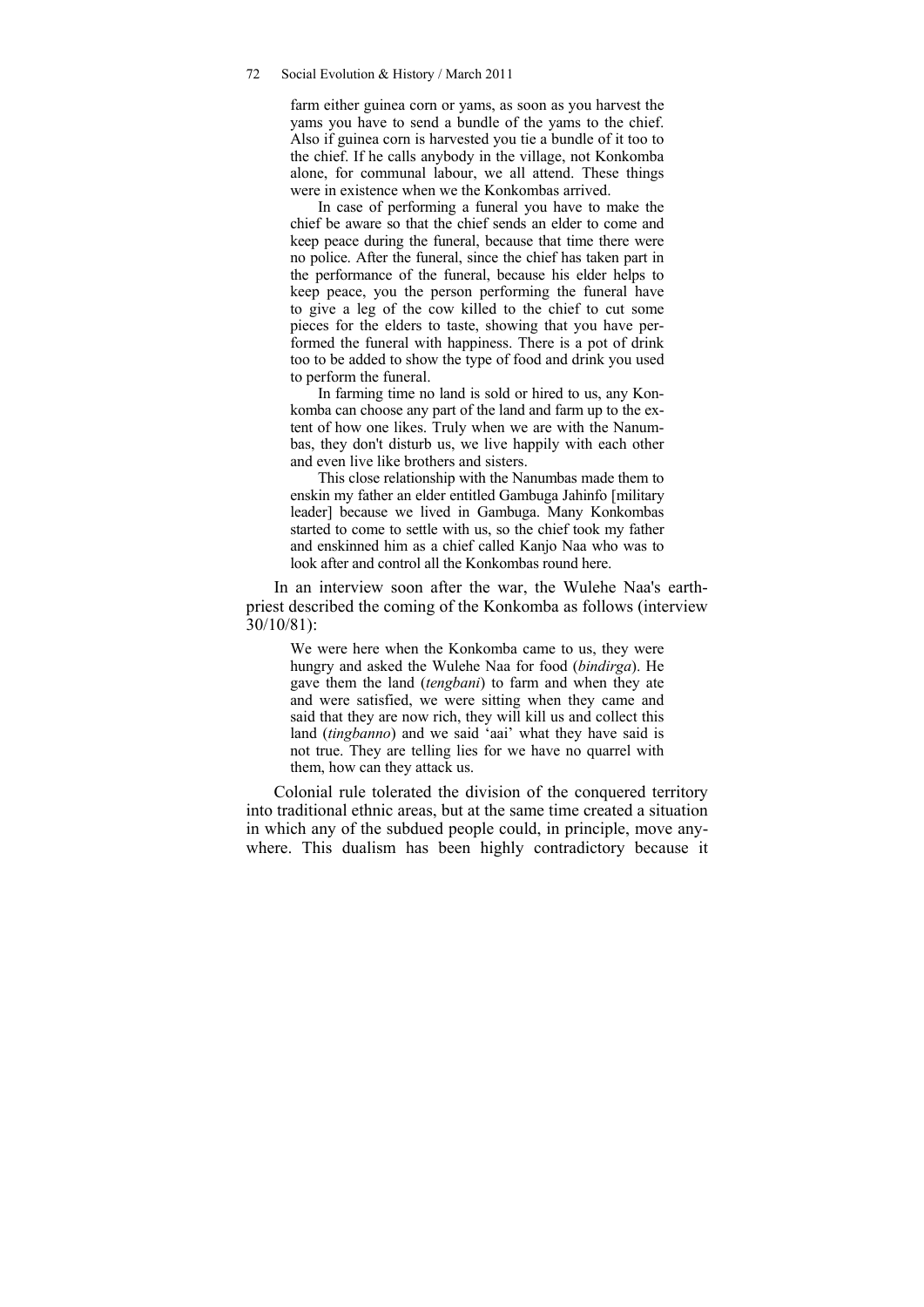would not take customary sovereignty from the Nanumba chiefs and earthpriests, but superimposed rules that cut into this sovereignty. For example, the Ghanaian North was not considered an area with real property rights in land. Because the land was vested in chiefs on behalf of the people, the colonial administrators did not think it was property (they thought in terms of private property) and therefore proclaimed all lands in the North state property. The Northerners had a very different concept of land as a divinely given resource, at the disposal of people. They did not challenge the colonial state's usurpation because they did not understand it. Only when the state started to take away the land at will for public projects, did the chiefs and other Northerners understand that something was wrong and that their sovereignty had been severely curbed.

Up until 1979, *i.e.* during the first 22 years of Ghanaian independence, the status of land in the North remained unchanged. Only the 1979 Constitution of the Third Republic stipulated that the land belonged to 'landlords', *i.e.* those who have traditional rights to it, *i.e.* in most cases a people or chiefs with rights of historical occupancy. At the same time, the movement of people irrespective of their ethnicity or origin was guaranteed under all colonial and postcolonial regimes. This was in clear contradiction to the rules of the sovereignty of each traditional unit over its land. The Konkomba moved into Nanuŋ with the permission of the Nanumba chiefs, but they knew that they were under the protection of the colonial order, and could not be evicted. They could stay in Dagboŋ and many actually did stay after the conflict following the murder of Zogbeli Naa and his entourage. Those who came to Nanuŋ, and those who moved further to other parts of the North, Brong Ahafo and even Ashanti chose to do so and nobody could prevent them.

The first years of co-existence with the Konkomba in Nanuŋ were happy ones. Mr A. A. Chambas, the first Nanuŋa to be appointed Clerk of the Native Authority Tribunal in 1945, remembered that: 'We all lived in true harmony and peace and did everything in common – we farmed, drank "pito" and went on hunting expeditions together as children of one parent and had nothing to complain against each other'. This peaceful time was disturbed by an accident – the murder of a Nanumba man by a Konkomba, but that was dealt with by the police and was soon forgotten. In 1960 (or 1963), when Mr Chambas held the office of District Commissioner, a group of Konkomba murdered a certain Madam Sanatu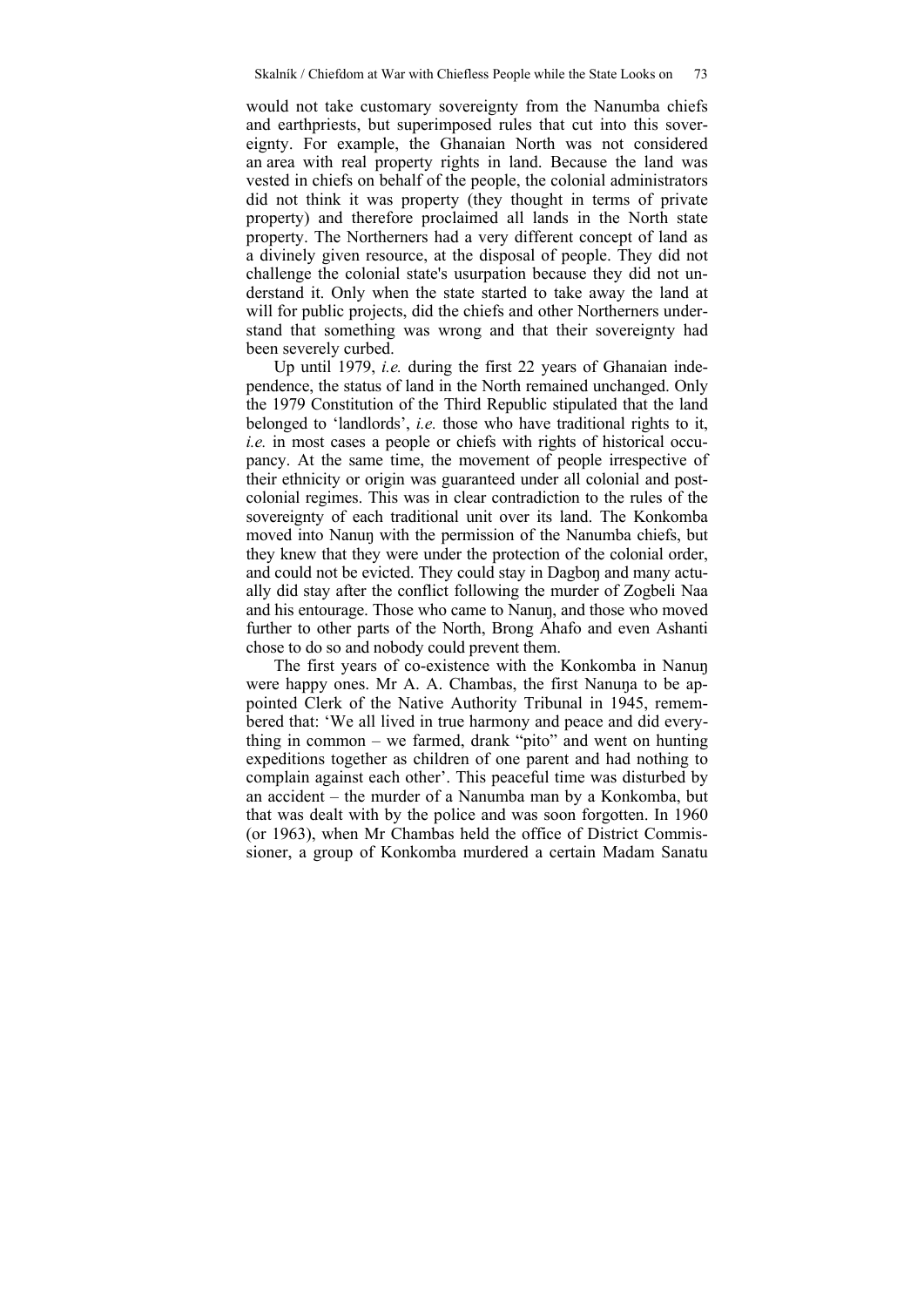Nanumba, wife of the District Chairman of the then ruling CPP party, Mr Mahama Danger. Even though the suspects were arrested and dealt with by law, only strict security measures prevented a 'civil war' erupting between the Nanumba and the Konkomba. The seed of discord was sown and the Konkomba from this time onwards were given the image of wild, dangerous 'bush' people. At the same time they were considered stupid and gullible by the Nanumba, so they were not really feared by them.

Mr Chambas testified that the endangered relationship between the two ethnic groups in Nanuŋ was exacerbated by the introduction of new prosperity 'fetishes' or gods of Atigeri and Gurmandi by the Konkomba. 'The general belief about these gods is that they are worshipped and pacified with human blood, during the annual yam celebration activities' (Chambas 1981). When missing Nanumba children were found dead with their livers taken out, especially during the new yam festivities, it was believed that the Konkomba killed them for sacrifices. The introduction of new 'gods' to a country populated by shrines of Nanumba boxole (gods or 'fetishes') was in itself a sacrilege; even more abhorrent was the idea of human sacrifice that was unknown among the Nanumba. Meanwhile, the alleged Konkomba need for human blood is not surprising in Ghana where it is widely believed (and there is plenty of positive evidence for it) that some ethnic groups use human blood or parts of the body for special ceremonies. According to Mr Chambas '[t]he Nanumbas became highly suspicious of the Konkomba settlers, particularly the owners of these imported gods'. This tense relationship continued for years between the two groups. The Ghanaian state (the security agents) did nothing to diffuse the dangers of the situation and, 'instead played high politics with it' (Chambas 1981).

The relationship between the Nanumba and the Konkomba moved from tension to hostility when the settlement in Nanuŋ by the Konkomba gained momentum. The Konkomba under the Kanjo Naa, father of the present Kanjo Naa, must have become a majority in Nanuŋ by 1960. The 1960 Census has established that the Gurma language group (Konkomba, Komba and others) comprised almost 50 % of Nanuŋ's population (23,000 people) whereas the Nanumba were less than 30 % in the area of the then Nanumba Local Council. Even with the Dagbamba and the other Mole-Dagbani speakers, they were barely over 40 % of the population of the district. No ethnic census has since been taken in Ghana (neither the 1970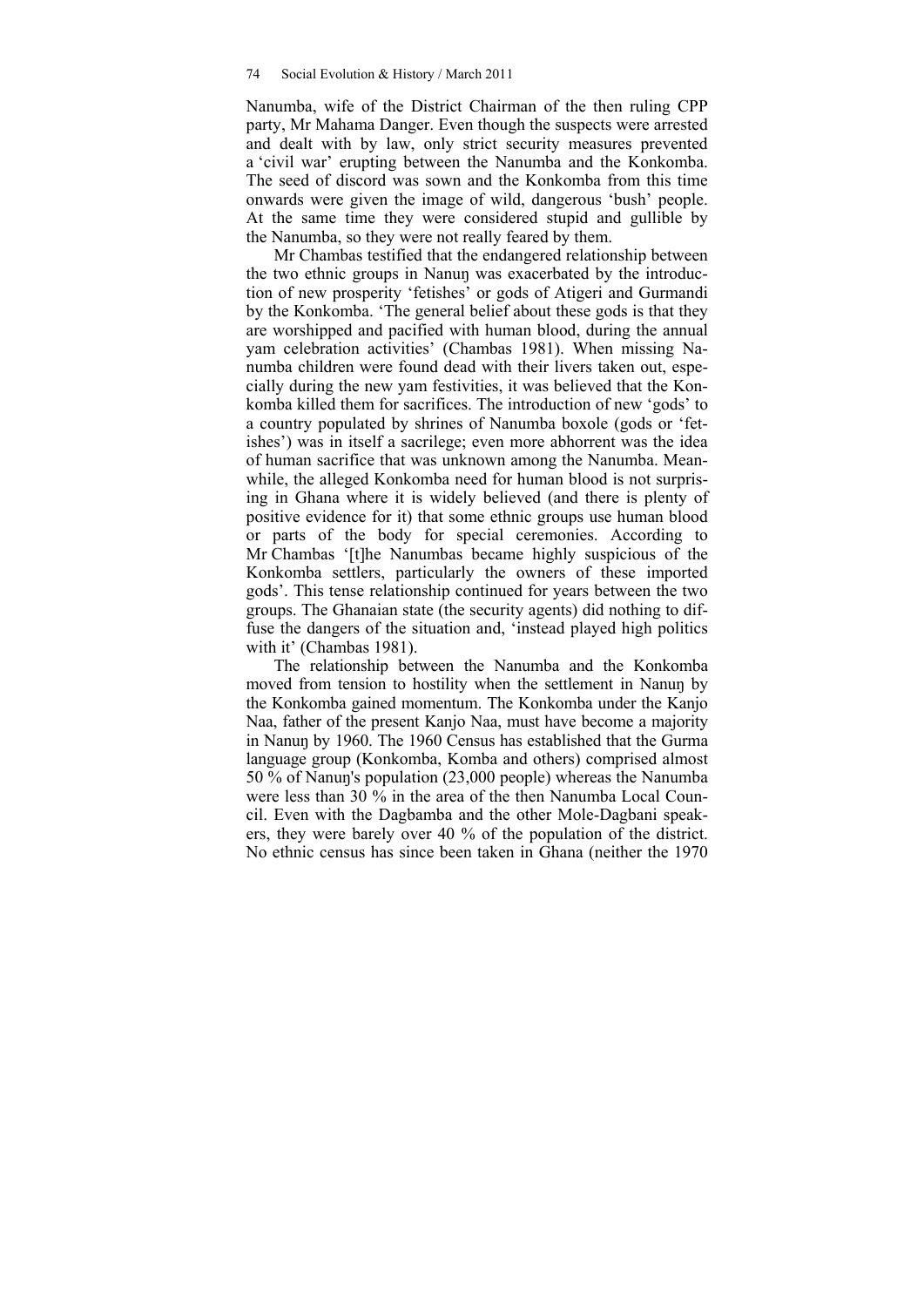or 1984 censuses registered language or any other kind of cultural characteristic). The general belief is that the Konkomba numbers have grown much faster than the Nanumba ones because according to custom no Konkomba woman is allowed to remain without a spouse and so she constantly bears children. In contrast, Nanumba women observe a special two to three year period of residence with their parents after the birth of the first child and during this period they are not allowed to have sexual intercourse with their husbands. I assume that the population ratio was 1:3 in favour of the Konkomba at the time of the war in 1981.

The spectacular growth of the Konkomba population in Nanuŋ was helped by the continued immigration of members of different Konkomba 'subtribes' into other parts of Nanuŋ, *i.e.* southern and southwestern Nanun. These Konkomba, namely the Kpaljoli, are believed to have come from Togo after having been defeated by the Gur-speaking Kombas (interview with Azara, 8/11/81). The Kanjo Kpalbas were Konkomba who had settled with the permission of the Nanumba chiefs in the 1940s and accepted the Nanumba customary conditions. The Kpaljoli and other 'subtribes' did not bother to ask for permission to stay and thus did not feel obliged to respect Nanumba customs of land and chieftaincy. In addition, they did not respect the Kanjo Naa – the only stranger chief of the Konkomba (each stranger group in Nanuŋ has the right to just one chief).

Even though the various sub-groups of the Konkomba did not cooperate with each other in Nanuŋ, they did not fight either. Fighting was prohibited by the colonial government and gradually eradicated. Under the independent Ghanaian government, hostilities between the Konkomba 'subtribes' stopped altogether and various Catholic and Protestant missionary activities, including the introduction of literacy in the local language, started. The Sambuli sub-tribal dialect was chosen for the literary Likpokpaln. Portions of the Bible were translated into it and textbooks became available. These activities caused a rapprochement between the various Konkomba groups. The next stage in Konkomba emancipation was the emergence of very small but influential Konkomba elite of literates and businessmen. Some of them settled among the Nanumba in Bimbilla town and received government jobs. Mr Batu Tibrum was the richest Konkomba businessman in Bimbilla. He built a 20-odd room rectangular house near the crossing of the Yendi and Salaga roads.

According to the Nanumba, the Konkomba in Nanuŋ, especially those who belonged to 'sub-tribes' other than Kanjo-Naa,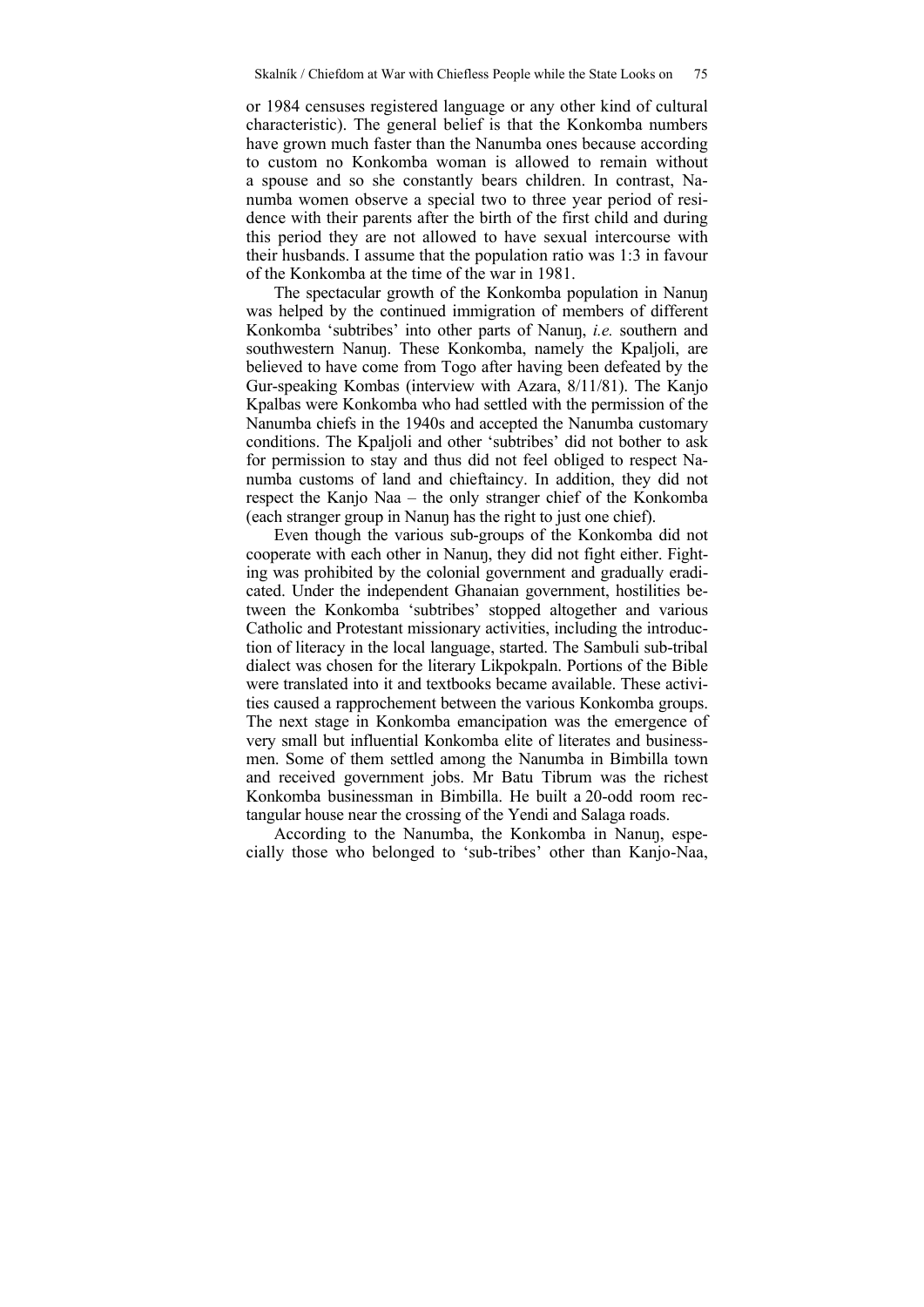have developed a taste for chieftaincy – they have internalized the idea that a titled chief was a prestigious figure, certainly more than a mere elder. This was confirmed by the Konkomba Youth Association (KOYA 1981).

#### **THE KPASALAND DISPUTE: STATE INTERVENTION AND SELF-DEFENCE OF THE NANUMBA CHIEFTAINCY**

When the Bimbilla Naa and other Nanumba realized that Kpasaland, some 1500 square miles of land to the south-east of the Oti river, which was traditionally inherited by the Nanumba and served as a hunting ground for them, officially belonged to the Volta region, he had a difficult problem. Two factors had precipitated a massive settlement of Konkomba in Kpasaland. First, the road which was built in the 1960s by the Nkrumah government through Kpasaland and, secondly, the fact that the Juali Naa, who was in charge of the Oti river and lands beyond it (*i.e.* Kpasaland), had on behalf of the Bimbilla Naa promoted a Konkomba, Konjah, to be his warrior in Damanku on the opposite bank of the river. The place where one must take the ferry (now there is a bridge there) when crossing the Oti from the Volta Region into the Northern Region is today generally known as Damanku. Numerous settlements were founded in Kpasaland, some on the road, some in the bush: Sibi, Kpasa, Tindjaasi (interview with Nchula 8/11/1981). The fact of settlement raised the question of who was going to rule the people who settled in Kpasaland, most of whom were 'headless' Konkomba. The Kpasa Naa, originally appointed in Kpasa town by the Bimbilla Naa, was there for nine years before Konjah and his people refused to pay allegiance to him.

During the time of the Kpasa Naa's absence – he had to leave Kpasa when the court case over Kpasaland started (interview with the Kpasa Naa 2/11/81) – Local Council collected rates in Kpasaland. The Bimbilla Naa and the people of Nanuŋ were not aware of the appurtenance of Kpasaland to the Volta Region because the area had been administered from Tamale as part of the Northern Territories since the Germans had left in 1914. But after 1950, with Gold Coast autonomy, the Buem Krachi District area was created and included into Trans-Volta Togoland. All the lands to the south of confluence of the Oti and Mo rivers became part of the Buem Krachi District. I have not been able to find the documentation concerning the colonial government's decision to change the boundaries of the Northern Territories, but Bening's research shows that the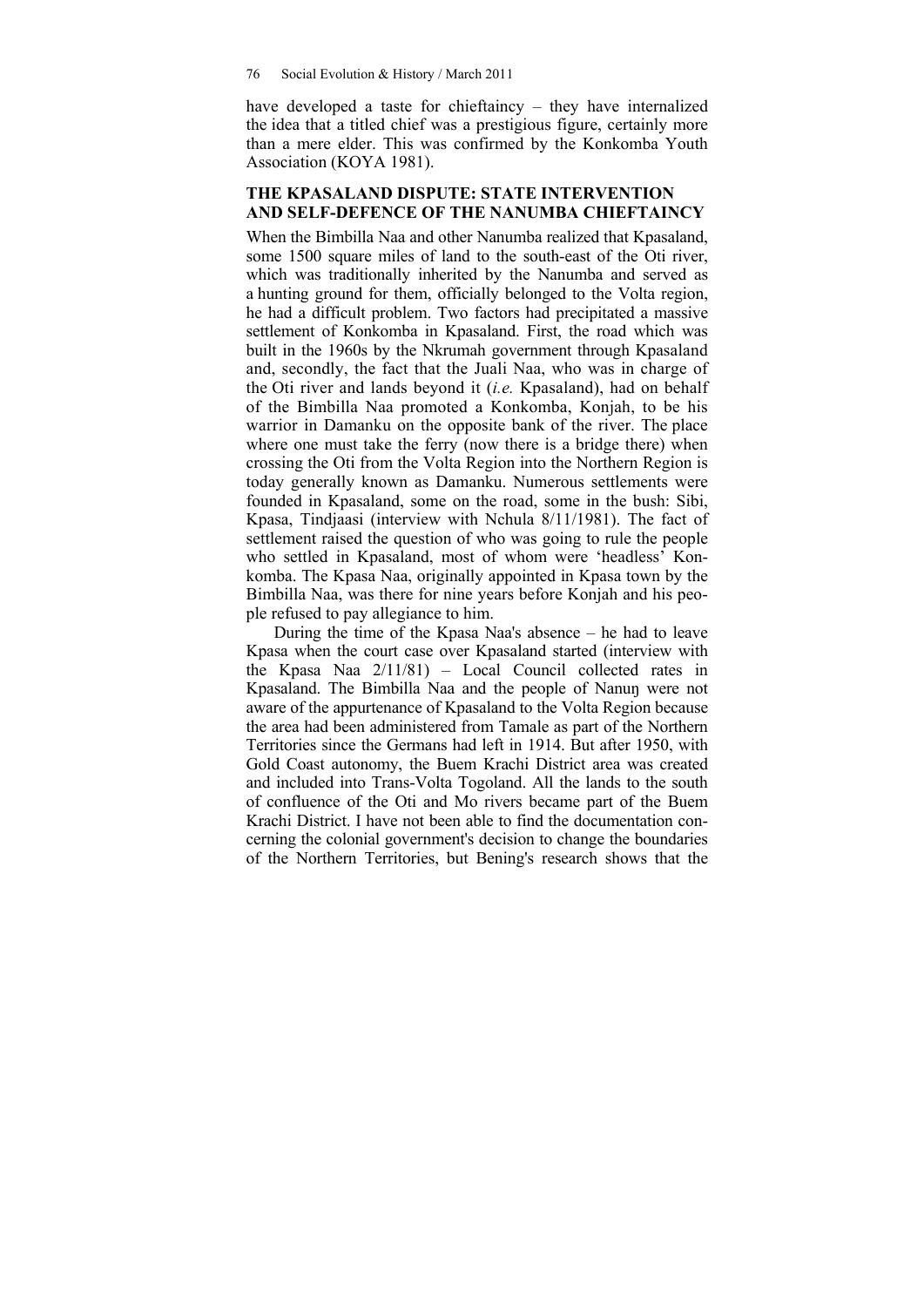boundary was changed shortly after 1950. As at that time there were no people living permanently in the area except some Chala communities, the Bimbilla Naa was not alarmed and continued to consider Kpasaland as hunting territory vested in his skin (the area appeared as 'uninhabited' on the map as late as 1950; cf. Togoland).

In the late 1960s, however, the Bimbilla Naa had to face the problem of the claim to Kpasaland by Nana Oberko Agyei II, Osulewura of Atwode Traditional Area. The Atwode are a very small ethnic group, Guan speaking, related to the Gonja who live in a few villages in the vicinity of Nkwanta. Their distinguishing feature is that they possess the Brukung god at Shiare, believed to be very powerful all over Ghana and over a vast area of West Africa (Pollock 1980: 1). Their highest office was always that of the high priest of this god, (cf. *Idem*) who kept the stool of Brukung and the metal staffs, the paraphernalia of the god. The Atwode never had chiefs similar to those of the Nanumba. They achieved chieftaincy only during the later colonial period, most likely at the time of Nkrumah's autonomous government (1951–1957), in exchange for electoral support (so, at least, report my Nanumba sources). The Atwode enstool their chiefs in the Akan (Krachi) pattern, thus copying their customs. The Nana Oberko Agyei II, enstooled in 1963, was also referred to as Shiarewura, Chief of Shiare, by my Northern informants. He was a Christian, and thus excluded from the Brukung cult. There is a certain opposition between the chief priest of Brukung and the Shiarewura (*Idem:* 16–17).

The Shiarewura claimed that Kpasaland was 'the property of the Atwode stool who has [had] both Administrative and Traditional jurisdiction over the years' and that only in 1968 'the Nanumba Skin traded the land by taking court action against the Atwode stool' (Nana Oberko 1980). The fact is that it was only after the Bimbilla Naa and his Nanumba councillors realized that there was no other possibility of recovering Kpasaland than by legal action that he put the dispute before the Tamale High Court in 1967. The plaintiff (the Bimbilla Naa Dasana Abudulai) stood against the Atwode chief as the  $1<sup>st</sup>$  defendant and the Konja Konkomba as the 2<sup>nd</sup> defendant. Konjah along with other Konkomba elders had been promised chieftaincy in Kpasaland if he supported the Atwode claim. Because Konjah was rejected as a candidate for the *naam* by the Bimbilla Naa, he wholeheartedly organized support for Nana Oberko, of both a moral and financial nature. Needless to say, the Bimbilla Naa had both the moral and financial support of his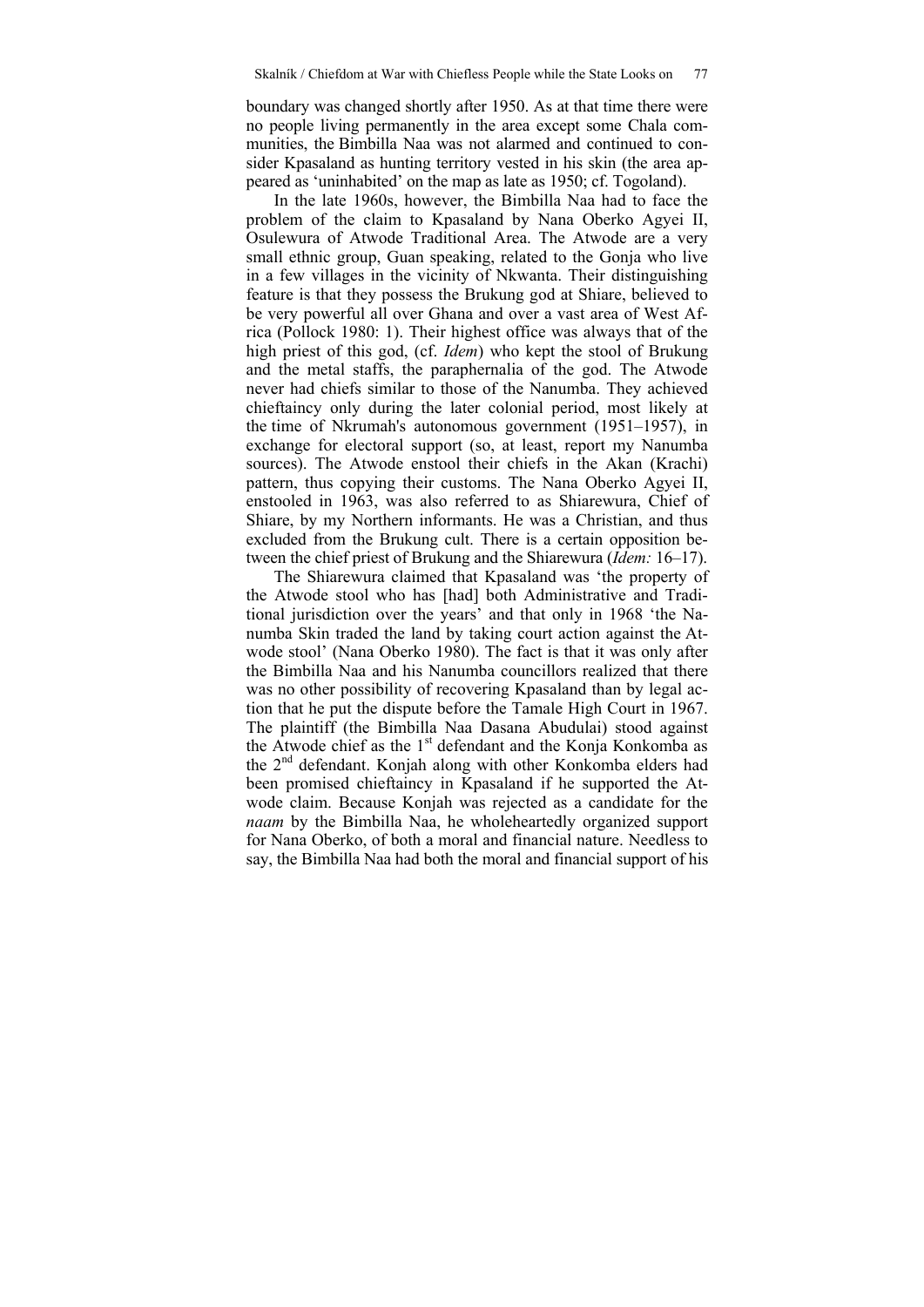Nanumba subjects. The Shiarewura lost the civil case and was made to pay costs. Later he appealed to the Appeals Court, which ruled again in favour of the Bimbilla Naa. Finally, he managed to persuade the Appeals Court that this was a good opportunity to deal with land disputes and the case was referred to the Stool Lands Boundary Settlement Commission which, however, ruled finally in October 1979 that Kpasaland belonged to the Nanumba skin. The ruling was based on the evidence of the Chala people that they, and not the Atwode, neighboured on the Nanumba skin lands across the Oti, *i.e.* that the Atwode had never exercised any authority over the disputed territory. Meanwhile the Krachi (Nkwanta) district council, tried to collect revenue in Kpasaland although the court expressly forbade that until the dispute was settled (NDC Monthly Report, August 1976).

When General Acheampong paid a visit to Bimbilla on January 20, 1978, he was asked by the Bimbilla Naa in his speech (read by an interpreter) to 'expedite action on the Kpasaland dispute', which continued unabated after the decision of the Stool Land Boundary Settlement Commission confirming that Kpasaland belonged to the Nanumba skin. The Nanumba District Council (NDC) asked the Regional Office to support its demand 'for effective local Administration of the area by this Council' (NDC Monthly Report, September 1979). In the October report the District Chief Executive (DCE) urged the Northern Regional Administration to place departments, corporations, the education service, the highway authority and the police under the Northern Administration. Even though the NDC appealed several times to the Northern Regional Office, no action was taken (NDC Monthly Report, December 1979). It was apparently assumed that the matter was only of traditional, customary interest, which, of course, was a total miscalculation. The Bimbilla Naa was equally led in his claim by modern economic and political motivations. At any rate, in the minds of most people in Nanuŋ, the traditional and modern offices overlapped, just as the Nanumba Traditional Area (*i.e.* Nanuŋ as an historical skin territory) overlapped with the modern Nanumba District.

The Bimbilla Naa, upon receipt of documents on the ruling by the Stool Land Boundary Settlement Commission encouraged earlier enskinned chiefs such as Kpasa Naa and Sibi Naa, who had been obliged to flee from Kpasaland in the 1970s, to return to their posts and he enskinned several new chiefs from both chiefly houses as chiefs for various places in Kpasaland. In response, a protest was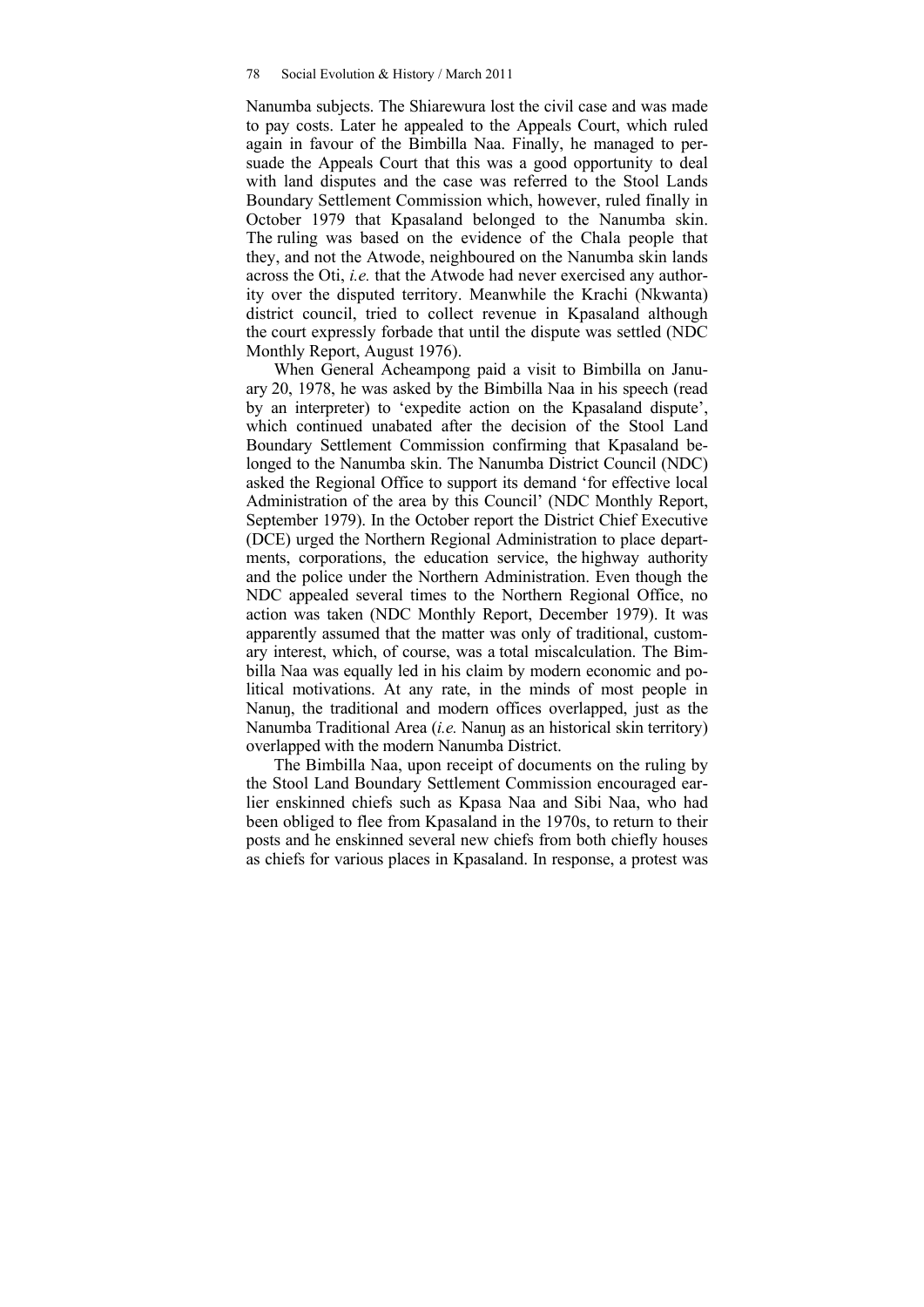sent by the Atwode chief (20/5/80) to the president of the Volta Regional House of Chiefs, with copies to the Volta regional minister at Ho and the DCE at Kete Krachi as well as to Alhaji K. B. Kwao-Swanzy, his lawyer in Accra. Therein, Nana Oberko Agyei II, Osulewura of Atwode Traditional Area, demanded from the Northern Regional House of Chiefs a reversal of the actions of the Bimbilla Naa, who was accused of carrying out the 'indiscriminate enskinment of chiefs within the villages of Sibum (Sibi), Kpasa, Kabre-Akura, Abunyanya and Tinase within the disputed area of Kpassa Lands which lies in the Volta Region'. The Nana advised that the dispute was under appeal and required that the Bimbilla Naa 'should bluntly be told that he cannot claim ownership of the area while there is an Appeal against the judgement'. The Osulewura apparently had better relations than the Bimbilla Naa with the regional and central government, as he was a literate man experienced in the play of politics at a higher level (cf. Pollock 1980: 16–17). He skillfully used the legal fact that Kpasaland belonged to the Volta Region, knowing how difficult it was to change the boundaries of a region in Ghana under a democratic government. (The PNDC regime [1981–1992] ruled by decree and has, for example, created one region – Upper Western. It could, if it really wanted, also change the boundaries between the Volta and the Northern Region, but there is virtually no sign of this happening.) The Osulewura was very active in promoting his political image in the hope of being recognised as a Paramount Chief. He was allegedly in conflict over land with other neighbouring ethnic groups and his ambitions apparently extended over in the whole of the northern part of the region, using the trump card of the Brukung god which was on his territory.

## **EMANCIPATION MOVEMENTS – KOYA AND NAYA**

Another important factor in the Nanumba – Konkomba conflict was the emergence of youth associations. Irrespective of the state's policy against tribalism, most youth associations have ethnic bases and are formed as modernizing counterpoints to existing traditional systems of authority. Age and illiteracy (or semi-literacy) are often the hallmarks of the traditional systems, which exclude young people from rational decision-making although they (particularly young men in the North) have definite ideas about chieftaincy and other traditional matters, feel qualified to take part in decisionmaking and believe that literacy (however, limited) gives them the right to be heard. Some of these young men hope that once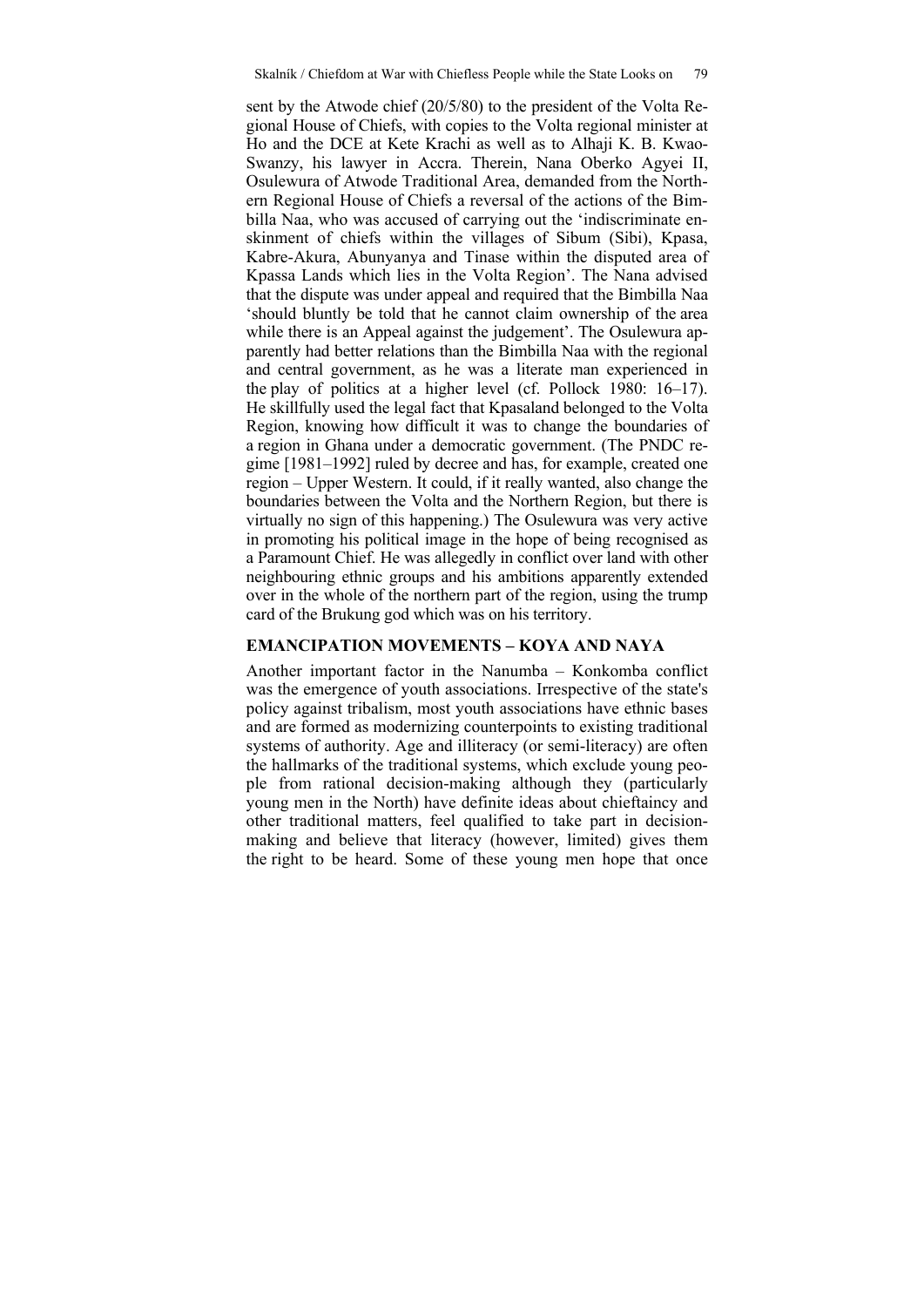their literate generation ascends to chieftaincy the ills, with which this institution seems to be ridden, will be easily overcome. However, as we shall see, lack of experience and wisdom can do more harm than the illiteracy of senior traditional leaders.

The youth associations were founded in various parts of Ghana in the 1970s during Acheampong's rule. However, I did find a note on the active existence of the Konkomba Youth Association in the 1950s (Togo 1955). I do not know where their political impetus originated, but they seem to be structured like the other youth associations and are affiliated to the National Youth Council. Each association has its president, secretary and treasurer and other officials and there is at least one meeting per year. Youth associations felt obliged to comment upon the corruption in the country and other cases of mismanagement. For example, the Nanumba Youth Association (NAYA) was involved in public criticism of the underdevelopment of the Nanumba District in 1976. A letter entitled 'Develop Nanumba' appeared in *The Daily Graphic,* one of the two national dailies, imploring the DCE 'to help develop the District for the poor inhabitants' and the NAYA 'to take a serious view of this matter'. The letter, signed by Mr Mohamed Nurudeen, a Nanumba working for the Audit Department in Tamale, concluded: 'Something must be done and done quickly to rescue our poor district'. In a response to this letter Mr M. A. Adam, the NAYA's president (later to become MP for Nanumba in the Parliament of the Third Republic), convened an emergency meeting. Reports were made about several development projects, mainly dams, which were built by a Nanumba contractor, T. B. Damba, who was indirectly accused of embezzlement of money collected by the villagers. T. B. Damba was believed to be in a secret deal with the then DCE, Alhaji Harruna.

To discuss the question of the development projects in the Nanumba District would require a separate study. Here I want only to give an example of the activities of the NAYA. According to its constitution, the NAYA is an association 'comprising all Nanumba folk irrespective of rank and age'. Its aims and objectives are:

1) to assist in the promotion of educational and communal labour in the district at all levels;

2) to assist individual members in any field;

3) to encourage the spirit of hard work so that each Nanuŋa contributes to 'National Development' and assists in community Development Projects; NAYA also should give help to government cam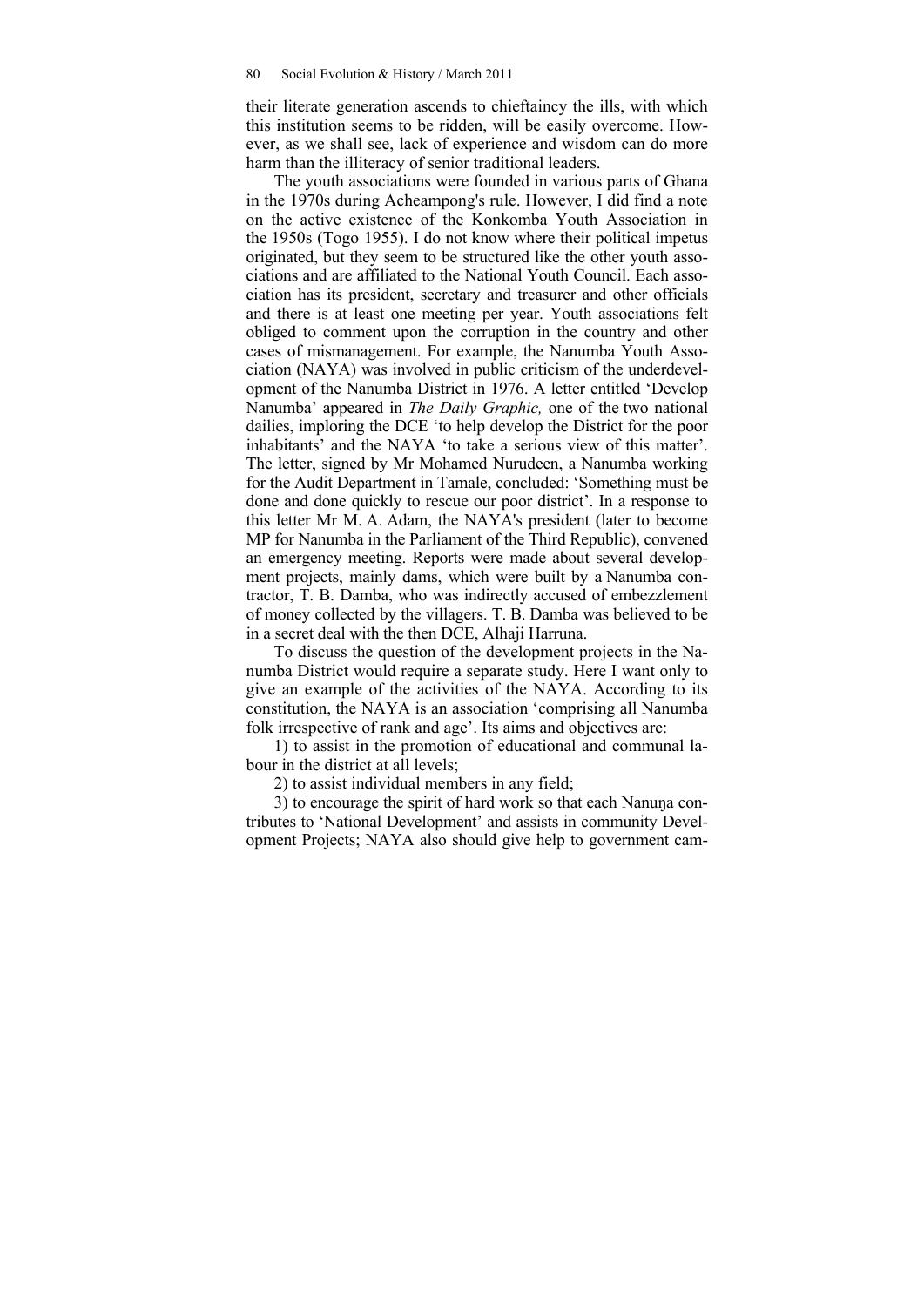paigns like 'Pay your Levy', 'Educate your children' and 'Health Education';

4) to convene an annual end of the year get together 'to take stock of the achievements and shortcomings and also to plan ahead' (The Constitution of the Nanumba Youth Association Article 3, p. 1).

The Konkomba Youth Association emerged in the district in 1977 on the same principles (apparently induced by the Ghanaian state), but its aims were more cultural than development orientated. In a memorandum to President Limann (KOYA 1981) these aims were formulated as follows:

1. Promoting understanding and sense of oneness among Konkomba both at home and abroad.

2. Promoting the advancement of both formal and informal education among Konkombas.

3. Participating and playing our role in national affairs.

4. Exploring avenues of reforming and updating some Konkomba customs and practices according to the dictates of time.

It seems that the Nanumba Youth Association accepted the general directives which emanated from the National Youth Council more literally than the KOYA leaders, who adapted the directives to the needs of the Konkomba, at least those of the younger generation to change the fossilized traditional structures. The position of the NAYA was much more volatile vis-à-vis the chieftaincy as its president had had very strong personal links with the chieftaincy, as had other officials.

The NAYA directed its first major action against one of its potential (if not actual) members, T. B. Damba, who was known as a retired secretary-general of the Amasachina Youth Movement which was very popular in the 1970s all over Northern Ghana. Damba, along with the DCE, was accused of corruption and embezzlement, but the affair had no outcome because nobody was ready to act. The NAYA had little authority in Nanumba society, especially as those whom it criticised had strong personal links with the chieftaincy and also because it did not have the unqualified support of Mr Attah or Mr Chambas, former modern politicians who now informally dubbed as chiefs' senior advisers. Moreover, the NAYA did not co-operate with the chieftaincy or with senior literates.

KOYA's first publicized action, on the contrary, was their 'Memorandum on Konkomba lands submitted by the Konkomba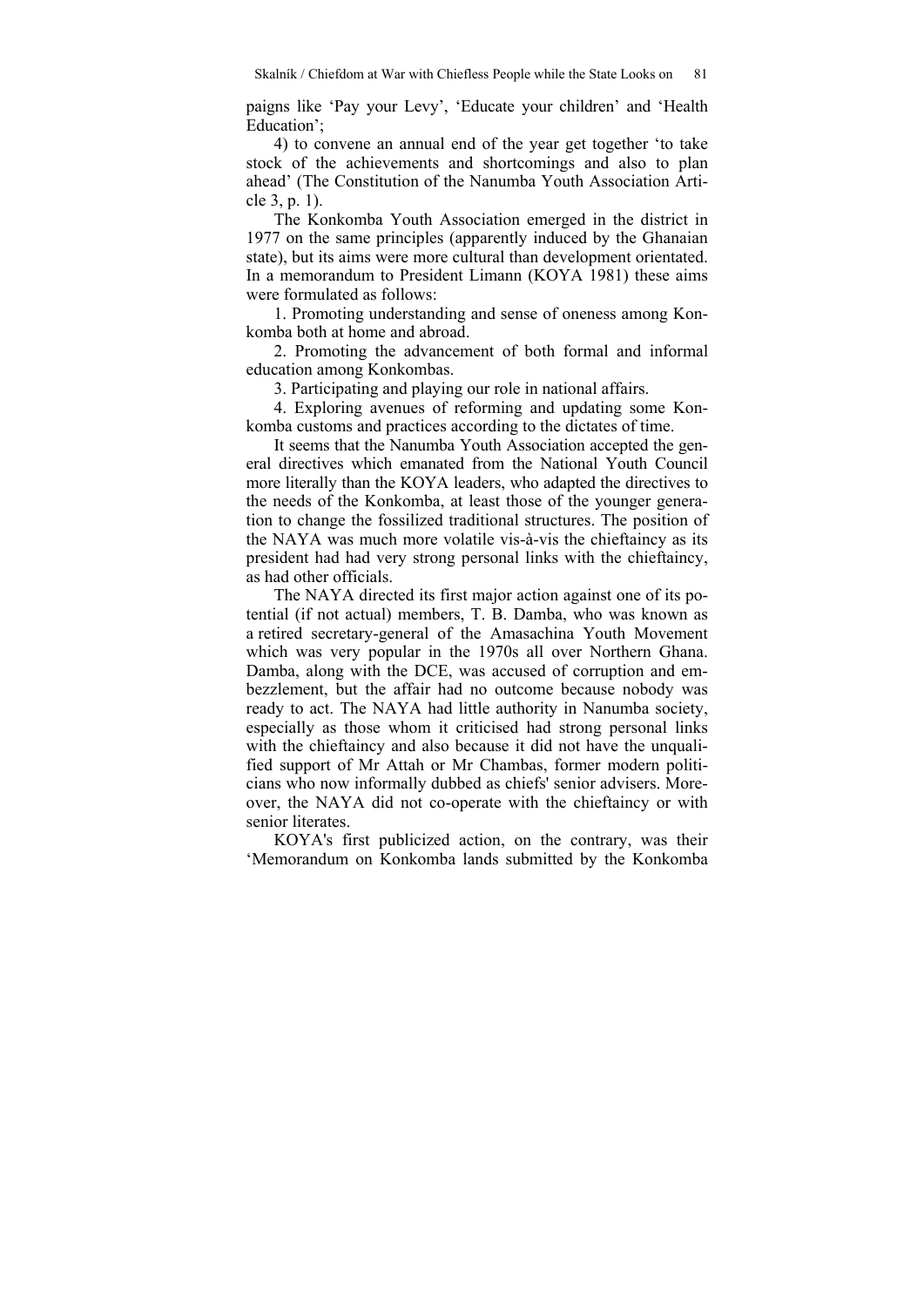Youth Association on behalf of the Chiefs and People of the Konkomba Traditional Area' (KOYA 1978). This memorandum was based on some research concerning the history of pre-colonial and, especially, colonial Konkombaland. It tried to show that the Konkomba, although 'owning' vast lands west of the Oti river, were not respected by the Germans and that the British were more aware of Konkomba land rights. In the 1933 Report on the Mandated Territories of Togoland, it was indicated that the Konkomba were independent. The Konkomba Youth Association noted that:

while historically the Konkombas owned the whole land now known as Eastern Dagboŋ, it will be unrealistic for us to claim all the land... However, we, the Konkomba, would like our present land to be vested in the chiefs and the Tindanas (land owners) of the Konkomba Traditional Area as recognized by our Chief and people.

This proposed traditional area was delineated by a line between the Togo border in the South and Nayile, Sanguli, Sunson, Kitebu (Tekasu), Adare, Tunsung and the Togo Border in the North. This document shows not only that the KOYA (unlike the NAYA) became an effective spokesman for the Konkomba, their elders included; it immediately became the only body uniting all the Konkomba.

Were the Konkomba interested in having their own paramount chieftaincy in the same style as the Atwode? They themselves deny it. The memorandum from the KOYA to the President (KOYA 1981) states: 'The second false impression created is that the Konkombas are fighting because of chieftaincy. The KOYA would like to say that Konkombas do not attach as much importance to chieftaincy as other tribes. They have and respect compound and village heads'. I must say that there is a contradiction between the 1979 Memorandum on Konkomba lands and the 1981 Memorandum to the President. They may have been paying lip service to the usual cliché phrase 'chiefs and people', but I think that the KOYA leaders knew very well that their proposed traditional area would only be recognisable if they had overall leadership in the form of chiefs (*e.g.,* certain elders, perhaps one or more from each sub-tribe).

The Konkomba Youth Association members must have realized that in Ghana, where chieftaincy is such a powerful tool of ethnic legitimation the way to recognition of their elders was to make them into chiefs. Chiefs were made, in many cases, out of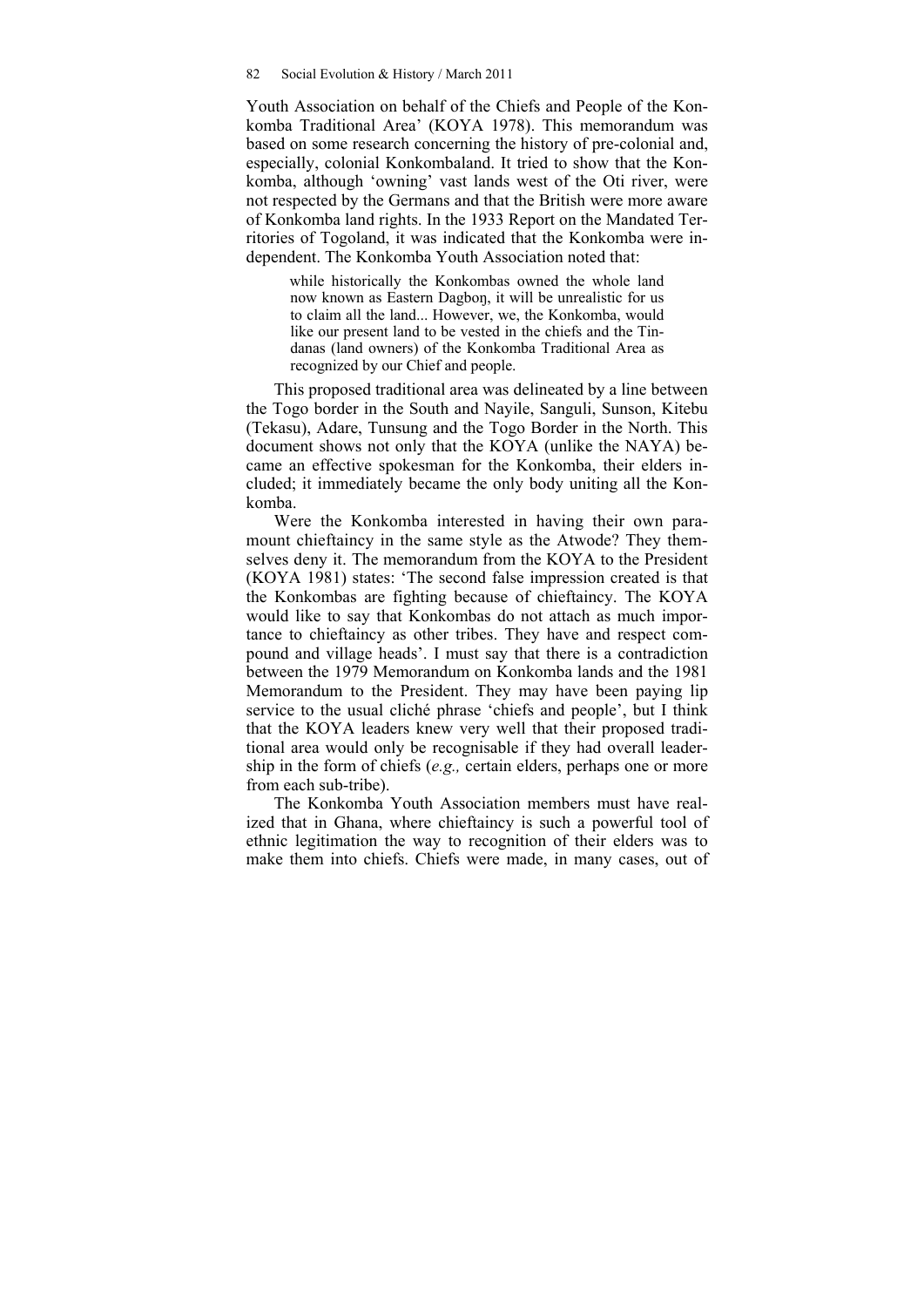headmen in various parts of the Gold Coast/Ghana and the institution of chieftaincy has definitely contributed to the ethnic consciousness of the people who created these chiefs. So what seemed strange at first became after a while a matter of pride. Those peoples who had chieftaincy from pre-colonial times never failed to point out that the colonial and post-colonial chieftaincies were not genuine. But for the people concerned, they became genuine. There is no need to suppose that the Konkomba, if allowed to have their own traditional area and eventually their own district, would not also create their Paramount chieftaincy and other chieftaincies (the creation of a political district for the Chokossi, Basari and Konkomba was proposed in the Parliament in 1981 by MP for Saboba, Mr U. Dalafu; KOYA 1981).

The foundation of the KOYA must have been precipitated by injustices long felt by the more experienced, literate Konkomba. The KOYA members started a campaign for the enlightenment of Konkomba farmers who, for decades, had let themselves be exploited by Nanumba chiefs. The most blatant cases of exploitation were fees for adjudication, or more properly, arbitration in Konkomba marital disputes. The Konkomba are well-known for their custom of betrothal of young men to little girls (sometimes even to unborn baby girls). According to the custom the groom has to work for years for the father of the girl before the latter matures and may marry. However, young Konkomba women often take lovers and, in the openness of modern society, are able to run away with them. The groom then demands from the girl's father that he brings back his bride for who has worked hard for many years. The father feels obliged to do his best. Disputes between fathers of young women and their bridegrooms or between fathers and lovers are very common. In an area like Nanuŋ, the arbitration of such disputes was, according to Nanumba custom, to be done exclusively by the landowners, *i.e.* the Nanumba chiefs, namely the Bimbilla Naa. The complicated cases were, allegedly, not dealt with fairly by the *naanima* who, moreover, did not know properly either Konkomba customs or their language, and tended to take bribes from both sides without concluding the cases satisfactorily.

This situation was evidently understood by the KOYA members as an abuse of the Konkomba's position as settlers in Nanuŋ. They decided to prevent exploitation by 1) working for change in the custom of betrothal (see their declaration of aims above) and 2) arranging for their own arbitration. Changing the age-old cus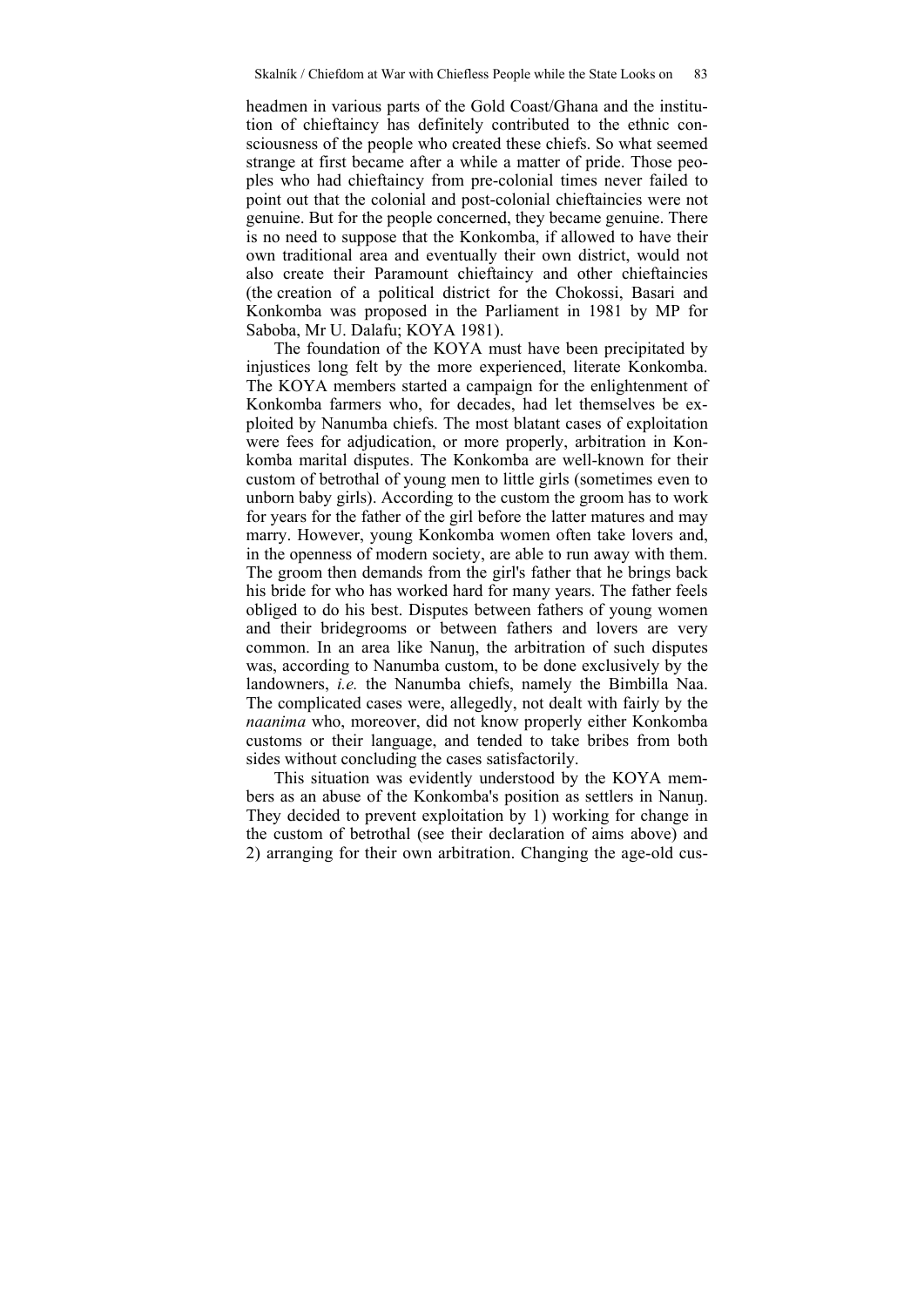tom was a difficult affair and unlikely to be acceptable both to the Konkomba elders and to those men who already were in the process of working for the fathers of their future brides. The main emphasis of KOYA activity was thus on their own arbitration. When this began in late 1979, it soon became obvious to the Bimbilla Naa, his court and other Nanumba chiefs that an important source of their income was being denied them. When the Nanumba established that money was changing hands, strong protests were sent out by the Bimbilla Naa and Mr M. A. Adam, MP for Nanumba. They alleged that Cedi 2000 was charged, and the debtor used the Kpatihi as a middleman to pay Ali, the Konkomba elder who was appointed to be the arbitrator. Ali was said to be competing with the Bimbilla Naa. The protesters called Ali's arbitration 'secret tribunals' and charged that the KOYA leaders Batu (leader of the tribunal), Mahama and Harruna harassed fellow Konkomba so that they would bring their cases before their tribunal.

In his letter to the Regional Minister, the Bimbilla Naa also complained that no Konkomba appeared before the Magistrate's Court 'for proceedings on pending cases to continue'.<sup>5</sup> He also charged that military personnel (Lt. T. M. Nyande and Pvt. Wajimba Williams Amin, both Konkomba) led the KOYA activists in beatings and harassment. Mr Adam's letter, which was sent to the Regional Minister with copies to the Attorney General, the Majority and Minority leaders of the Parliament, the Minister of Defence and the Regional Commanding Officer of the Armed Forces, went almost unnoticed. Mr Adam convened a meeting of government paid officers and personnel on November 20, 1979, at the DCE's office at Bimbilla to discuss 'some secret tribunals that were taking place in Bimbilla town with the help of some army personnel. The Ag. DCE asked the Police Inspector if he was aware of the case and he said he wasn't aware of it'. Ali Konkomba, who was also invited to the meeting, said that the money to be paid to him (which was intercepted by the Kpatihi) was 'to be paid to one Konkomba as a dowry' (DCE monthly report for November 1979). The letters of complaint went more or less unnoticed or perhaps misunderstood as a purely internal 'tribal' affair. Mr Adam commented after the war: 'In the first analysis, I saw that neither the Police nor the District Administration saw matters as I did' (Adam 1981). It seems to me that at that stage Mr Adam's and the Bimbilla Naa's references to harassment by army personnel, *etc.* were used purely as a device to stop the KOYA's activities.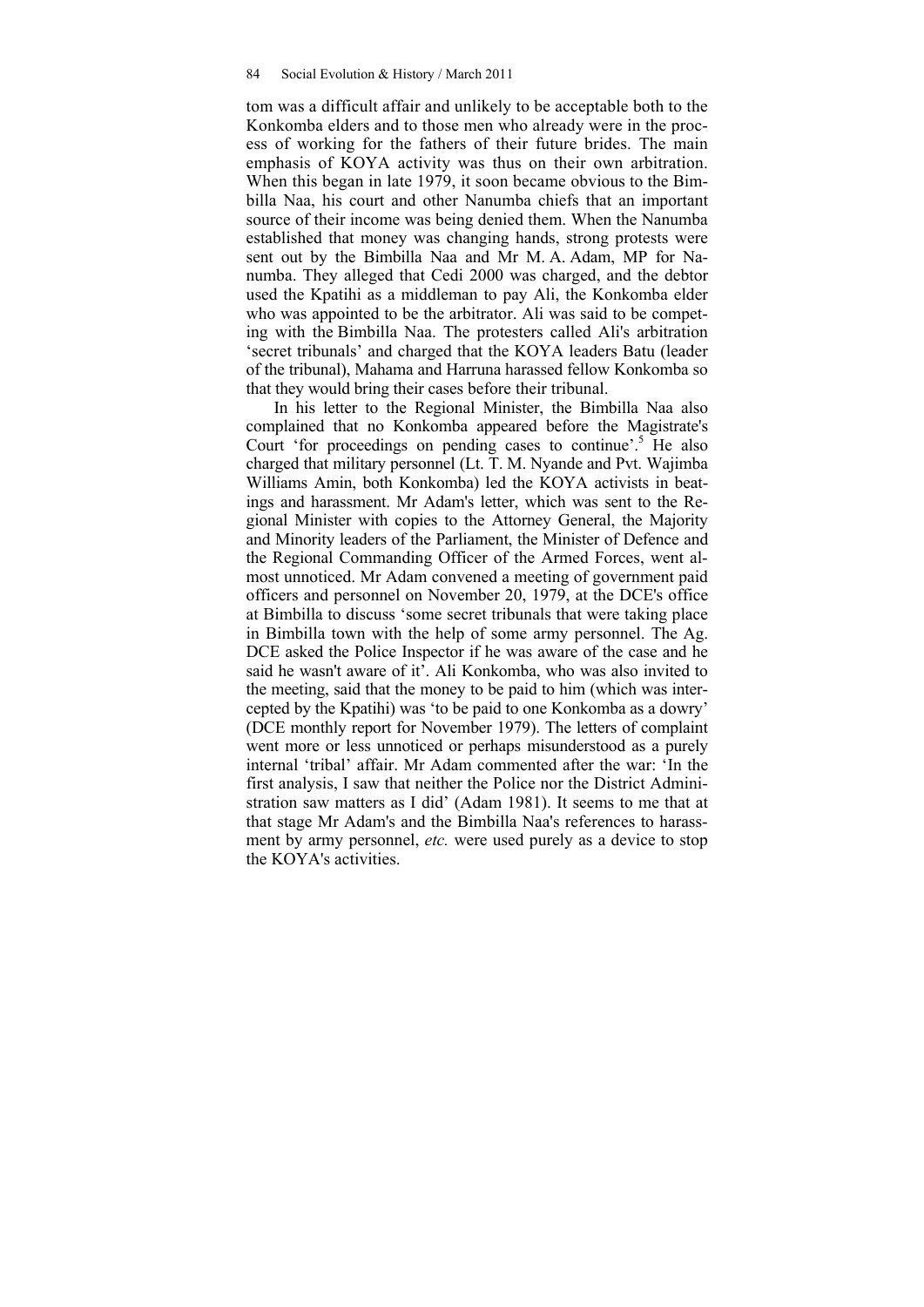The Bimbilla Naa took matters into his own hands and invited Mr Ali Konkomba to his palace. There the Bimbilla Naa told him that he and the other KOYA activists should leave his traditional area within two weeks. In a letter of 7/1/80 to Mr Ali, the Bimbilla Naa wrote:

I have found it expedient to order you, Ali Konkomba residing in Bimbilla in this the Nanumba traditional area, which is under my Traditional jurisdiction to leave Bimbilla Town and the Nanumba Traditional Area on or before 19<sup>th</sup> January 1980.

I have taken this action because you have under the guise of the Konkomba Youth Association set up a tribunal in your house, an act which is illegal before traditional and constitutional law with the Konkomba settlers throughout my reign so far and you can see that it is the Konkombas who have refused to submit to your judgement and have been reporting your moves to me.

I am not against any Youth Association so far as it operated within my Traditional norms which are not any different from the constitutional requirements of the country.

I will however not smile on any settler who is trying to disturb the peace in my area.

You have made yourself a chief over the Konkomba settlers. This is against Nanumba custom for none of the skinmakers have enskinned you.

Finally I wish to make it known to you that I have on this day  $5<sup>th</sup>$  January 1980 withdrawn my traditional protection over you. I will have nothing to answer about you as a traditional ruler after the  $19<sup>th</sup>$  February, 1980.

The Bimbilla Naa wrote in the same vein to the Regional Minister:

Ali has proved to be a bad grain and if not removed he will one day incite his tribesmen against my people which will result in riots, for that matter I will not sit unconcerned as the Paramount Chief for Ali to cause unrest in my peaceful area. This is why I have ordered him to leave my area.

Ali answered the Bimbilla Naa's letter on January 12, 1980. He regretted that 'a number of false allegations have been levelled against me'. He asserted that the KOYA chose him, as an elder, to 'be their leader in cases of arbitration which does not in any way contravene any law in Ghana'. He further asserted that his services were offered on a voluntary basis. He maintained that Cedi 2000 were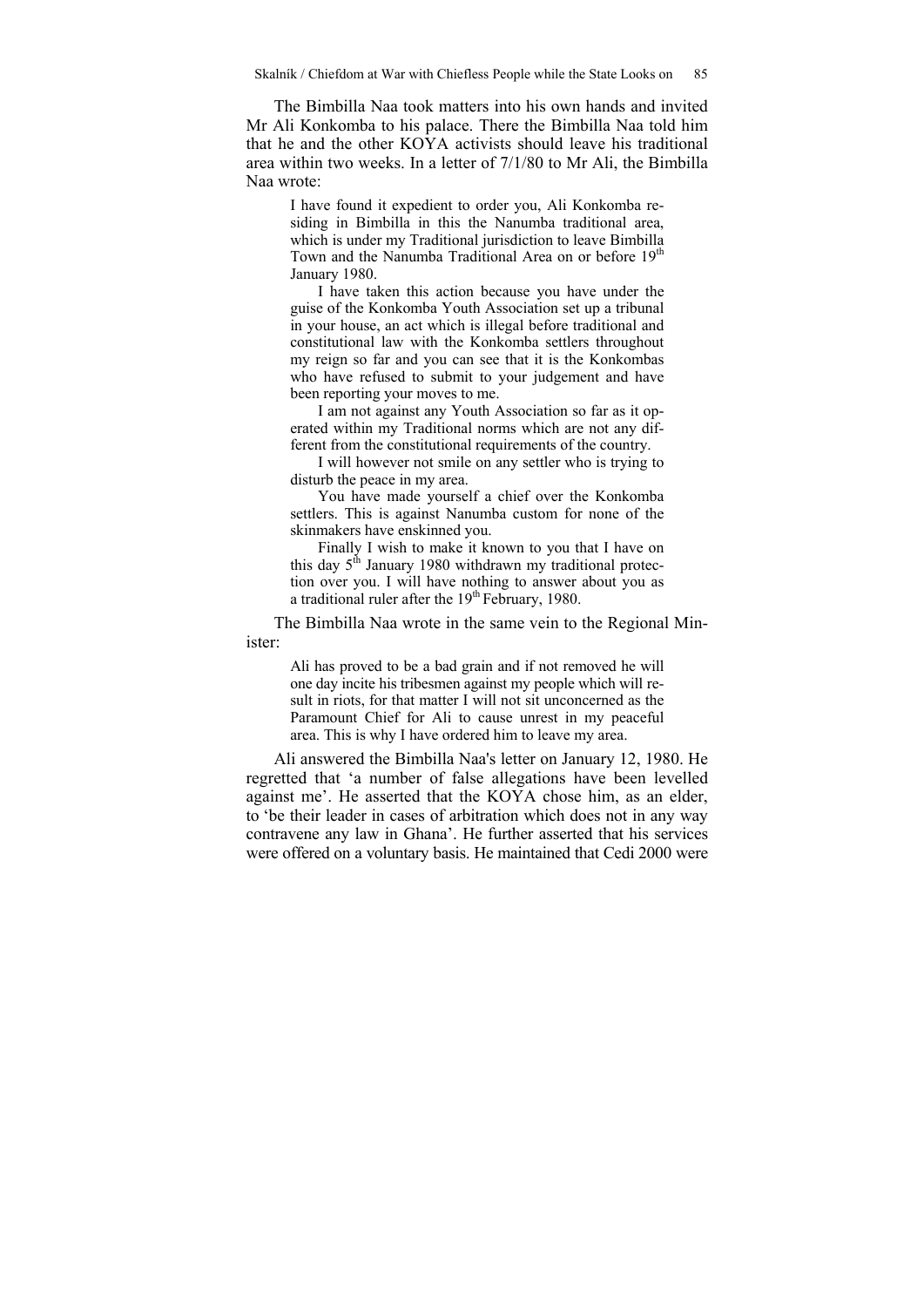not meant as a payment for his adjudication, but as dowry settlement between in-laws. He concluded with the KOYA desire 'to settle matters among ourselves ... maintain peace among our people and to lessen incidences of litigation in your traditional area, which I think you should be proud of'. He wrote also that the Konkomba did not say that they would not refer matters to the Bimbilla Naa and asked that the decision to banish him from the Nanumba Traditional Area be rescinded.

Subsequently, Ali was taken at knifepoint by tractor to Pusuga, dumped there and compelled to proceed to Yendi by 'armed Nanumba drummers, led by Mr Ponado' (KOYA 1981). The Bimbilla Naa, when confronted by the DCE about the case (DCE to RAO), asserted that he did not approve of the action of those whom he called 'young men'. He asserted that he had asked the Kpihibara Naa, one of the highest dignitaries in Bimbilla, to stop them from evicting Mr Ali but they disobeyed him. As the DCE reported, the Bimbilla Naa:

...disclosed that earlier in the day, he, the Bimbilla Naa, had called Ali Konkomba to his palace and told Ali that he, the Bimbilla Naa has rescinded his deportation order and so Ali could stay. He, the Bimbilla Naa, was therefore shocked that the PNP District Party Chairman should take such action thus disregarding his orders. He therefore dissociated himself from the group's action.

Ali filed a writ at the High Court at Tamale (via Mr Mensah, a legal practictioner) asking the court:

...to determine whether a Konkomba as a Ghanaian has the right to stay in any part of the country and whether Konkombas have the right to elect elders to arbitrate domestic marital and other problems (KOYA 1981).

I am introducing this correspondence between illiterate dignitaries to show that young literate people, members of the KOYA and the NAYA, were behind these actions. The KOYA leaders were much more influential than the NAYA leaders. The official traditional leader of the Konkomba, Kanjo Naa, was not really recognized other than by members of his 'subtribe' and some other Konkomba groups living in the north-eastern part of Nanuŋ, *i.e.* those groups which came to Nanuŋ in the 1940s. It would be wrong, however, to underestimate the zeal of the members and leaders of the NAYA. Not well treated by the chiefs of Nanuŋ, they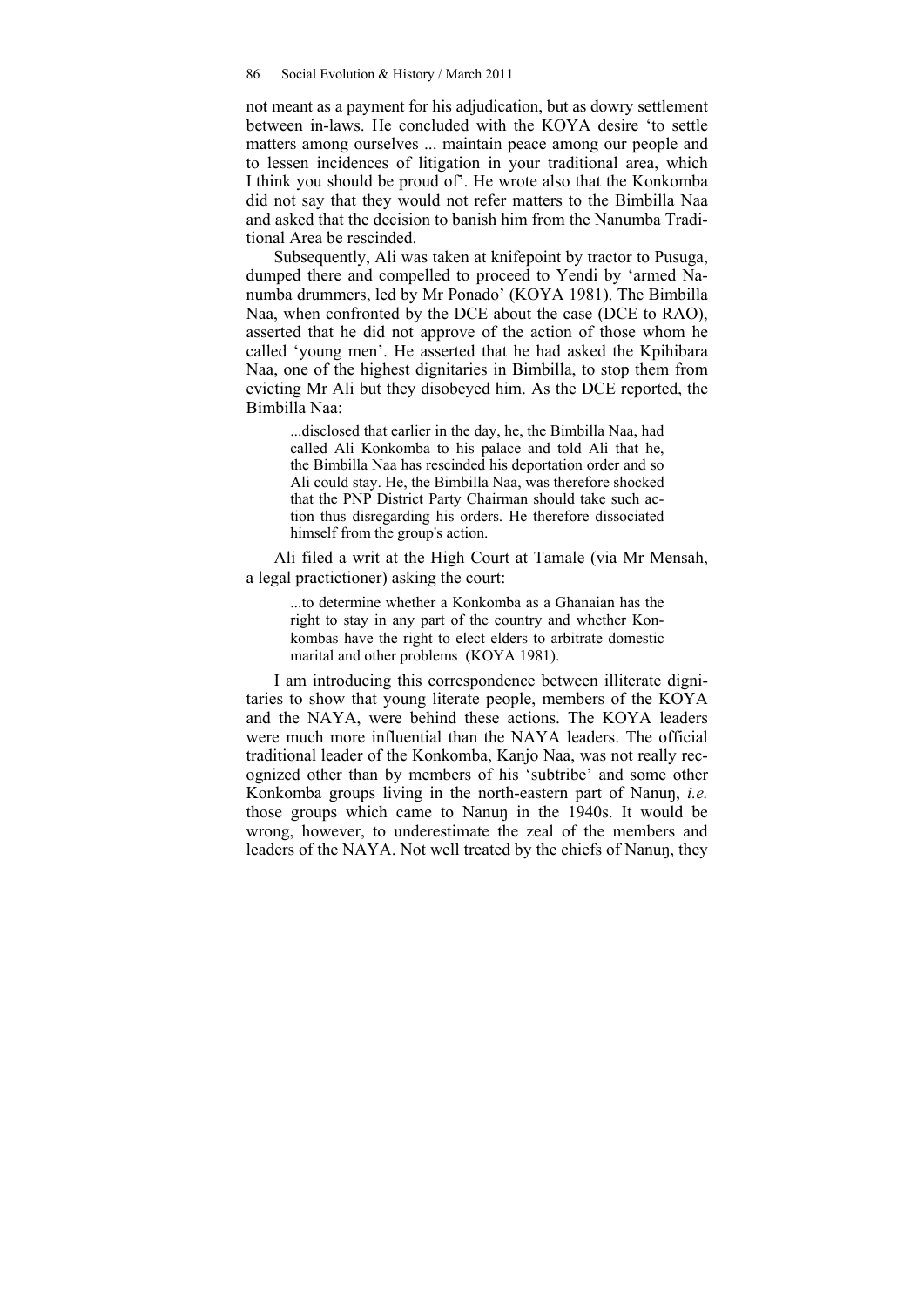turned to voluntaristic actions like the deportation of Ali from Bimbilla. The NAYA cooperated in this violent act with the PNP – the ruling party of the day. The leader of the deportation action was Mr Ponadoo, the PNP district branch chairman and member of the NAYA. It should be noted that Mr Ponadoo was the younger brother of the Kpatihi, the 'chief linguist' or 'skinmaker' of the Bimbilla Naa. Thus, power from several sources, both traditional and modern, was concentrated in his hands. In January, 1983, Mr Ponadoo succeeded his deceased brother as the new Kpatihi. The regional office in Tamale was said to have 'amicably resolved' the conflict between 'a section of Konkomba residents in Bimbilla and the Bimbilla Naa on February 4, 1980'. 'Peace and tranquility now prevail and there is a harmonious co-existence among all ethnic types' (Regional Administrative Officer to Asst. Commissioner of Police).

The Konkomba living in some parts of Nanuŋ (*e.g.,* around Nakpa and Juanayili) had for years disregarded the fulfilment of customary obligations. They had seen that the Nanumba themselves, and along with them most minority groups, did not like to work on chiefs' farms or supply chiefs with the hind legs of cattle slaughtered at ritual funerals. Many ceased to offer these tributes, although the Nanumba chiefs continued to demand them. By 1980, the KOYA's meetings and other activities had sensitised the wider Konkomba community in different parts of Nanuŋ, so that the majority of the Konkomba started to ignore the customary obligations towards the Nanumba chiefs. The KOYA called the communal labour on chiefs' lands 'forced labour' and customary tribute was designated 'contribution'. The KOYA Memorandum to President Limann (1981) clearly stated:

Konkombas in the Nanumba District for many years have been used as slaves. They have been made to work on chiefs' farms while at the same time providing their own food, water and accommodation during this period of working. We feel that if a chief should need a worker on his farm the work should be purely communal, in which case all tribes including the Nanumbas would have to send hands. What happens in the Nanumba District is different, only Konkomba do the work.

Those who did not turn up were beaten, like the Konkomba elder near Nakpayili who failed to send young men to finish work on a farm. The Konkomba, according to this document, were also forced by the Nanumba chiefs to give contributions in yams and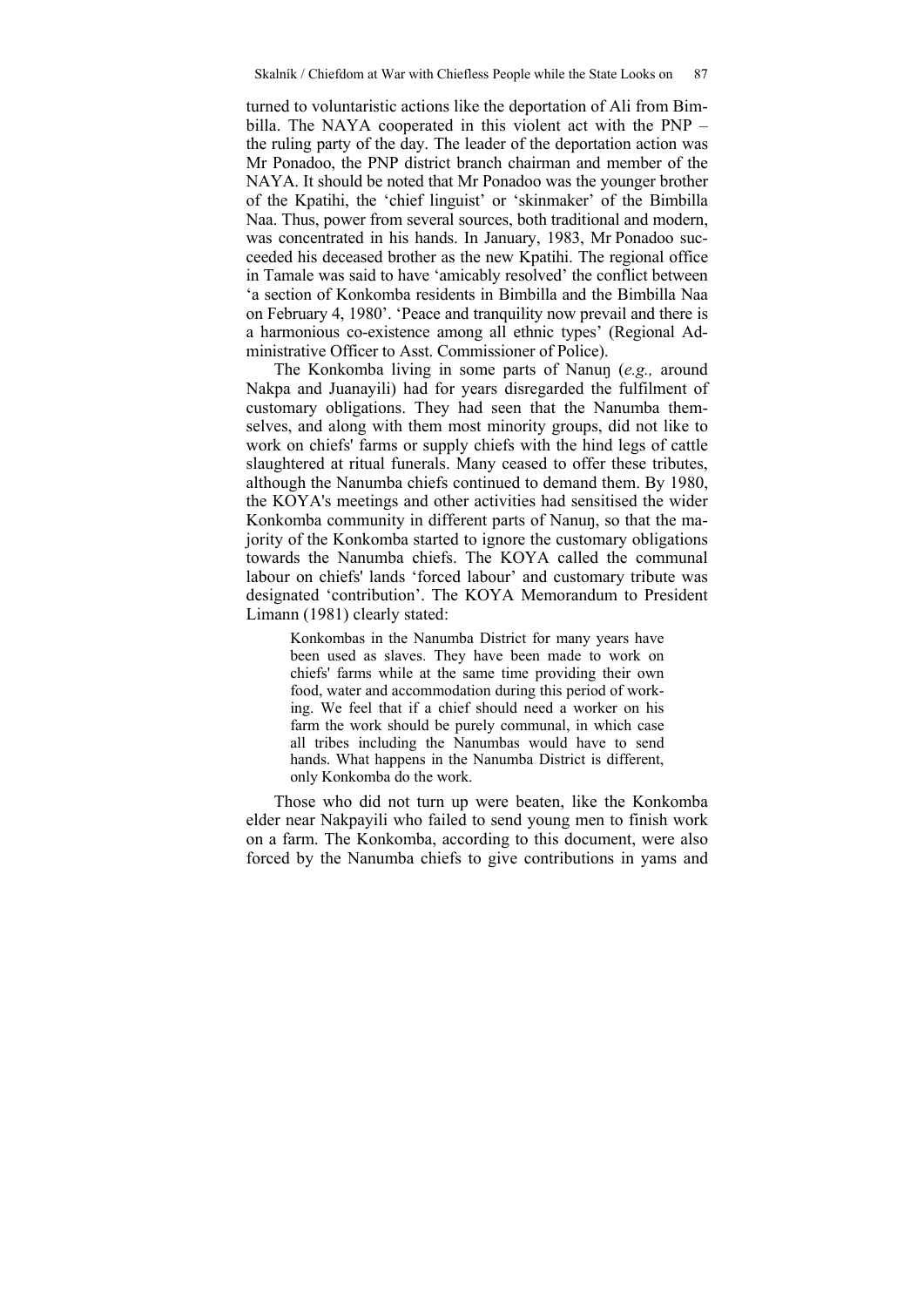other farm produce whenever a VIP paid a courtesy visit to the Bimbilla Naa or other Nanumba chiefs. The memorandum added:

We know that traditions and customs die hard but to achieve peace and tranquility, Nanumba tribal prejudice that Konkombas must always work for them on farms for nothing must be shelved.

This concluding statement, like the whole memorandum, was of course written in the wake of the war. There is, however, no reason to suppose that the KOYA had a less strong position on this matter in 1980. KOYA arbitration of mostly marital cases evidently continued in 1980, and the relationship between the two ethnic groups grew even more tense after the Konkomba farmers began refusing to sell yams to Nanumba and Ashanti middlewomen and middlemen directly from their farms and organized themselves into marketing groups instead. This culminated in the foundation of a completely separate yam market in Accra, where prices competed with those at the Timber Market where mostly Nanumba sold their yams. This meant the end of exploitation of the Konkomba who, as immediate producers, used to sell yams to Nanumba middlewomen at prices up to ten times lower than the price realized on the Accra market.

A new impetus for the conflict came from an unexpected source. When President Hilla Limann visited Bimbilla on February 5, 1981, the writ which Mr Ali Konkomba had filed in the Tamale High Court in 1980 had still not been dealt with. The Bimbilla Naa complained to the President about 'a group of alien farmers in the Kpasa area who have been stirring up trouble'. The President replied that:

...no Ghanaian was alien so long as the fellow was living within Ghana and there was no cause for any dispute to rise out of ownership of land between any groups of people since all land in Ghana is vested in the President in trust for the people (DCE Monthly Report, February 1981).

Each group in the conflict interpreted the President's statements differently. The Konkomba now felt assured of their right to live wherever they liked, whereas the Nanumba got the idea that Batu and other KOYA leaders were Togolese Konkomba who were thus double aliens, aliens in the district and non-Ghanaians (cf. M. A. Adam 1979), who could be ousted from the district. The President, meanwhile, was apparently echoing Nkrumah's as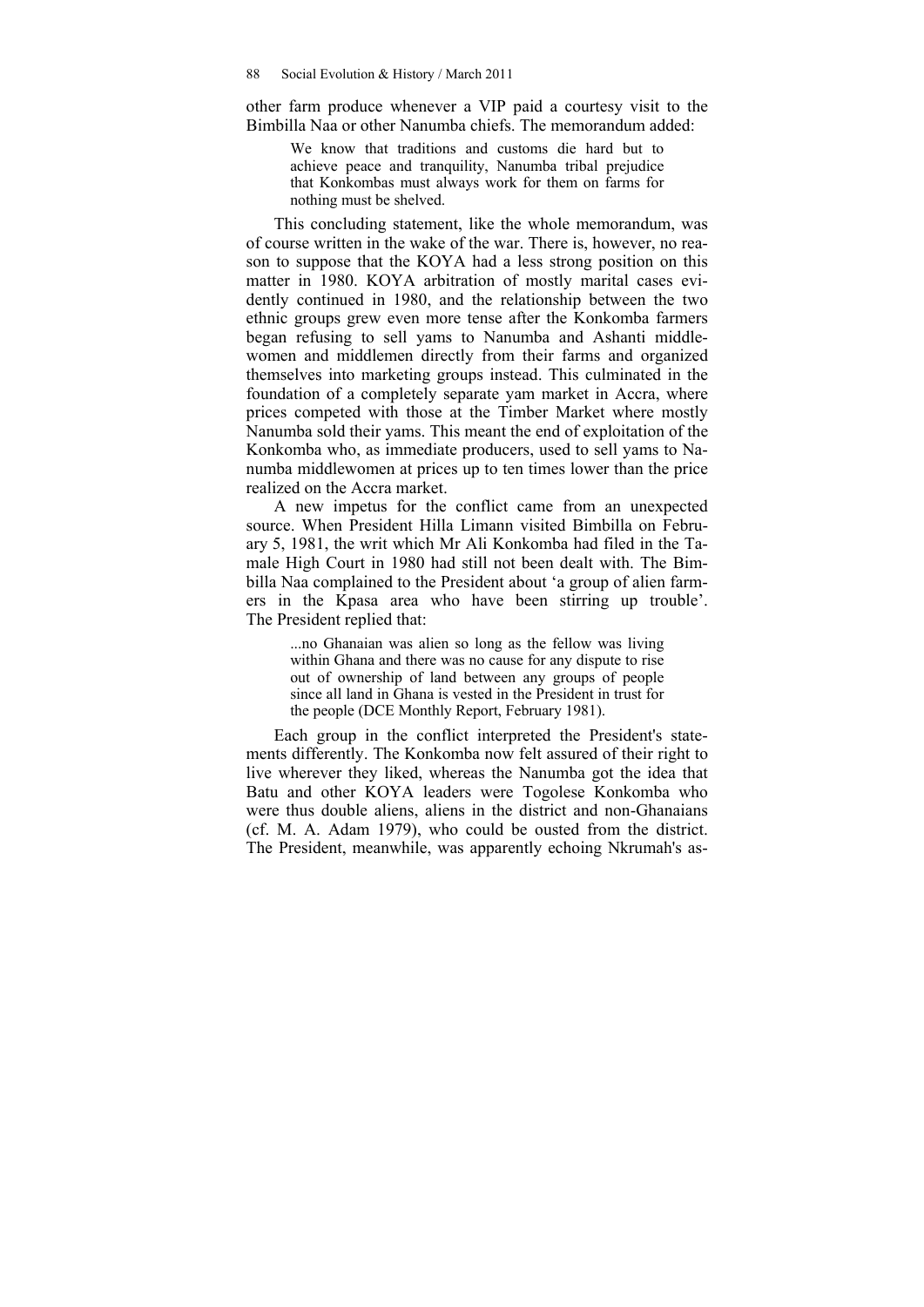surance that any African was at home in Ghana if he chose to come to live there, one aspect of Nkrumah's megalomaniacal Pan-Africanism (cf. *Africa Now* October 1981: 49).

The ambiguity of the President's reply to the Bimbilla Naa must have prompted the KOYA to more meetings in which defiance of the Nanumba was discussed and approved. The Nanumba in various villages like Dakpam, Chamba, Chichaxi and Juanayili, led by their chiefs, also convened and drafted resolutions demanding the expulsion of particular Konkomba from Nanuŋ (cf. Nanumba Traditional Council letter to the Dakpam Naa, 19/2/1981 which urges the Dakpam Naa to exercise patience). The situation became increasingly tense. On the  $18<sup>th</sup>$  March a KOYA meeting at Juanayili was dispersed by the Nanumba led by the Jua Naa. The full house of the Nanumba Traditional Council (NTC) met on March 19, 1981. The resolution demanded that the KOYA activists Batu, Ali and Harrunah leave Nanuŋ with immediate effect. In a letter of March 18, 1981 to the Regional Minister Alhaji Harruna, whom he addressed as 'My Good Friend', the Bimbilla Naa charged that the three Konkombas 'incite their fellow Konkombas in my jurisdiction to flout the traditional customs of Nanuŋ'. He cited the example of arbitration and the alleged installation of 'Chiefs/Heads in my villages without the consent of my sub-chiefs'. The Bimbilla Naa concluded his letter to Tamale with the following:

My Good Friend, I can foresee that the continuous stay of these Konkombas in Nanuŋ will surely cause unrest in the near future. And in order to avert this unrest and to maintain the already existing peace and tranquility in Nanun, the three Konkombas and their families should leave Nanuŋ forthwith.

I remain, Your Good Friend

Bimbilla Na Dassens Abudulai President Nanumba Traditional Council

The letter shows that the Bimbilla Naa still relied fully on the usual collaboration between chiefs and state administration. That is why the Regional Minister was his 'friend'. At that time the Police, for example, had been asked to protect the Konkomba from being intimidated by the Nanumba. The Police seem to have had some understanding of the Konkomba's problems in face of the Nanumba's arrogance and boasting that they could easily subdue the 'stupid' and gullible Konkomba 'tribesmen'. The KOYA's activities were obviously underestimated by the Nanumba, even though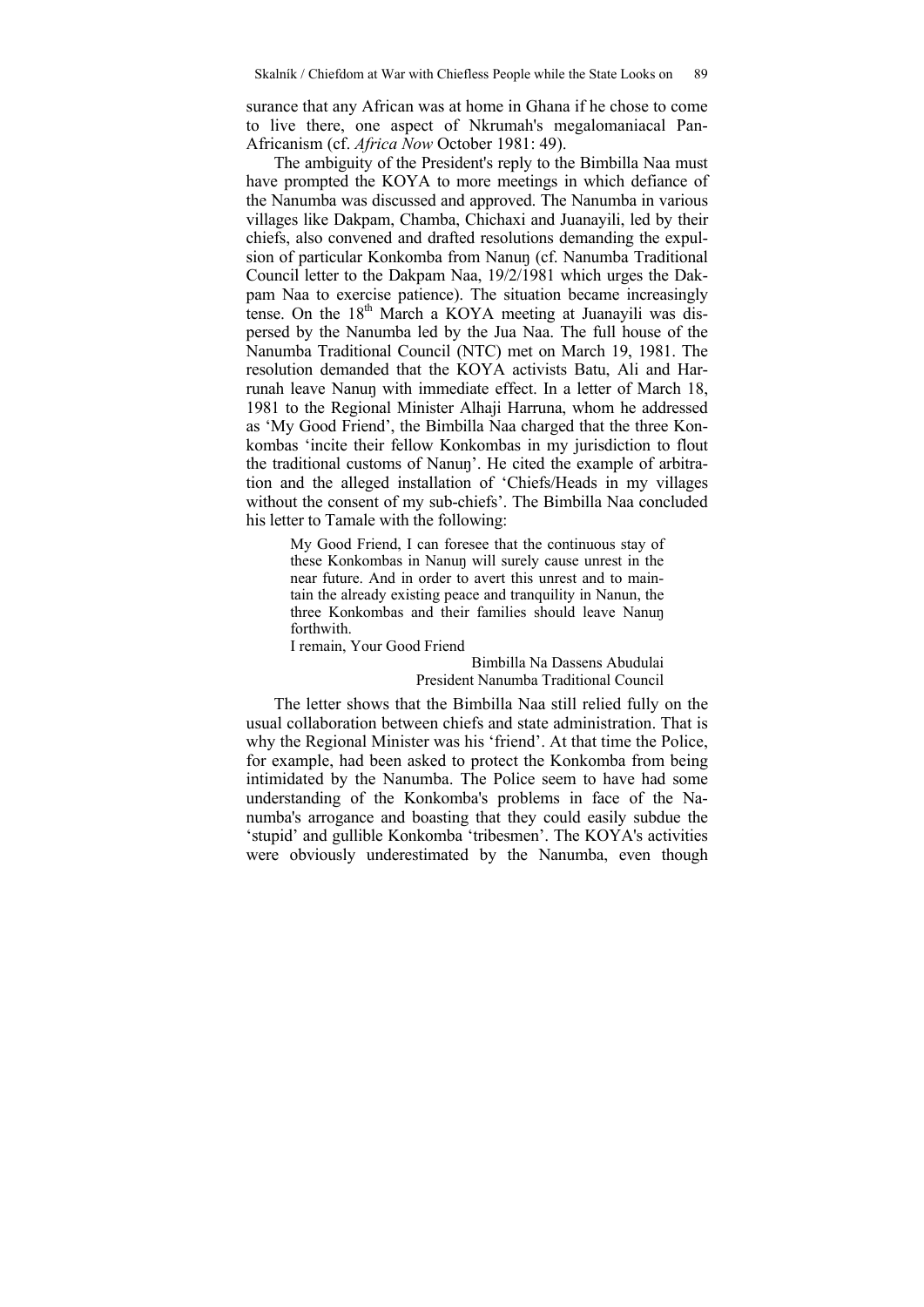the Bimbilla Naa (and his literate advisers) rightly predicted the outbreak of open hostilities. The DCE N'yel assured the Northern Regional Officer in his Monthly Report for February 1981 (apparently filed in the middle of March) that he had addressed the full house of the NTC and had warned of 'repercussions about the banishment of people since these are likely to infringe on their fundamental human rights'. He also warned the KOYA members that they should abide by the law.

The KOYA leaders were invited to the Bimbilla Naa's palace 'to explain certain issues to the Chief and elders', but they refused and instead went to the police station to ask for protection. This they received. The DCE then gave assurances that the situation was calm and urged the Regional Administrative Officer to take up seriously the problems raised by the conflict. If not given proper attention 'it may explode one day'. The DCE decided to summon the three recalcitrant Konkomba leaders to the Regional Office on March 31, 1981 to meet the Deputy Regional Minister to settle some of these issues and to try to reduce tension in the area. The Deputy Regional Minister was Mr Baba, a Nanumba – a highly untactical choice. There is no evidence that this meeting ever took place.

There was, however, a meeting of the NAYA (23/3/1981), apparently in reaction to the NTC meeting six days earlier. Again, the Nanumba youth were at the tail end of events, reacting to the initiative of the *naam* holders. The NAYA meeting proposed that KOYA executives be met with to discuss 'Recent Nanumbas/Konkombas Relations'. This meeting took place on March 25, 1981, and five representatives from each association were present. The NAYA committee was led by Mr Alhaji Iddi, the NAYA President, and the Executives of the KOYA were led by Mr E Y Mahama, Chairman of the KOYA (Bimbilla Branch). The 'terms of reference' were:

a) the refusal of Ali, Batu and Harruna to meet the Bimbilla Naa on March 17, 1981;

b) the activities of the KOYA in Nanuŋ;

c) the encroachment of the Customs and Usages of the Nanumba Traditional Area.

Mr Alhaji Iddi was made chairman of the meeting. He stressed the brotherly purpose of the meeting and said that 'Youths are the future leaders' and therefore should find a solution to the problems facing the two groups. It was agreed that the meeting should review the two groups' differences in order to come to a compromise.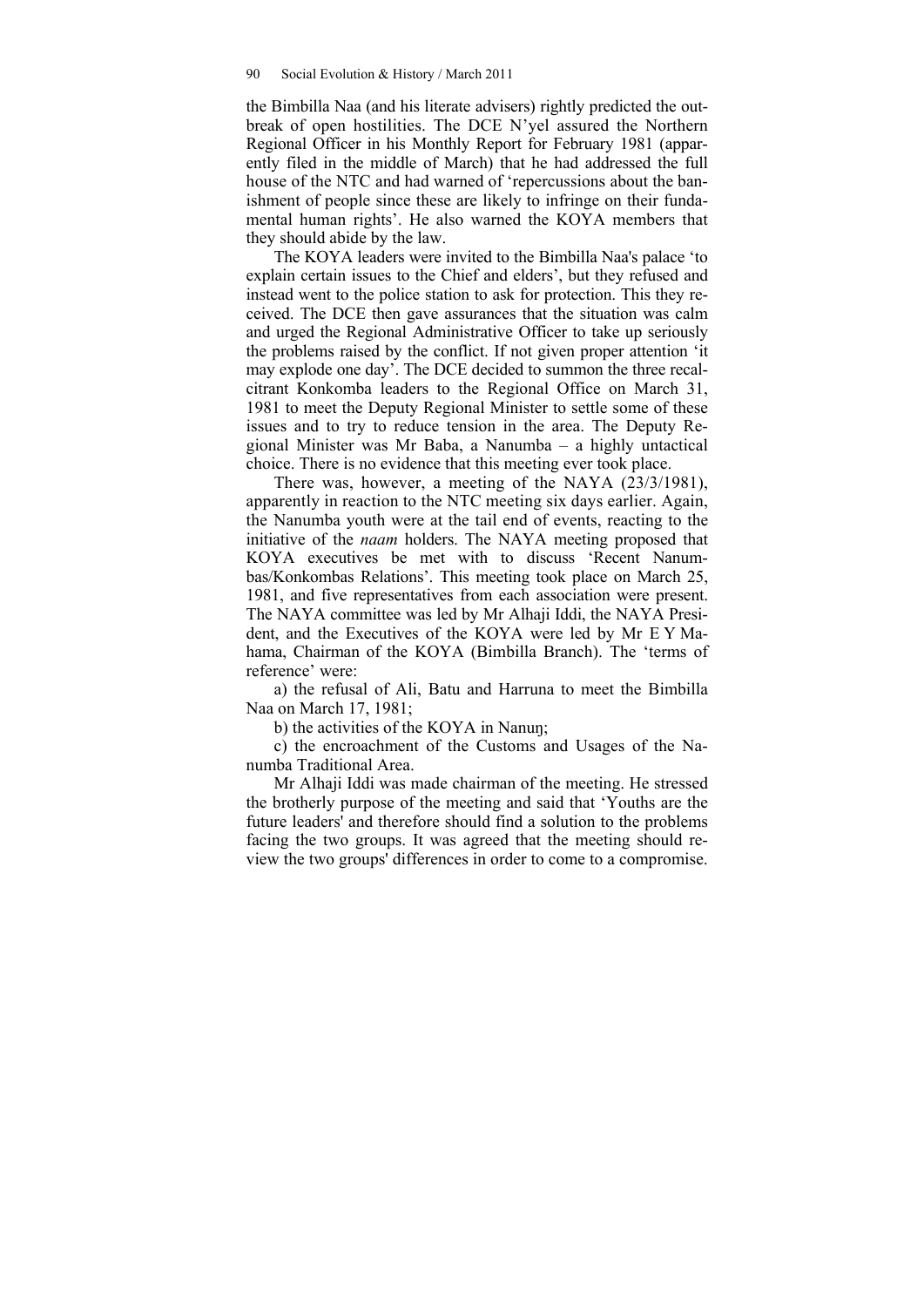The KOYA leaders explained that the reason why Mr Ali did not honour the invitation by the Bimbilla Naa was that they had been scared away by the Kanjo Naa (the Konkomba elder who was enskinned as a chief by the Bimbilla Naa) who threatened to kill Ali, Mahama and Harruna if the Nanumbas did not do so. Mr Mahama asserted that no arbitrations were carried out by any Konkomba, against which the NAYA claimed that one had recently taken place in Ali's house. Mr Mahama also assured the Nanumba Youth leaders that they had never advised Konkomba not to contribute to communal labour and that the Konkomba had never elected any chiefs. The KOYA representatives pleaded for a change (reduction) in the tribute of a hind leg from the first animal slaughtered during a ritual funeral because the cost was too high in inflation-ridden Ghana. The KOYA chairman also explained the case of the village of Sakpe, where the Konkomba had not finished their communal labour for the Sakpe Naa. He said that a relative of the people concerned had died and they had had to go into mourning. Finally, the two parties agreed to re-establish cordial relations and the KOYA leaders recognized that they owed the Bimbilla Naa an apology for failing to honour his call.

This meeting of the  $25<sup>th</sup>$  March, 1981, was apparently the last to be held between the two associations and between the representatives of the two ethnic groups in Bimbilla. Previous events came to their logical outcome in an outbreak of hostilities, as had been predicted by all sides, *i.e.* the NTC, the KOYA, the NAYA and the DCE. I would not hesitate to say that the people simply waited for the right pretext to reconcile their opposing viewpoints by force. The Nanumba as 'landowners' felt fully justified in their demand for loyalty and customary duties from the Konkomba. To the latter, however, this was unreasonable, partly because of the high costs involved and partly because they felt they were not being treated in a fair way by the Nanumba. The KOYA had assumed undisputed leadership among the Konkomba all over Nanuŋ. It had branches in many villages, although it did not find support in north-eastern Nanuŋ where the Kanjo Naa was strong. The KOYA strength was a triumph for the Konkomba youth,<sup>6</sup> but the KOYA was not militant at this stage and its leaders did not want conflict with the Nanumba. However, its very existence and aims were contrary to the Nanumba political culture and could not be tolerated by it. The KOYA activities were seen as subversive by the Nanumba – especially in view of the long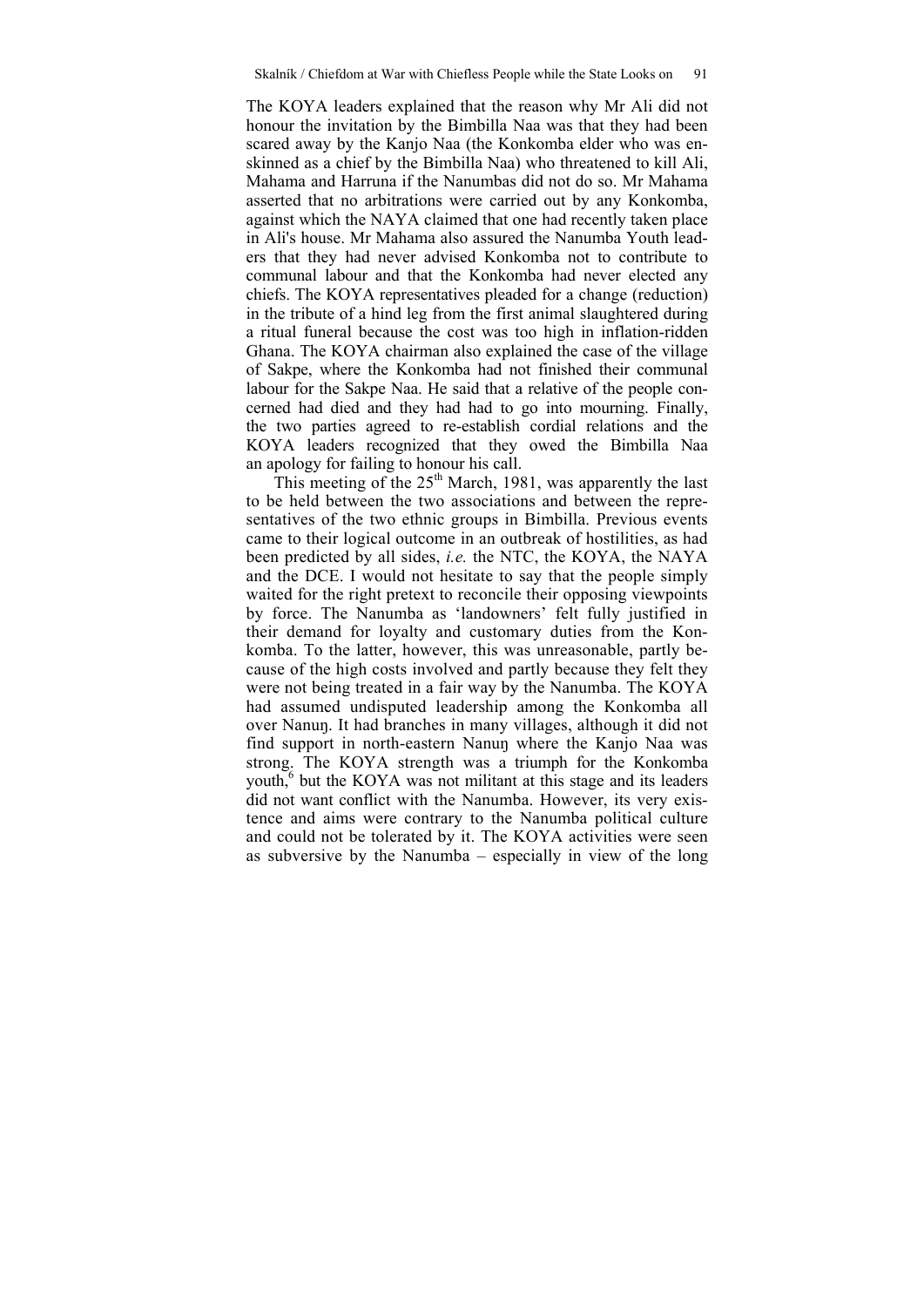period in which the Konkomba had remained docile and had fulfilled all the demands and expectations of the Nanumba.

The Nanumba, meanwhile, were led by the rather inflexible 'old guard', composed of illiterate chiefs and a few literate expoliticians among whom Mr Attah and Mr Chambas especially stood to profit from the situation. The Nanumba Youth Association did not have, and did not dare to have, an independent stance. This was caused by the unequivocal subordination of the younger generations to the traditional chiefly system based on seniority and social status derived from membership of the chiefly houses. Thus, the Nanumba were less united than it appeared at first sight because their leadership was neither strong nor dynamic. The Nanumba were very self-assured and believed in the state's support of their claims of traditional sovereignty over their district and traditional area. Theirs was the arrogance of power. They underestimated the Konkomba to the point of denying that the district's population contained a clear Konkomba majority. Their illusion was partly supported by the ratio of Nanumba to Konkomba in Bimbilla, where there were only a few Konkomba families. The Bimbilla clash supported this illusion, but the Kpasaland counter-attack was soon to teach the Nanumba a bitter lesson.

#### **THE APRIL CLASH AND JUNE WAR**

Tension between the Nanumba and Konkomba in various parts of Nanuŋ was not as apparent as at Bimbilla, where the situation was very dangerous. Finally, on the evening of Thursday, April  $23<sup>d</sup>$ , a little over a month after the NTC meeting which had not achieved its goal of evicting the KOYA leaders from the Nanuŋ Traditional Area, a violent clash took place.

#### **THE APRIL CLASH IN BIMBILLA AND KPASALAND**

Several versions of the clash exist. The Nanumba version is that one of the Bimbilla Naa's sons was stabbed that evening, with a weapon made of iron, by one of Ali's sons, who was possibly drunk. The Bimbilla Naa sent his secretary, Mr H. Salifu (also a member of the NAYA Secretariat) to find out from the Konkomba what had really happened. When Salifu arrived at the house of the KOYA activist, Mr Batu, he was shot dead. The Nanumba then 'became aggressive' and attacked the houses of the Konkomba, setting them alight. The Nanumba also attacked nearby Konkomba settlements and set fire to their houses (cf. Adam 1981).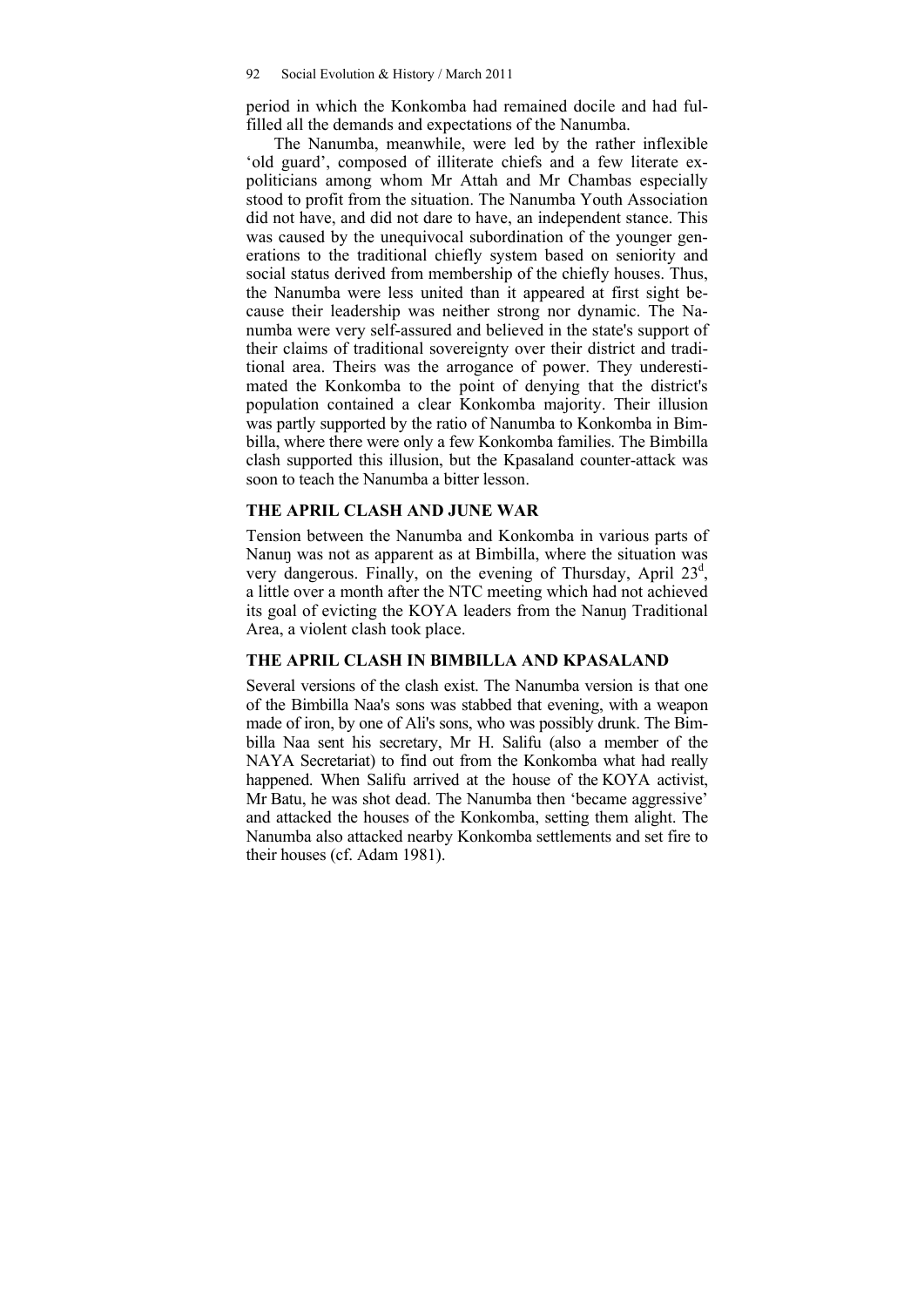The Konkomba version is that Nanumba youths, among them one of the Bimbilla Naa's many sons, had been provoking Konkomba youths in Ali's house, and the latter, in self defence, had injured the chief's son. The young Konkombas then fled to Batu's house. The Nanumba, led by Hamilton Salifu, formed a large mob and surrounded Batu's house demanding vengeance. The Konkomba shot Salifu in self-defence after he ordered the mob to break through the doors (interview with K. Wujangi). The mob then started to beat and kill Konkomba and loot their homes. Konkomba women with small children fled to the Catholic Mission where Rev. Father Golla alone helped them. In Gaburuya (Kabuliya), a Konkomba village near Bimbilla, 27 houses were burnt to the ground. One person and a number of livestock were killed. All Konkomba had to flee from Bimbilla and surrounding settlements (KOYA 1981).

According to another Nanumba source (Mr W. Salisu's letter of 11/6/81), the KOYA at their annual Easter meeting at Saboba in 1980, decided on secession from the Nanumba since they, the Konkomba, produced the bulk of Nanuŋ's wealth (*i.e.* yams). They decided to stop selling yams to the Nanumba middlewomen. They were discussing this defiance of Nanumba supremacy 'when one of the sons of the Bimbilla Naa passed by and told them that they were holding an illegal meeting since the chief was not informed about it. It is alleged that a quarrel ensued between them and the boy and when he went home to inform the father, they [the Konkomba] broke into Batu's house...' The same source gave the number of Konkomba victims that night as six. Officially it was reported that there were seven dead in Bimbilla (*West Africa* 4/5/81).

Patti Waldmeir, who wrote two articles about the war, introduced a new version of the story, which was that the two sons (of the Bimbilla Naa and Ali) fought in a beer bar over a woman (*International Herald Tribune* 29/6/81). Alhaji Harruna, Northern Regional Minister, testified before the Commission of Inquiry in September 1981 that

…the immediate cause of the breach of peace was the result of an incident at a Bimbilla 'pito' bar on April 23 this year. He said it was reported that the son of one Ali Konkomba had a quarrel with the son of the late<sup>7</sup> Bimbilla Naa, Dasana Abudulai, which resulted in a scuffle in which the Bimbilla Naa's son was allegedly stabbed (*The Daily Graphic*  18/9/81).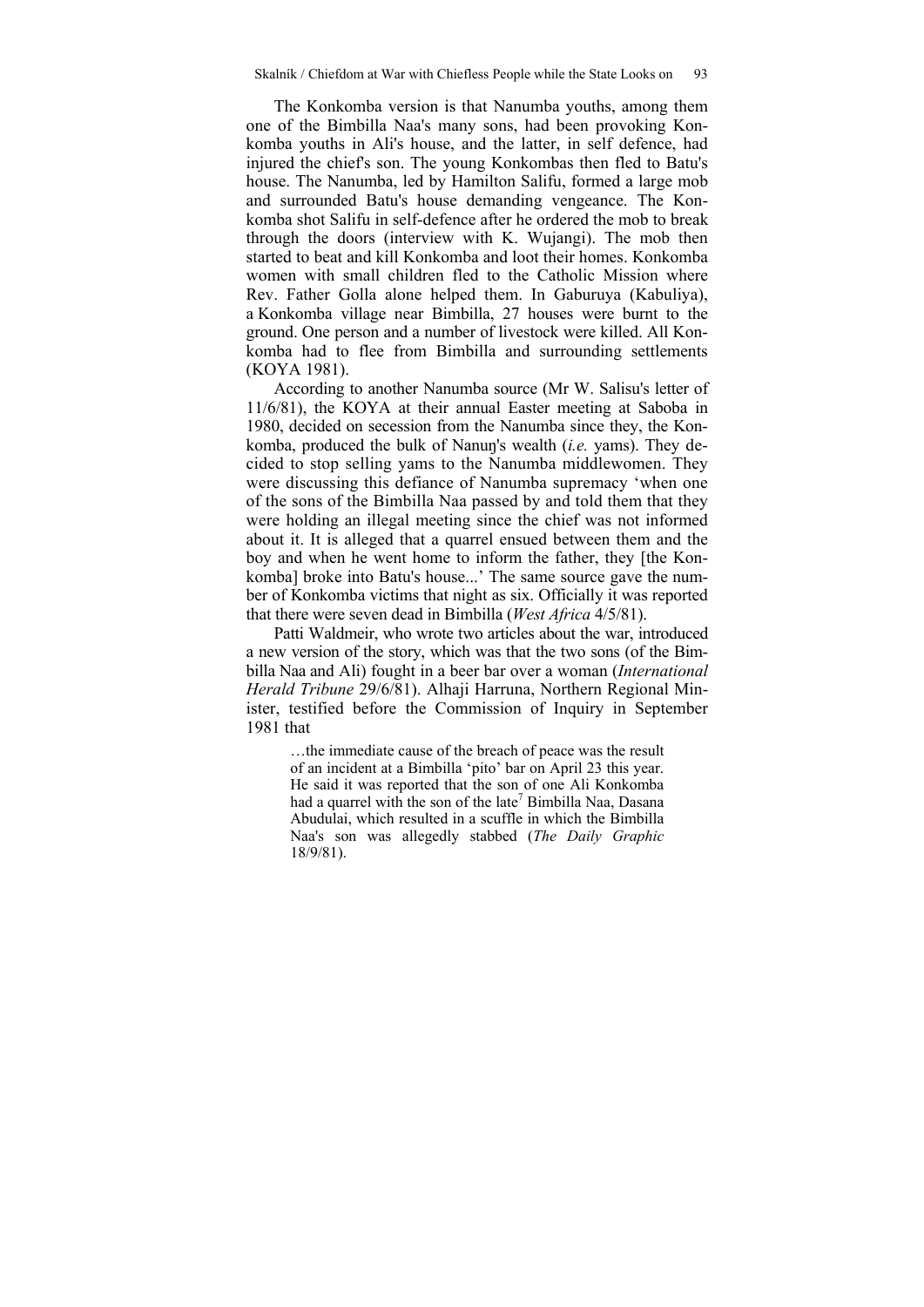#### The KOYA testimony to the Commission asserted that

…on the night of April 23, this year, unprovoked Nanumbas attacked one Mr Ali Kamshegu's house at Bimbilla... Mr Kamshegu's son, Emmanuel Ali Abukari, repulsed the attackers and wounded one of them, resulting in the looting and burning of all Konkomba houses by Nanumbas who went on a rampage (Report 1981).

There are several other reports from people who, whatever their sympathies, were neither Nanumba nor Konkomba. Rev. Fr. Gerard Golla, SVD priest at the R. C. Mission at Bimbilla (letter of 19/10/81; interview 30/10/81), learned about the conflict from the Konkomba who sought refuge in the mission. Later that night, the 23rd April, he was asked by the Ghanaian Police inspector to drive him to Yendi for reinforcements. Fr. Golla intimated that at the police station they had no vehicle and only one rifle. (Mr Chambas disputed this by saying that there were at least 10 or 12 rifles at the District Police Headquarters). The policemen were afraid of Nanumba attack because some Konkomba were hiding at the police station (among them Mr Abukari Ali). The Nanumba mob, led by the mother of the deceased Mr Salifu, accused Fr. Golla of sympathising with the Konkomba and of smuggling Batu out of town even though Batu was in Accra at that time, which suggests that Batu suspected what might take place. According to Mr Chambas, a Nanumba and former DC, it was 'Afrifa', a young Konkomba man, who had killed Mr Salifu and therefore was smuggled out of Bimbilla. Fr. Golla helped to bring four policemen to Bimbilla before dawn. He was called to the police station again to be witness to the case of a Konkomba teacher, son of the Damanku Konkomba headman, who was discovered hidden in a police toilet and was almost beaten to death. According to Fr. Golla, Nanumba warriors did not allow him to see the teacher. Nobody was allowed to take him to the hospital, although, supposedly, he lived for another 24 hours. The headman soon learned about his son's death. The most wanted Konkomba (Ali, Batu, Mahama and Harruna) all escaped, Harruna with a slight injury.

Another 'neutral' source, a report by Mr Jiwah, a teacher of Bulsa origin stationed at Bimbilla, confirms that four Konkomba were killed on the night of April 23, 1981 at Bimbilla. One of them was 'a prince of the Konkomba chiefdom over the bank of the River Oti, the town popularly called Damanko'. They were reportedly killed by a 'large mob' of more than 2000 Nanumba who sur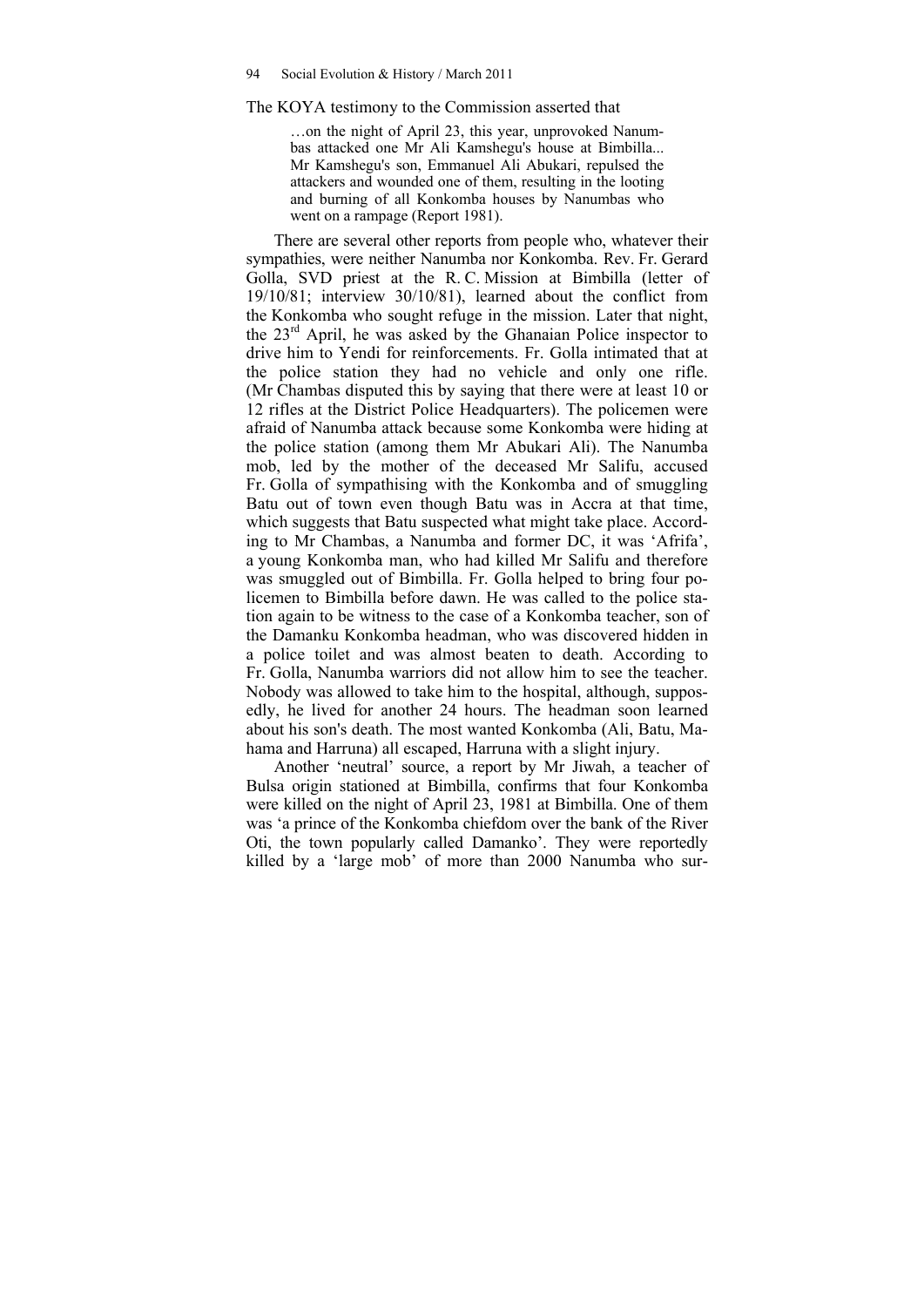rounded Batu's house armed with 'cap guns, pistols and rifle barrels including codgels (sic), cutlasses, and spears'. They also looted the property of Batu and other Konkomba. Batu was a transport owner, a rich man by Ghanaian standards. He later reported the loss of Cedi 150,000 in cash, Cedi 61,000 worth of yams, 150 bags of rice, 1 drum (approx. 200 litres) of akpeteshi (strong homemade alcoholic beverage), many cartons of beer, 30 bags of guinea corn and 12 cows. Also, the Konkomba gods in the house were destroyed (Jiwah 1981).

Another 'neutral' witness who wrote down his impressions of the conflict was Mr Tiah, a teacher in Bimbilla, who asserted that the mother of the stabbed boy went to the Bimbilla Naa and forced him to take action by touching his chiefly pride. When his interpreter Salifu was killed, the Bimbilla Naa asked his *akarima*, talking drummer, to gather the Nanumba warriors together and tell them in the drum language that: 'the chief commanded to leave no Konkomba in and around Batu's house alive'.

Next day, Friday, April 24, there were rumours that the Konkomba from surrounding villages (esp. Kpalga) were to attack Bimbilla in retaliation. A Peace Committee was formed comprising Mr M. A. Adam, MP, DCE Mr N'yel, Mr Attah, Mr Jejitei (a Konkomba lawyer) and another lawyer (an Ewe). Fr. Golla was not a member because he was deemed pro-Konkomba by Mr Adam. The committee found out that the Nanumba and Konkomba youngsters were preparing for another fight and managed to prevent hostilities. However, the Konkomba lawyer felt so threatened by Nanumba youths that he was obliged to escape in a hired taxi, which took off in the direction of Salaga instead of Yendi (Golla interview 30/10/81).

Meanwhile the Nanumba warriors attacked the village of Kabuliya (Gaburuya). The pretext for this was the report of the Nanumba chief of Kabuliya, who told the Bimbilla Naa that the Konkomba from Kabuliya wanted to attack Bimbilla on Friday 24/4/81. The Bimbilla Naa sent his chief warrior Yidana alias Kambonaa Kpema from Jilo, to check this out in nearby Kabuliya. He went with his men, and his younger brother, Modoo, followed by himself. The Konkomba ambushed Modoo and killed him while Yidana reached the village, where he found nothing amiss because the Konkomba warriors were hidden in the bush. When he returned with some fellow Nanumba to collect the dead body, the Konkomba started to shoot at them with guns as well as arrows. An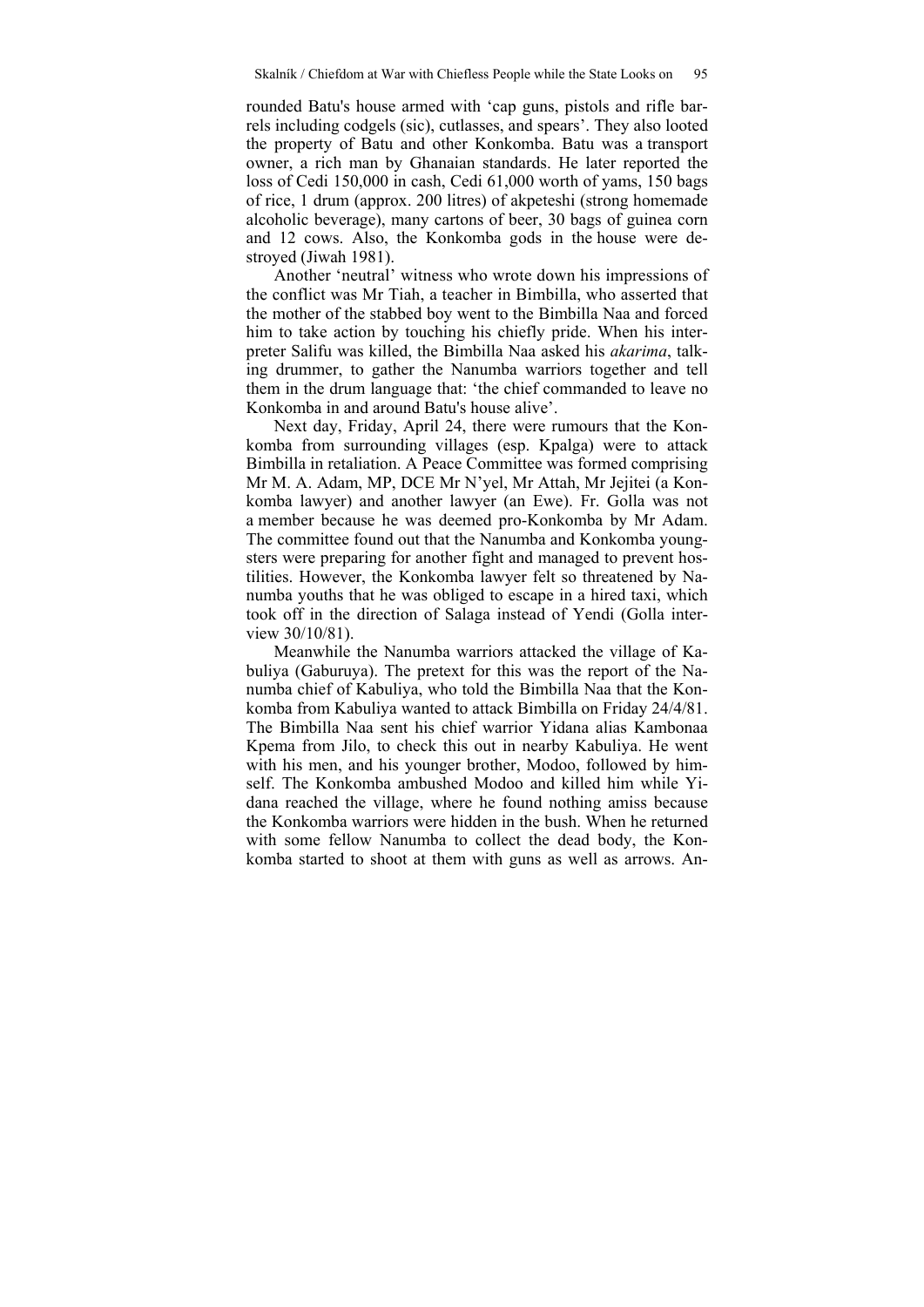other Nanumba, Kalahi, was killed. 'The Nanumba also became aggressive and so they started to fire them till they all ran away. They [the Nanumba] went and burnt their houses' (Mr Ponadoo interview 1/11/81). 'Neutral' reports (such as Tiah 1981; Golla interview 30/10/81) assert that it was the Nanumba who decided to attack the Kabuliya village but were repulsed by a well-organised Konkomba defence. The Konkomba were dug in holes and, heavily armed with single and double barrel rifles (hunting type), awaited the Nanumba warriors. The Konkomba were led by an exserviceman who wore a pot on his head in place of a helmet! The fighting lasted all day until the Nanumba overpowered the Konkomba. It was alleged that many Konkomba were killed at Kabuliya. However, the Konkomba, unlike the Nanumba, take their dead with them, so it is difficult to know exactly how many were killed. One report (Jiwah 1981) asserts that about 800 Nanumba warriors fought at Kabuliya, whereas Tiah (1981) emphasises that there were less than fifteen 'or even ten who made the massacre at Kabiriya'. The KOYA memorandum mentioned only one dead Konkomba and 27 burnt houses (KOYA 11/7/81). Many of the numbers, which are not from first hand sources, are exaggerated, each side wanting to minimize its own losses and maximise the losses of the enemy.

Meanwhile, news about the Bimbilla clash reached Damanku, the gate to Kpasaland. The Konkomba, allegedly, captured the ferry pontoon. The Konkomba headman at Damanku rushed to Bimbilla to collect the body of his son, but the police would not allow this and instead told him that the corpse had to be sent to the Tamale Regional Hospital for a post-mortem examination. The father returned terribly upset and vexed, and mobilised his people that night (Friday 24/4/81) for retaliation. First, a butcher was killed. Then, the Damanku Nanumba chief, Chicheli Naa, was surrounded in his palace and, although he offered strong resistance and allegedly killed 15 Konkomba (Tiah reports that 'bullets diverted their direction whenever he was shot at'), he had to give himself up and was slaughtered together with his whole family. The Konkomba then marched towards other villages in Kpasaland: Sibi, Kpasa and Pisigu (Kabulikura). The Kpasa Naa (who is of Nawuri origin, from the Siburi chiefly house, *i.e.* autochthonous) had to flee his town, via Nkwanta (Osulewura refused him refuge on the grounds that the Konkomba would also attack him). The Sibi Naa fled across the river to Gbungbaliga and Pisigu-Lana managed to cross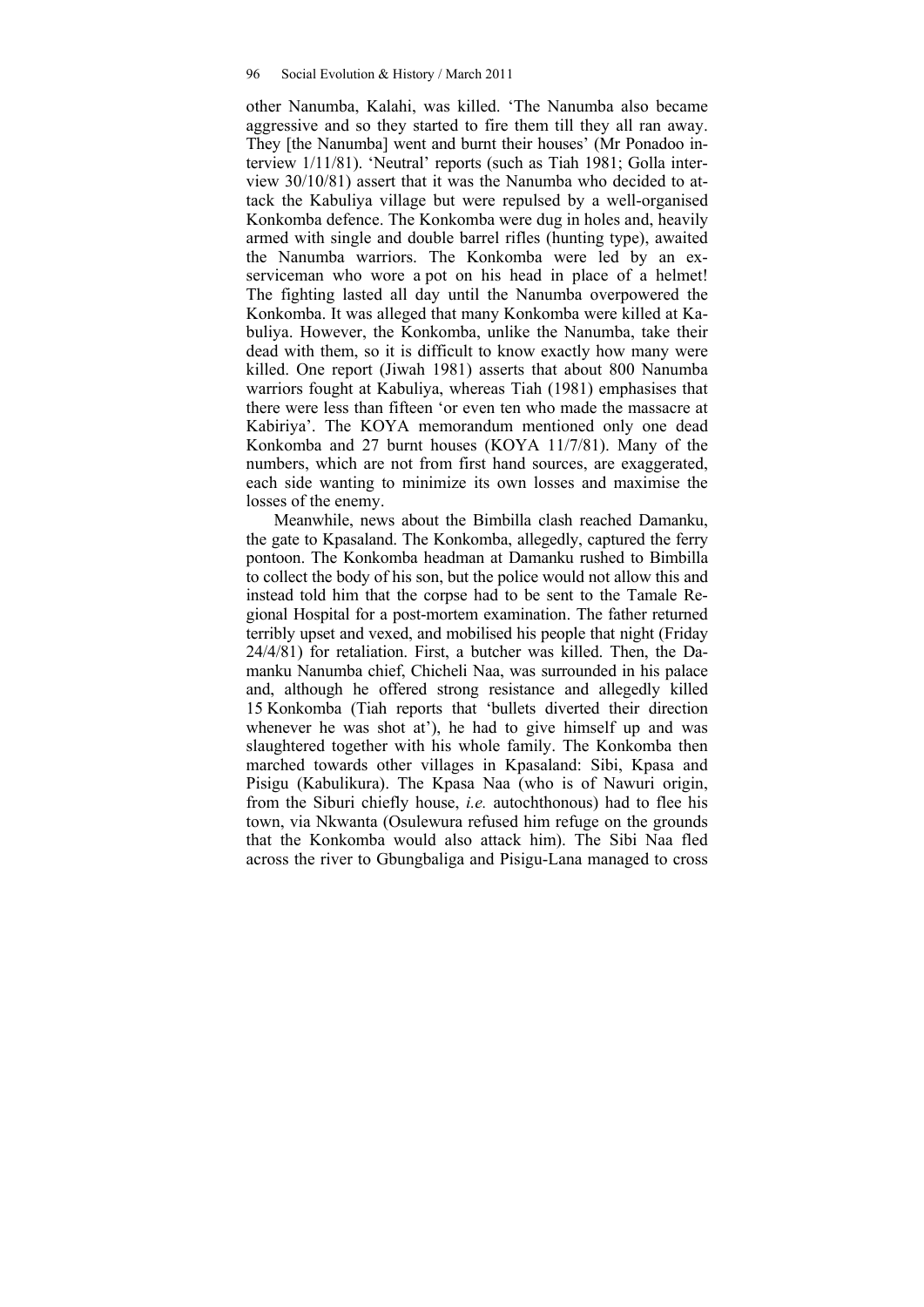the Oti at Kajeso. He reached Wulehe, while some of his people crossed the Mo River to Woribogu and Nakpali and women took refuge at the police station at Damanku. The Kpasa Naa warned the police who cabled to Nkwanta and Ho, but to no avail. The Bimbilla police were notified about the fighting over the river but could not go there because Kpasaland was officially part of the Volta Region.

The Pisigu Lana informed the Bimbilla Naa about the conflict, but the latter did not want to hear anything about it (*di pa taali*), saying that this was a matter between children, we should be patient (Pisigu Lana interview, 12/10/81). Apparently the Bimbilla Naa did not want to believe that real war had started between the Nanumba and the Konkomba. When he had competed for the Bimbilla *naam* in the late 1950s, the electors were against him (they wanted Bakpab Naa Dawuni who was the eldest in the Gbuxmayili house) because the soothsayer (*baga*) found that there would be tragedy, war or trouble during his reign. Jiwah (1981) tells a story marked by superstition: before the Bimbilla Naa was installed, lions, leopards and even an elephant appeared in Nanuŋ, which was the reason for the current clash. But Naa Dasana was a very fierce candidate, who wanted to be the paramount chief at any cost. He managed to win the support of the regional commissioner Abavana and was recognised as the Bimbilla Naa. The people in Nanuŋ who remembered the case asserted that the chief must have been frightened by the fulfilment of the soothsayer's predictions and chose to ignore it.

Many people were killed in Kpasaland. Reports of casualties varied between 50 and 600. Rev. Golla told me that at least 80 people were killed at Damanku but a truck brought only about 50 dead bodies. Agence France Press reported from 'Tinjassi' (near Ghana-Togo border) that the refugees who fled to Togo from Kpasaland reported 600 dead (*NRC Handelsblad* 19/5/81; *The Guardian* 21/5/81). There was no official confirmation of any fighting by the Ghanaian media or other official organs. The only official statement which intimated that the conflict had not been confined to Bimbilla was made by Hon. U. Dalafu (a Konkomba), MP for the Saboba-Chereponi constituency, who said in the parliament on May 7, 1981 that 'the fighting has spread to many towns and villages within and without the Nanumba district resulting in men being ambushed and killed. It was no longer safe to go to the farms; and deaths were neither reported nor detected by the Security Agencies'. The Speaker then called on the Northern Regional Minister 'to take urgent action to resolve the conflict'. The Hon. M. A. Adam,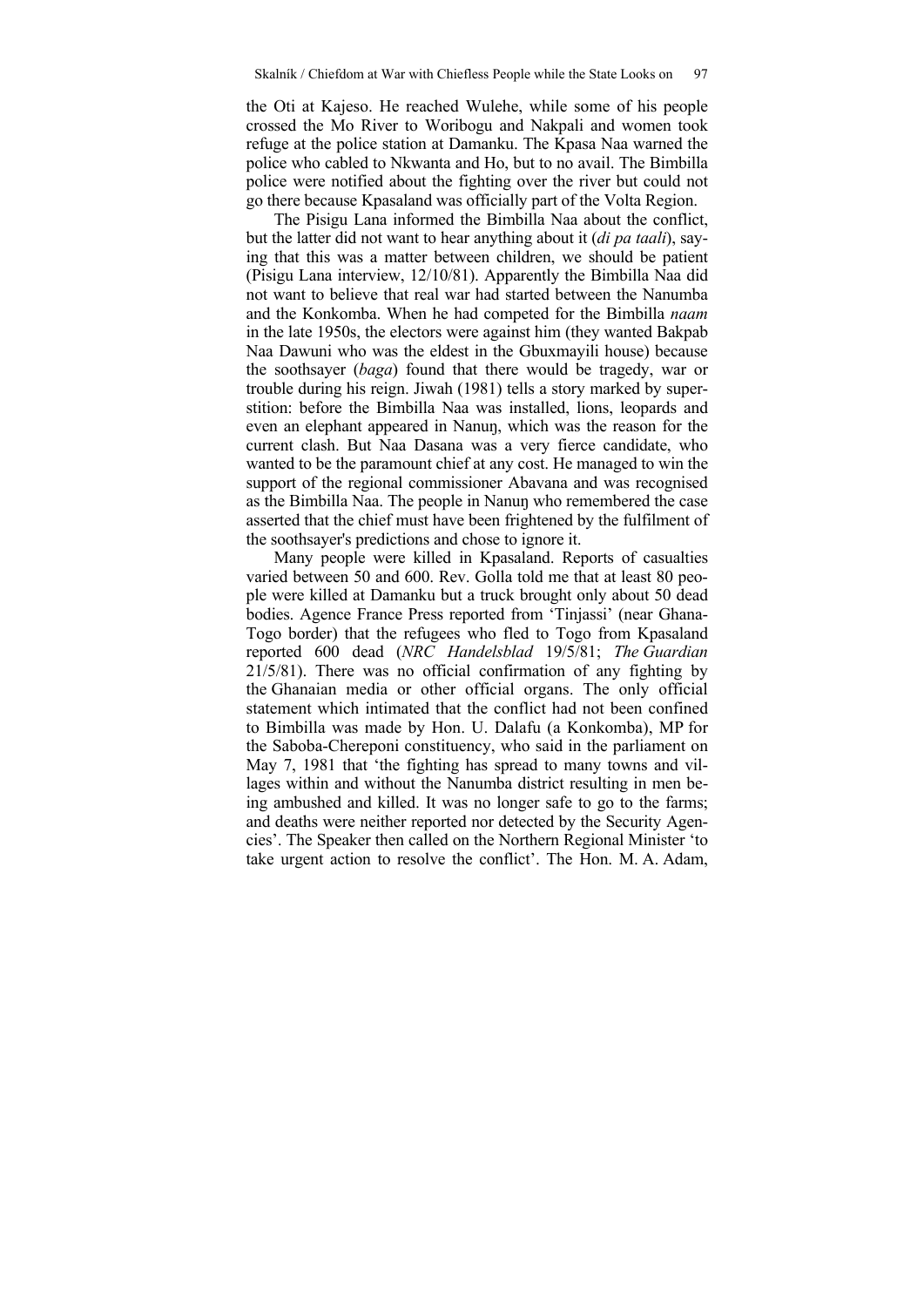MP for Nanumba, was not present (Votes and Proceedings, 7/5/81). West Africa wrote on the  $1<sup>st</sup>$  June that the fighting was 'more serious than first reported' and that *The Daily Graphic* in Accra reported that 'about over 1000 people had fled the area out of fear'.

The Zangbalin Naa, one of the chiefs enskinned in 1980 to go to Kpasaland (Abdulai-Kura), took refuge in Togo. He told me (27/4/82) that when he first arrived at Abdulai-Kura he was well received by the Dagbamba, Moshi, Kotokoli, and Chokossi. When he asked them to help him with a small maize farm, they came and cleared a field for him. The Konkomba, however, ignored his call. The maize did well. When the conflict broke out, the Konkomba took part of the harvest and burnt the rest even though the Zangbalin Naa had no quarrel with them. Saturday 25/4/81 was the day of the Kpasa market, and the Nanumba men at Abdulai-Kura met and decided to send a messenger to Bimbilla to find out the cause of the 'quarrel'. At that moment they heard that the Kpasa Konkomba 'were wild and were armed to kill all the Dagombas across the Oti'. The Zangbalin Naa's position was characteristic of the situation:

We were still sitting there when one Salifezie came and told us that one of his friends who was a Konkomba man came and told him that they, the Konkombas, had met and decided to kill all the Dagombas, so he should escape with the wife and children. We were still doubtful about all we had heard because there was no quarrel among us, the quarrel was at Bimbilla.

Then came the news that 'the Konkombas had killed all the Dagombas at Sibi, Kpasa, Damanko and even killed Chicheli-Na'.

The men quickly sent their wives and children on a bush path toward Togo. They themselves pretended that they would not run. Later, they escaped unnoticed by the Abdulai-Kura Konkomba but while on the way to Tinjaasi in Togo were warned that the Togo Konkomba in Tinjaasi were armed and would kill them. They moved through the bush alone, sending the women ahead.<sup>8</sup> The refugees came to Sayibu Kura, which is already in Togo. On Sunday, at about 3 a.m., the village chief sent three messengers to fetch soldiers from Fazao. The Fazao commander telephoned Bassari and Lome to tell of the incident in Kpasa. The soldiers arrived only on Tuesday 28/4/81. Meanwhile, however, the Konkomba at Tinjaasi had fought with other Nanumba/Dagbamba who arrived there and killed them all including the Tinjaasi-Naa, a Na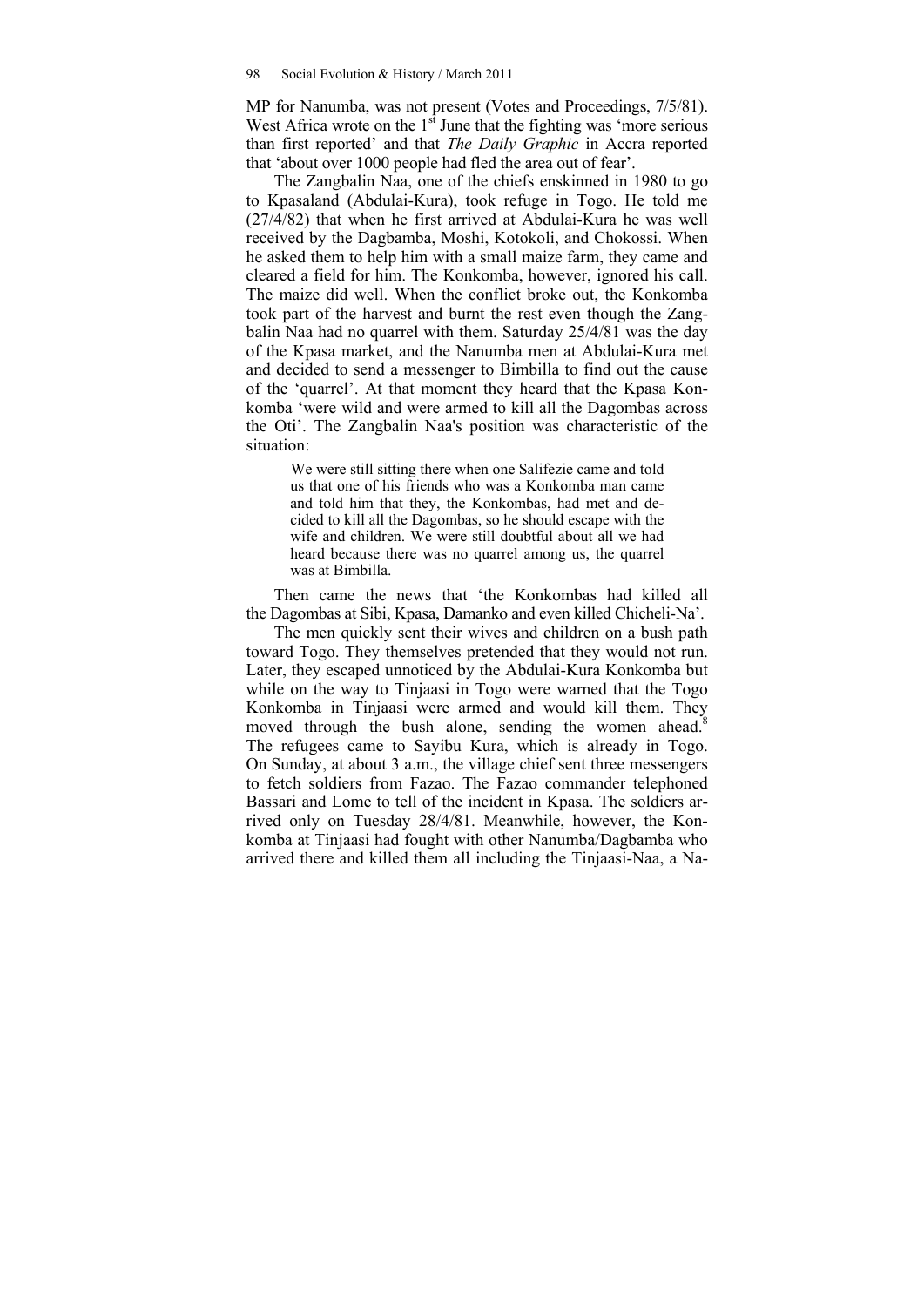numba chief who was enskinned at Bimbilla on the same day in February 1980 as the Zangbalin Naa. They also killed another Nanumba chief, the Azwaa Naa. The Togolese took good care of the refugees whose numbers reportedly reached 1000–1200 (*The Guardian* 21/5/81; *West Africa* 1/6/81; *The Daily Graphic* 8/6/81).

The Zangbalin Naa and his people who numbered 65, stayed in Togo until later in 1981. When he heard about the fighting in Nanuŋ (Pudua, Wulehe, Dakpam), the Zangbalin Naa wanted to return but was not allowed to do so by the Togolese authorities. He reported the fact that there was free movement of the Konkomba between Ghana and Togo. The Konkomba 'chief' at Sayibu-Kura was arrested for a week because he passed the information about the Nanumba/Dagbamba staying at Sayibu-Kura to the Kpasaland Konkomba, who subsequently planned to cross the border and kill the Nanumba/Dagbamba refugees. It was a shock for this chief to realize that 'all the Konkombas came together'. The Zangbalin Naa also reported the volatile position of the Nanumba chiefs in Kpasaland where they were sent by the Bimbilla Naa. 'But nobody could come from the Bimbilla Naa's land to collect some taxes, so I feel the land was not fully released to Bimbilla Naa. We were also there to listen to the Court Appeal filed by the Siyare-Na' (*i.e.* Siarewura).

The official reaction in Ghana was to hush up the events in Kpasaland and the refugee question in Togo. Nothing was reported. Only when the Nanumba insisted a delegation consisting of the Volta Regional Minister and the Northern Regional Minister was despatched to both Nanuŋ and Kpasaland. Prior to that, on May 4, the Alhaji Harruna called a meeting between the KOYA leaders and the DCE and Regional administration because the Bimbilla Naa had complained officially about the April conflict in Bimbilla and accused Ali, Batu and Harruna of causing it. The KOYA district leaders were not to be found in Nanun as the whole Konkomba population had fled Bimbilla in the wake of the conflict. The DCE suggested that the Regional Minister consult the Tamale KOYA leaders, especially the lawyer 'Jejite' (correctly Jejitey). The DCE added in his wireless message: 'This youth association which has a wide support of all the Konkombas can then appeal to their people here to live in peace'. This meeting apparently did not take place until June 18, 1981.

The 'peace mission' consisting of the Volta Regional Minister, Northern Regional Minister and their entourages arrived in Bim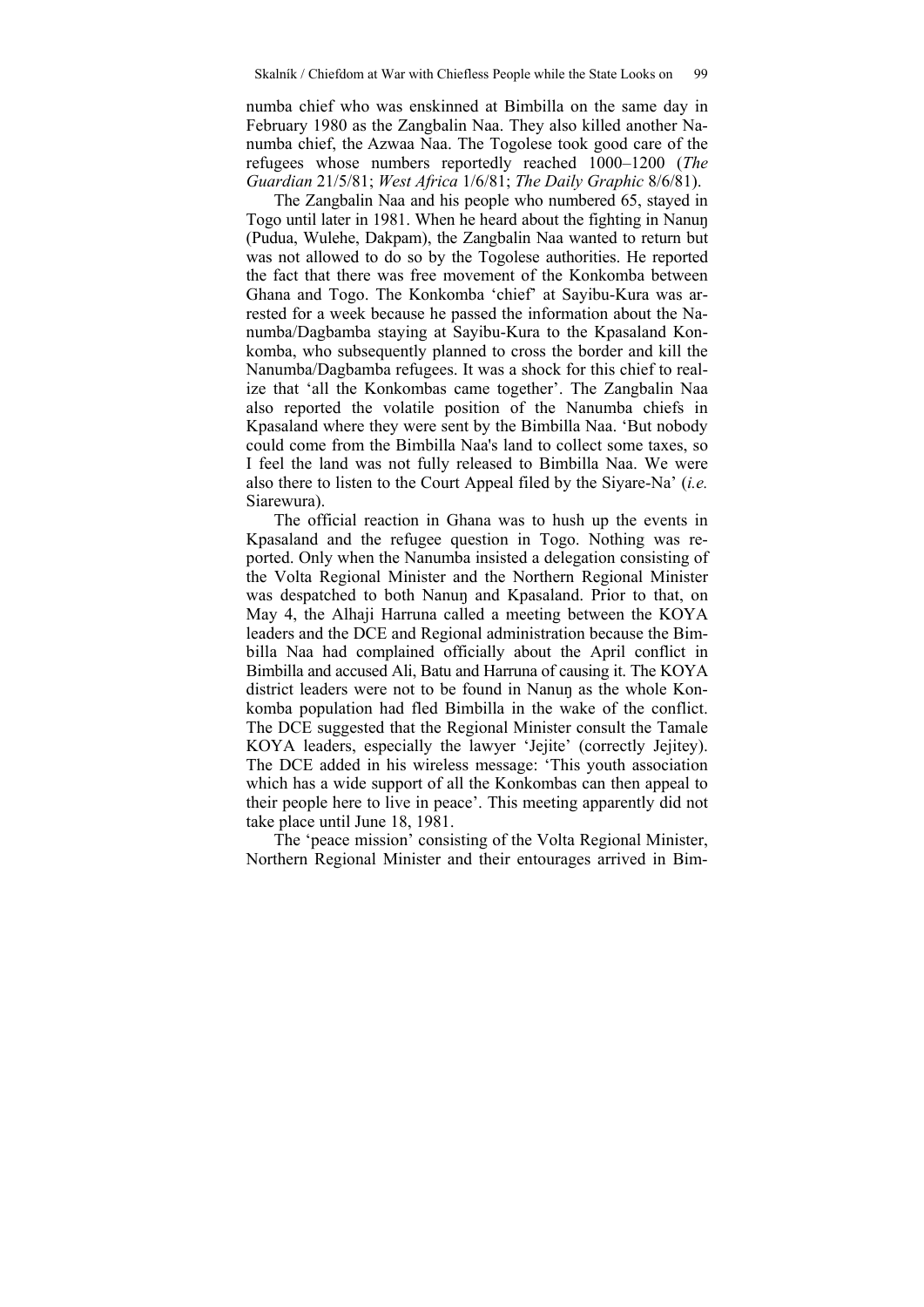billa on 21/5/81. The Bimbilla Naa Dasana Abudulai's speech (rendered in English by his deputy secretary) stressed that the incident in Bimbilla should not have been allowed to spread to Kpasaland. He explained (Abudulai 1981): 'I therefore saw no reason why the Konkombas at Damanku and its villages including Kpasa took arms against the Nanumba across the River Oti and even went to the extent of murdering innocent settler farmers from the Dagomba Traditional Area who were not Nanumbas'. He accused the 'Volta Regional Police' of incompetence in maintaining peace and charged that they had 'sided with the Konkombas to kill most of my people'. He also said 'with firm conviction' that Shiarewura was involved 'in murdering of my people across the River Oti. My belief is that the Kpasaland Dispute which came on for hearing at the High Court, the Appeal Court and the Stool Lands Boundaries Settlement Commision of which all the judgements were given in my favour might have tempted the Shiarewura to involve himself in the killings'.

Finally, the Nanumba paramount chief made a vigorous plea for the inclusion of Kpasaland into its Northern Region. He argued that 'for communication reasons and for the same of distance this area of my land across the Oti cannot be effectively administered from the Volta Region. When the uprising started the Police from Bimbilla and reinforcements from Tamale could have crossed the Oti to maintain order from Damanku to Kpasa but due to administrative reasons they could not do so'. He called for the culprits responsible to be brought before the law. He pledged that he would not lose a piece of that land (Kpasaland) to any individual or group of individuals and appealed to the Volta Regional Minister 'to co-operate with me in the administering of my land in the Volta Region ... [and] ... to clamp down on the Konkomba in the Kpasa area to forestall any further loss of lives and properties in that area' (Abudulai 1981).

This was perhaps the most passionate speech ever made by the Bimbilla Naa. However, the ministers left, nothing changed, no Konkomba or Nanumba were ever questioned about the conflict and nobody was arrested. Meanwhile, it was rumoured among the Nanumba leaders at Bimbilla that a file with the KOYA meetings' minutes was found in the room of Mr Harruna after it was pillaged. Minutes, compiled by the secretary, Mr Harruna, allegedly revealed that the KOYA planned a takeover of Nanuŋ on July 15, during the fasting month when Nanumba Muslims would be weak.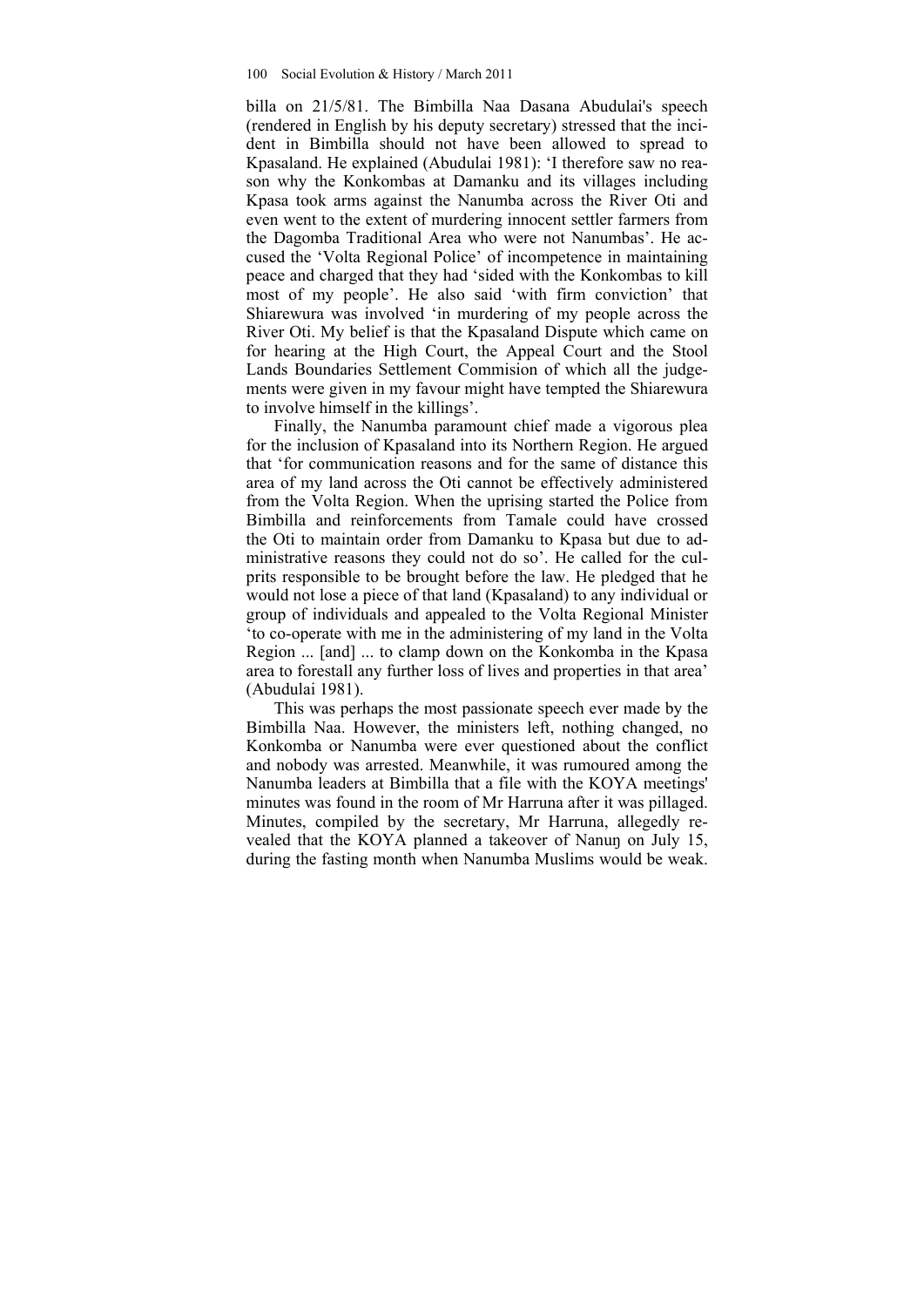The documents also allegedly suggested that the Nanumba would be subdued, killed or chased away from the fertile lands of Nanuŋ. Also, the Yendi area would be taken subsequently and Batu would become the new Bimbilla Naa.<sup>9</sup> According to these minutes, Ali would become chief of Yendi and Namwanja chief of Wulensi (Wulehe). The Nanumba led by Mr M. A. Adam (MP) and Mr Amin (District Council Chairman) made reports to the police about the minutes. These reports are said to have reached the President's office eventually (Jiwah 1981). Police reinforcements were sent to Bimbilla but were soon recalled.

The Nanumba Youth Association, especially Mr T. B. Damba and Mr Ponadoo with the help of Major Nantogmah, who was Ponadoo's brother,<sup>10</sup> prepared for the Nanumba revenge. The major allegedly organized warriors and hunters to fight for Nanuŋ in order to recover Kpasaland. The Konkomba who moved on the roads of Nanuŋ at that time were harassed by the Nanumba patrols. Mr Dalafu, MP for the PFP for the Konkomba-Basare-Chakossi constituency of Chereponi-Saboba, warned in parliament that 'tension in the area had still not subsided and said there were indications of a possible breakout of another clash'. *The Daily Graphic* reported (8/6/81): 'The MP stated that as of now Konkombas travelling through Bimbilla were molested, manhandled and deprived of their valuable property by the Nanumbas'. Dalafu charged that the police were unable to cope with the situation because they were ill-equipped. He criticized Alhaji Harruna for siding with the Nanumba and said that 'the Northern Regional Minister could have averted the clash had he taken action on the monthly security reports covering the past 18 months which were sent to him'.

While the tension between the two groups was escalating amid rumours about armament and war preparations, and the government at the same time was evidently underestimating the gravity of the conflict, the Nanumba had to face a serious loss. At the end of May, the Bimbilla Naa Dasana Abudulai and the Kpatihi Wumbei Natogmah died almost simultaneously under rather mysterious circumstances. The deaths were reported on May 31, but could have occurred earlier. It was alleged that the Bimbilla Naa and the Kpatihi were strongly against the war with the Konkomba but were being pressed by NAYA activists to give consent to the warriors to cross the river and re-conquer Kpasaland. Apparently, the Bimbilla Naa, a man of advanced age accustomed to alcohol, could not bear the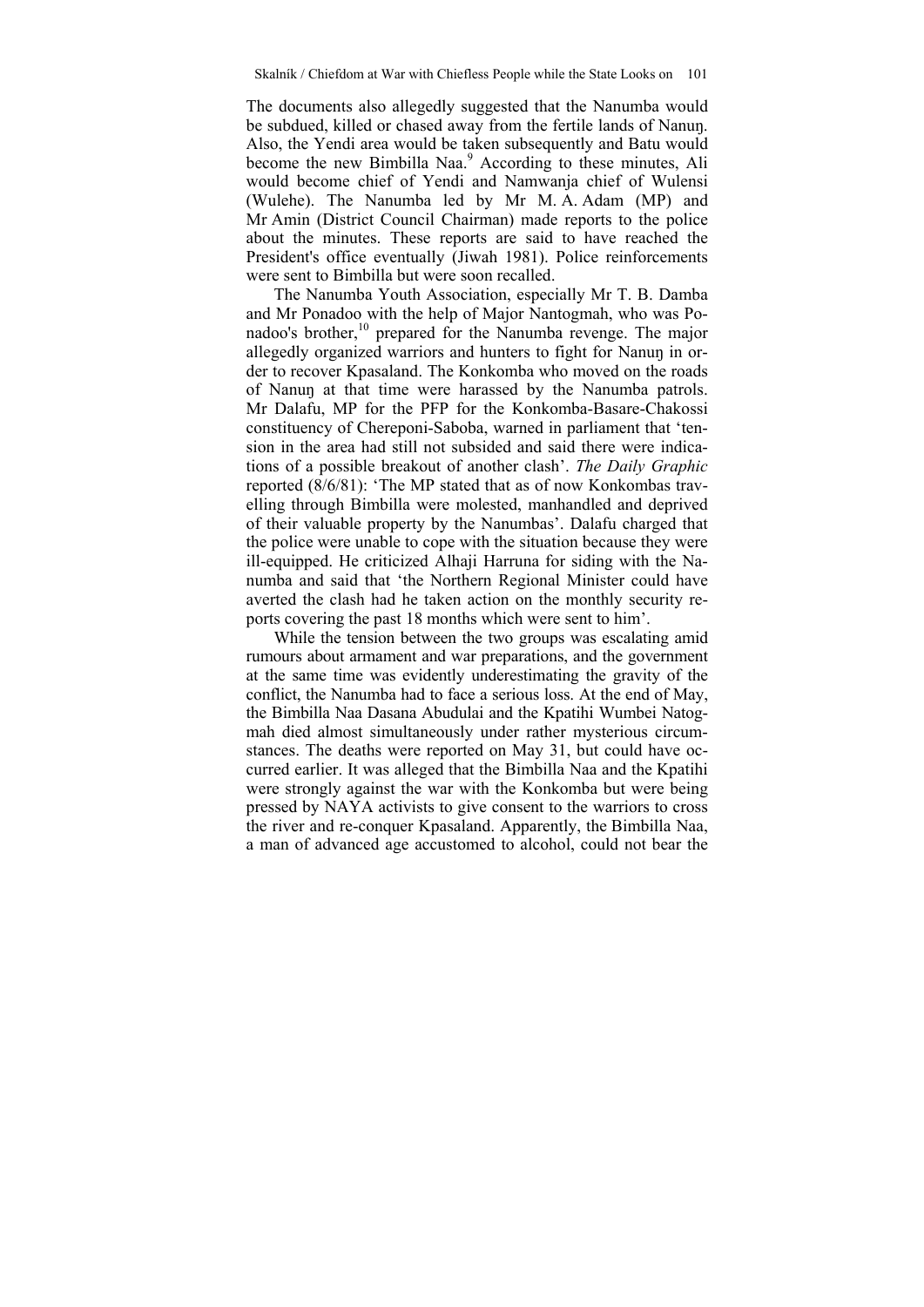weight of his predestined responsibility for the tragedy that had occurred. Feeling sick and weak, he called the Kpatihi to his bedroom and there, with reference to the general situation in Nanuŋ and the threat of annihilation, asked him to take over the leadership (Tiah 1981). The Kpatihi declined and chose rather to follow the chief and die. He stayed with the Bimbilla Naa till his death which is against the custom. Such a person who witnesses the chief's death must die. The Kpatihi was seen vomiting on the way from the Bimbilla Naa's palace to his compound after having helped to bathe the dead body of the chief. He died soon afterwards in the early hours of Sunday, May 31. The Kpatihi was buried that day, and the Bimbilla Naa on the next day. Both men were believed to have taken poison.

As reported in *The Daily Graphic* (4/6/81) the Regional Minister, Alhaji Harruna, came to Bimbilla to mourn and present the customary drinks and traditional burial fee on behalf of the President Hilla Limann. Alhaji Harruna addressed the people of Nanuŋ and said that 'the greatest tribute they could pay to the memory of the Bimbilla Na and his chief kingmaker was to maintain an everlasting peace and tranquility' (DCE Monthly Report, May, 1981).

After a period of interregnum – during which time any loose domestic animals and other property left unguarded or not locked up could be confiscated (a lot of people lost sheep, goats, chicken, *etc.* in this way) – his eldest son Mahama was installed as the *gbonlana* (lit. custodian of the skin or regent) on  $12<sup>th</sup>$  June. The chiefs from most villages moved to Bimbilla until the ritual funeral would be performed.

The power vacuum created by the death of the Bimbilla Naa – who had not wanted to attack the Konkomba after the April 1981 clash (Mr Attah interview, 8 May, 1982) – was used by partisans of the military solution. Nanumba warriors under the leadership of NAYA activists secretly prepared for an invasion of Kpasaland via the lands around Chichagi and Pudua. There were serious misgivings, however, about the whole plan. The Bimbilla Naa was dead and Nanuŋ lacked leadership. Nevertheless, a meeting was organized with the Juo Naa (chief elector) who, according to tradition, was the highest dignitary when the paramount chief was absent. From among the senior politicians, Mr Attah and Mr Chambas were present. Mr Ponadoo, the PNP chairman and younger brother of the deceased Kpatihi (he was to become the new Kpatihi in January, 1983) in conjunction with T. B. Damba (who may not have been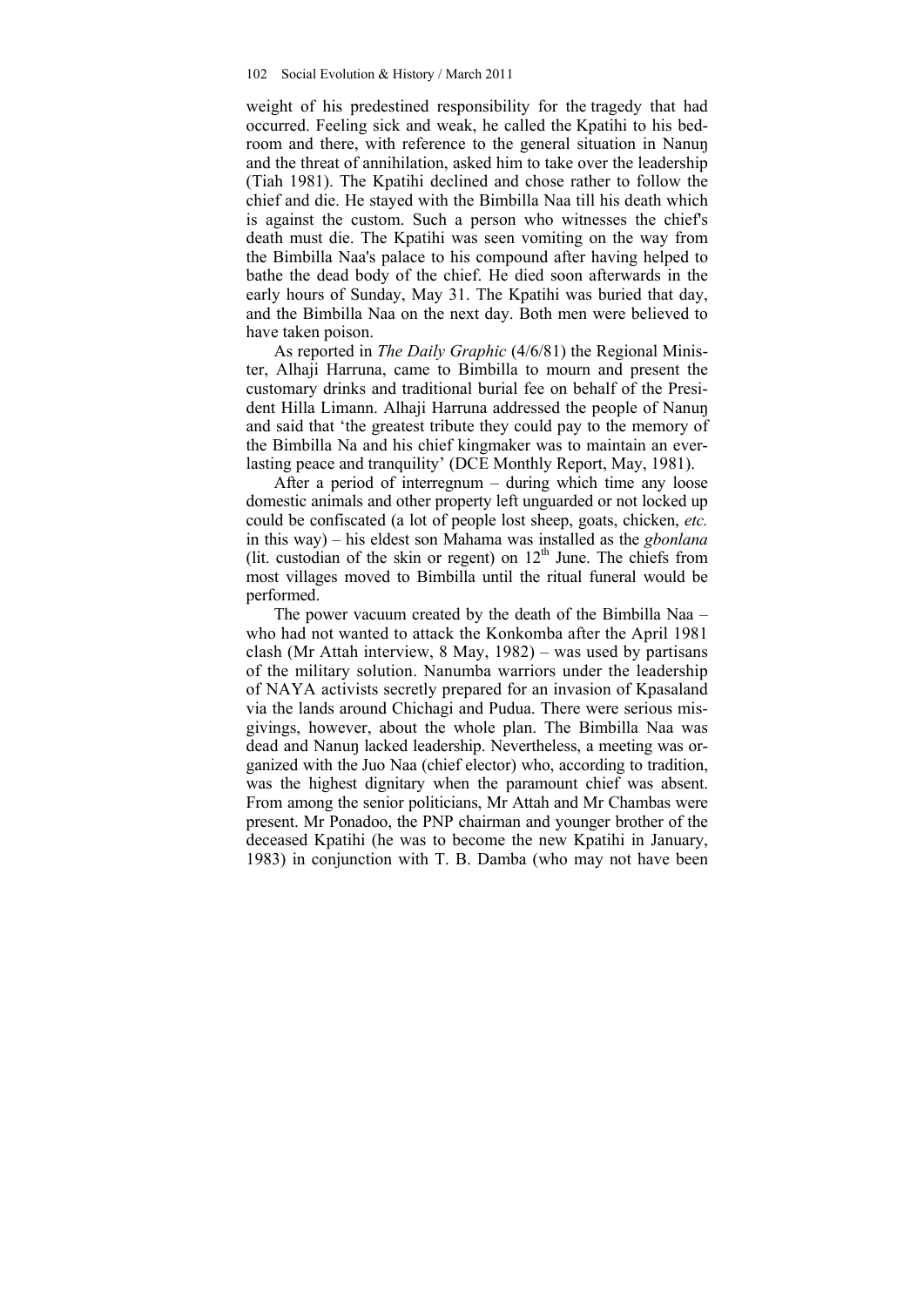present at the meeting) urged that the Konkomba be attacked via the river and Kpasaland recovered for Nanuŋ. Mr Attah said that it was 'illegal to fight other citizens in such a state like Ghana'. He left the meeting in protest. Mr Chambas also tried to persuade the young leaders that it was wrong to fight and that they had no experience as warriors. They had guns but did not know how to use them. Apparently emotions ran high, but the NAYA faction, led by Ponadoo and Damba, won over the experienced old politicians and traditional leaders who favoured a peaceful solution with the help of the government, which they believed was on their side.

## **THE JUNE 1981 WAR**

A meeting was called for Thursday  $18<sup>th</sup>$  June 1981 by the Regional Security Committee (REGSEC) at Tamale where the leaders of the KOYA and the NAYA were to meet and discuss ways of reconciliation. While the youth leaders negotiated with REGSEC, about 400 or more (Jiwah 1981, mentions 600; KOYA 1981 – 1000) Nanumba warriors, armed with hunting rifles and some other modern weapons, left Bimbilla on the night of  $18-19<sup>th</sup>$  June in four HINO seven ton trucks in the direction of Salnayili. They reportedly crossed the Oti river at Bandiyili and attacked the area around Chichaxi and Pudua. The pretext was the call for help from the Chichax Naa who was allegedly being harassed by the Konkomba living in his area and felt that the Konkomba planned a large-scale attack on Chichaxi. The departure of the best warriors left central Nanuŋ vulnerable to attack. At the Chichaxi area the rains and the guerrila tactics of the Konkomba warriors caused the Nanumba forces to be bogged down.

At the same time, *i.e.* 19<sup>th</sup> June, a very tense situation developed at Kanjo near Lungni, a larger village south of Wulensi (Wulehe in Nanuni), on the Bimbilla – Krachi road. A driver from Wulensi was killed on the road by an arrow, and his dead body was brought to Wulensi by his co-driver (Lungni Naa interview 2/11/81; Tiah 1981). According to the Konkomba, the reason for this incident was the death of Mr Makapo, a Catholic Konkomba, at Wulensi on the 19<sup>th</sup> June. He had been chased and killed near the police station by the Nanumba. The Nanumba at Wulehe were very angry and organized for revenge against the Konkomba. They allegedly tried to attack Kanjo and loot this Konkomba settlement (Jiwah 1981). Tiah (1981) reports that, on the  $20<sup>th</sup>$  June, 'unbalanced' forces of about 80 Nanumba warriors were put together in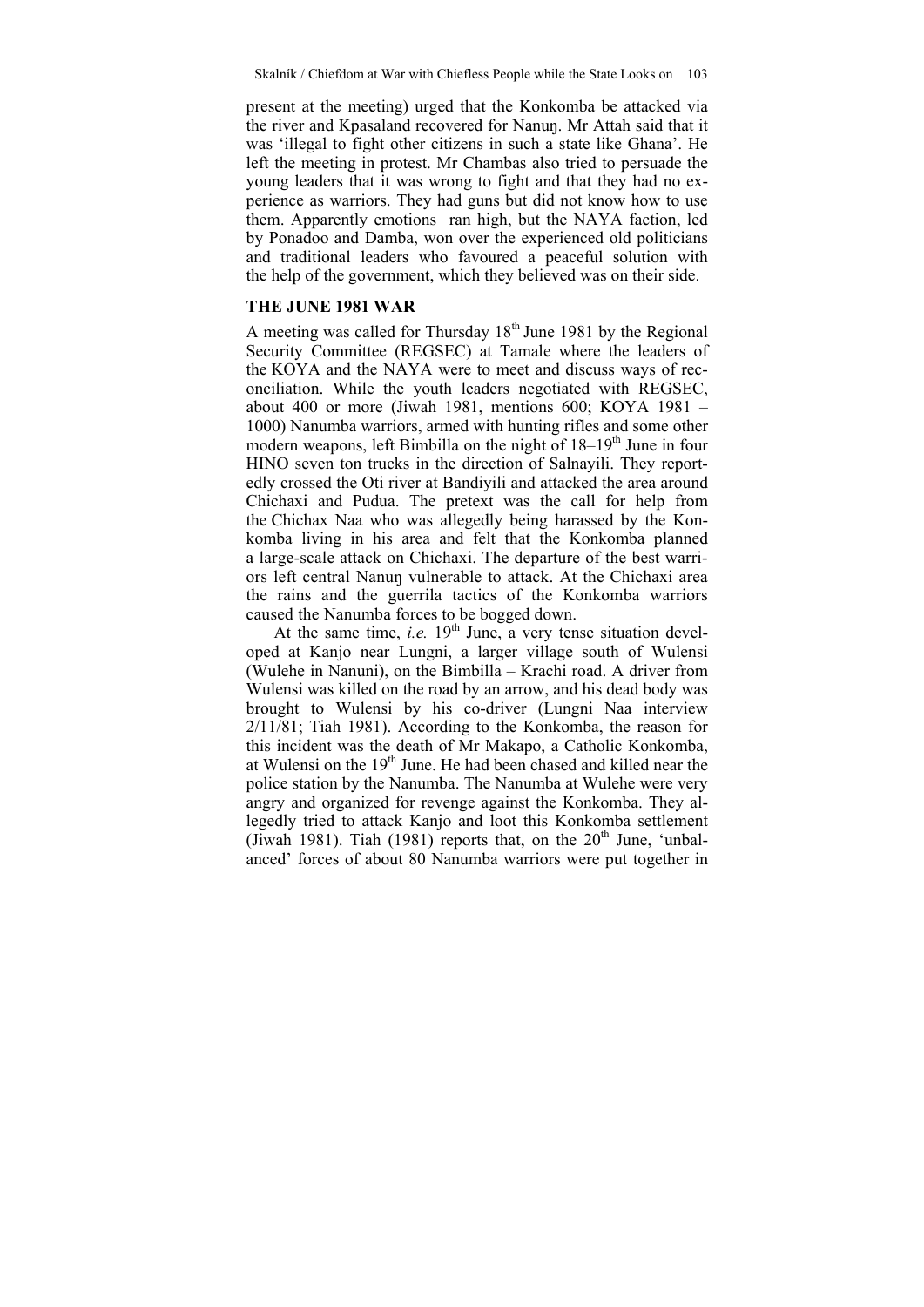Bimbilla on hearing reports of an imminent Konkomba attack from a south-westerly direction on the Sabonjida-Chamba-Dakpam-Nabayili-Bimbilla road. At both places – in and around Wulensi and around Nabayili – the Konkomba forces were far stronger than the Nanumba forces. The Nanumba soon felt their lack of guns and ammunition.

The Konkomba warriors, naked to the waist, fought mostly with bows and arrows, adopting guerrilla tactics of dispersed advances and taking cover in the bush. They were organized in groups of five and twenty, led by ex-servicemen with guns (some suggested that there were regular servicemen among them). The Konkomba warriors were reportedly pushed into battle by their women who would bring food to advance positions and threaten that their male organs would be cut off if they retreated without winning. The dead and wounded were immediately taken away from the battlefield so that the warriors could undisturbed continue fighting. War drums, tooting and war songs gave them courage (Rev. Fr. Renner interview 15/11/81).

Unlike the Konkomba, the Nanumba left their dead on the spot. At the Nabayili area, they were obliged to flee from the front when they realized that the Konkomba forces were several times more powerful. In Wulensi on Saturday,  $20<sup>th</sup>$  June, it seemed as if the Konkomba were retreating but in reality they were regrouping. Konkomba reinforcements allegedly came from all possible directions, including the Volta Region, Togo, Gonja, Afram Plains, Atebubu and even southern towns, with members of a dozen 'subtribes' pouring in. On the  $20<sup>th</sup>$ , fighting was resumed around Wulensi. A police armoured car was despatched to Wulensi, but its machine gun got stuck and only smoke bombs were fired in the direction of the approaching Konkomba hordes. The Wulehe Naa was rescued just before his palace was set alight, and he returned to Bimbilla.

Meanwhile, Bimbilla was receiving terrible reports from all sides, including the news about the Nanumba invasion across the Oti. People – especially 'workers'11 and their families, women and children of Nanumba and other origin – gathered on the grounds of the Catholic mission and the E. P. Teacher Training College. Fearing an imminent attack by the Konkomba, several thousand people sought refuge on the grounds of the two public institutions. Meanwhile, the police tried to get reinforcements and convince the army commander in Tamale of the gravity of the situation.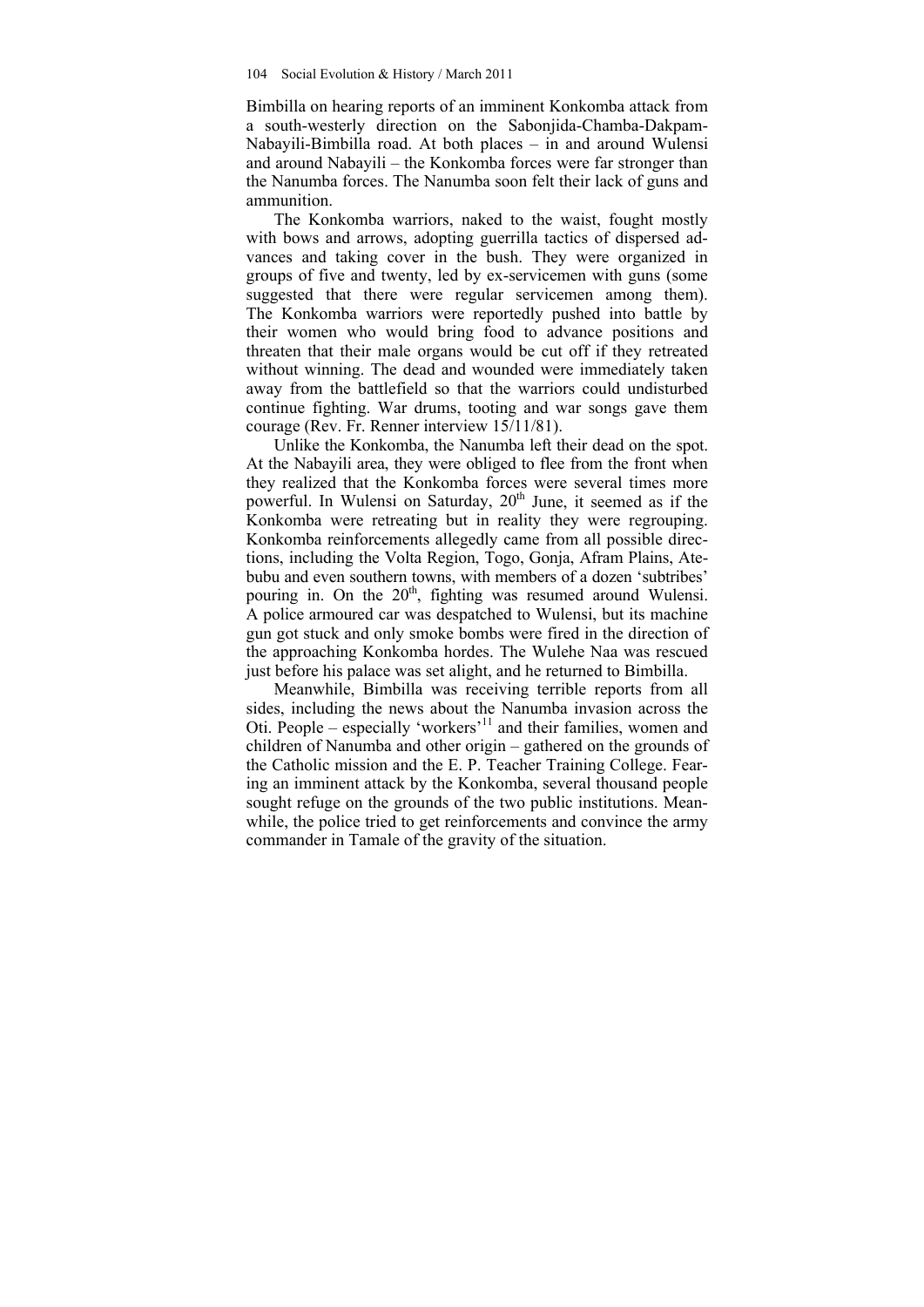The regrouped Konkomba forces attacked Wulensi in the early morning of Sunday, June 21. Nanumba warriors had run out of ammunition by that time and a large number of women and children and 'workers' took refuge in the police station. The Konkomba set fire to the whole Nanumba section of the town. All men, all male children and pregnant women were killed on sight. The Wulehe god Naa Paga, which was located in a corner of the Wulehe Naa's palace, was plundered. Finally, those hidden in the police station were summarily executed after a Nanumba warrior sought refuge there or, as was also alleged, after a shot came from the building. In the morning alone, at least 500 people were lying dead in the central part of Wulensi. Hundreds ran away towards Bimbilla, and were joined by people in nearby villages so that, by Sunday afternoon, Bimbilla had become a large refugee camp (cf. Patti Waldmeir in *West Africa* 20/7/81).

After the fall of Wulensi, the Konkomba forces attacked Dakpam, which was also without its chief (who, according to custom, was in Bimbilla waiting for the ritual funeral of the Bimbilla Naa). A few Nanumba warriors were killed and the rest of the men ran away. In Taali, traditionally warrior village for the Dakpam Naa, all the young men ran away leaving 12 old men who were hiding in the houses of local Konkomba. The warrior elders were found by the advancing Konkomba and were killed mercilessly on the spot and buried by the local Konkomba. The killers came from faraway places and the Taali Konkomba did not join them in killing the elders.

About 30 soldiers of the Ghana Army reportedly arrived in Bimbilla on Sunday, June 21, in two patrol vans. This was, obviously, not sufficient, and the Konkomba continued attacking without fear and retreated only temporarily in the afternoon of June 21, after a salvo of warning shots was fired by the handful of soldiers. On Monday, June 22, 1981 Bimbilla was surrounded by Konkomba forces especially in the south and the east of the town, *i.e.* the area between the roads leading from Salaga and Wulensi, but also from other directions. It was reported that up to 15,000 Konkomba participated in the attack on Bimbilla where terrified refugees, concentrated in the grounds of the E. P. Teacher Training College began to shout 'Be paana' (they are coming). This quite threatening invasion was forestalled at the last minute by a busload of some 70 soldiers who arrived from Tamale at 4.30 p.m. and im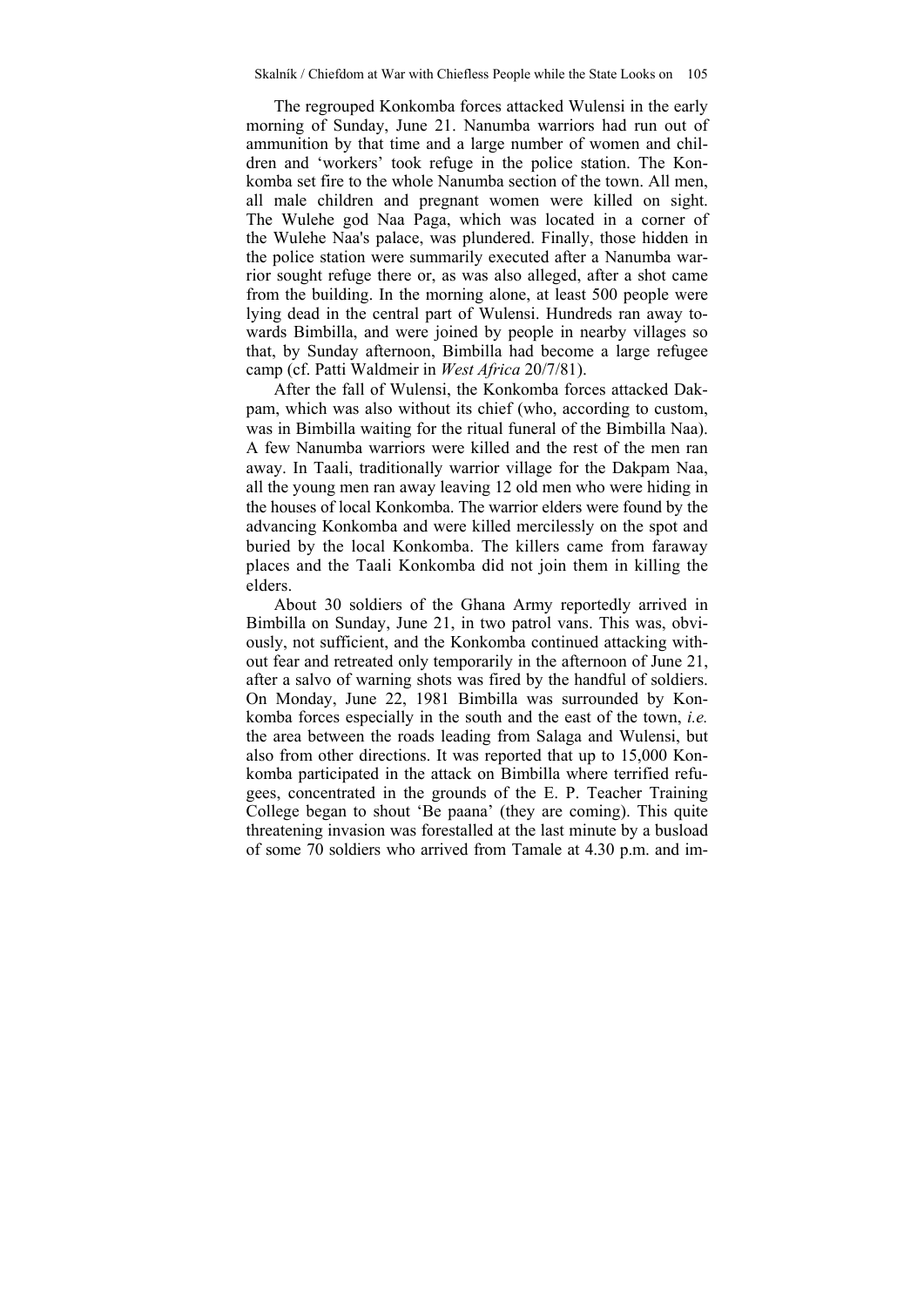mediately placed themselves between the lines of the attacking Konkomba and a small number of Nanumba warriors, and shot salvos in the air. The warriors dispersed. Bimbilla was saved. The Konkomba tried to attack again the next day, but were relatively easily rebuffed by the army. Allegedly (Tiah 1981), the Konkomba tried – unsuccessfully – to sign a treaty with the Nanumba. On  $24<sup>th</sup>$  June the last armed incident took place in Nakpaa, where the Konkomba attacked and set alight the Nanumba section of the town, including the Nakpaa Naa's palace. The death toll in Nakpaa was four.

Government-employed 'workers' of non-Nanumba origin fled their posts on hearing that the Konkomba were approaching Bimbilla and were still leaving after the Ghanaian armed forces stopped the Konkomba advance. Life in the town was paralysed for weeks. The army was strengthened on June 24, by several armoured transport vehicles of the RECCE squadron from Sunyani under the command of Lt. Tetteh. The army and the special operations police started regular patrolling of the main roads and after a ban on arms was declared by the government, they co-operated in the confiscation of firearms, bows and arrows and other hand weapons. It appeared as if the army would stay for a prolonged period of time. The area of Nanuŋ, Kpasaland included, was now calm on the surface. But, beneath, in the minds of the Nanumba and the Konkomba, hung the question of what would happen and what would be the solution to their irreconcilable positions in the conflict. It was obvious that except for Bimbilla, the Konkomba had a majority everywhere in the district and Kpasaland.

The Konkomba had, de facto, won the war. The Nanumba warriors returned humiliated from the Pudua area across the Oti because they had not achieved any of their main goals. They attacked the Konkomba around Pudua, preventing them from destroying that village, but allegedly let themselves fall into the trap of selfindulgent victorious euphoria. While roasting meat from animals which had belonged to the Konkomba, they were ambushed and many, allegedly, were killed by the Konkomba. According to Mr Salisu Wumbei, however, it was against Nanumba custom to eat war booty. The most horrible war report stated that these Nanumba warriors were all surrounded and slain one after another on the Konkomba Atigeri fetish, the rest being then set on fire in a large hut (Jiwah 1981). But Mr Chambas reported that only one man was killed at Chichaxi. One Nanumba was sent to Bimbilla with his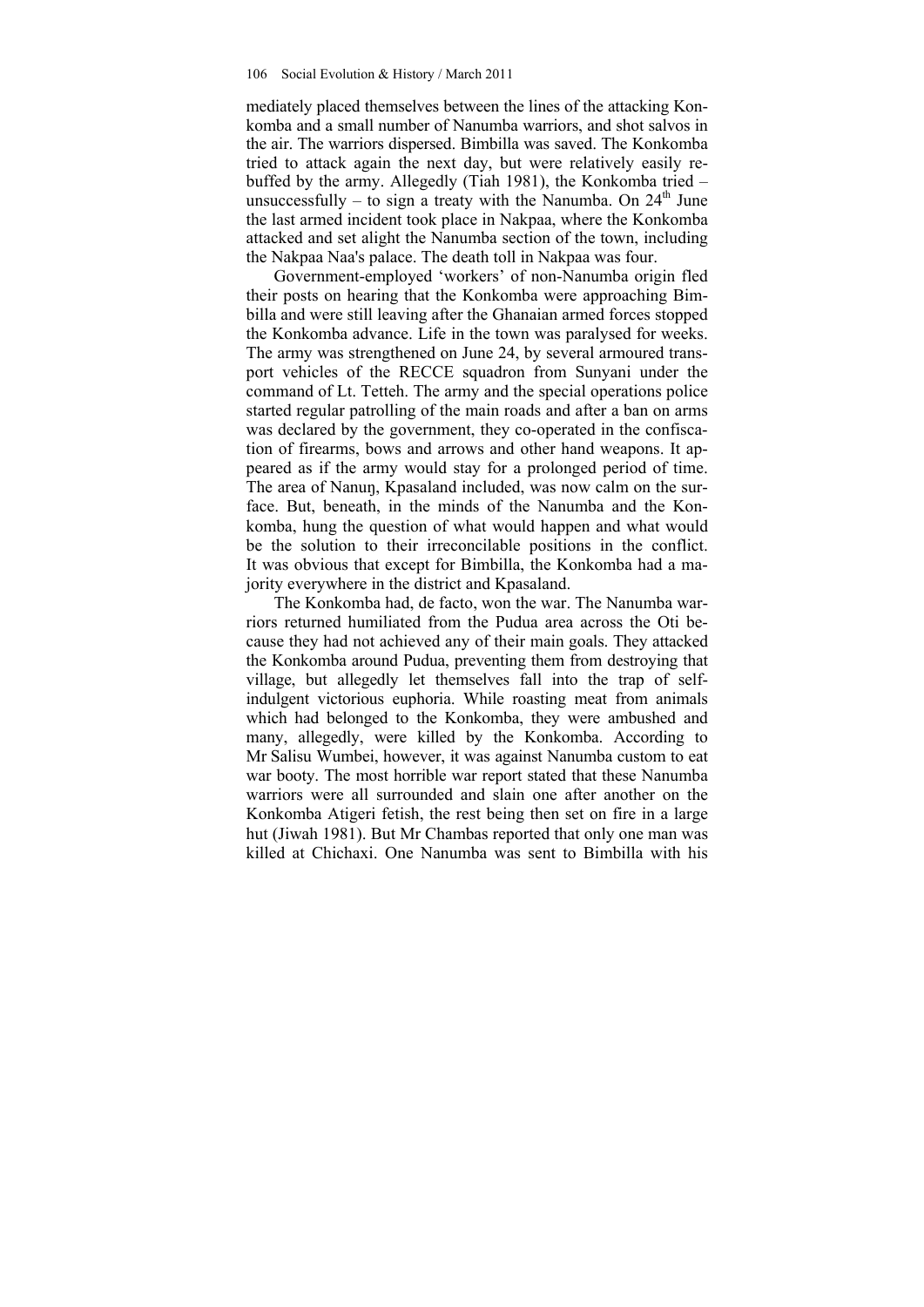hand cut off, to excite horror among the Nanumba in the town (Fr. Golla: letter of 19/10/81 and interview 30/10/81). The trans-Oti Nanumba were completely taken by surprise by the mighty Konkomba resistance and their villages were burnt down after the inhabitants fled. Bimbilla, as indicated above, was saved only at the last minute by the Ghana Army.

## **THE GHANAIAN STATE ACTIVITIES DURING THE WAR AND AFTER**

The agencies of the Ghanaian state were guilty of gross underestimation in dealing with the conflict, especially with regard to the violence which took place between April and June 1981. The District Chief Executive N'yel and his subordinates had to deal with the hostilities themselves prior to April 23 as well as after this crucial date. The DCE warned the Regional Office about the dangers of conflict in February 1981, but as usual, the Regional Office did not pay any attention to Mr N'yel's monthly reports. Subsequently, the Northern Regional Minister, Alhaji Harruna, was not even aware of the fighting in Kpasa; the Volta Regional Minister was equally oblivious. Underequipped and understaffed, the police could not prevent the killings and looting at Bimbilla and Kabuliya. The situation at Kpasaland on 25–26/4/1981 was equally marked by police incompetence and helplessness. The Bimbilla Police were prevented from going to Kpasaland because it was in the Volta Region. After the Nanumba chief Kpasa Naa demanded help in Accra at the Presidential office, some police were sent by the Volta Region to Kpasaland but that was days after the massacre at Kpasa. (Mr Chambas suspected deliberate negligence on the part of Ghana Police at Damanku, Kpasa and Nkwanta.)

There was no official recognition of the fact that the heaviest fighting and greatest number of casualties were in Kpasaland. Ghanaian sources reported about only seven victims whereas foreign sources mention 600 dead in Kpasaland. One explanation is that Alhaji Harruna was motivated to keep quiet about the violence and the dead so that he would not be accused of incompetence by the opposition. Most importantly, being from the chiefly people – the Gonja – who also have tense relations with the Konkomba (*The Daily Graphic* 16/6/81; *West Africa* 29/6/81), he personally underestimated the Konkomba. The MP for Saboba, U. Dalafu (a Konkomba), accused Alhaji Harruna of creating 'the impression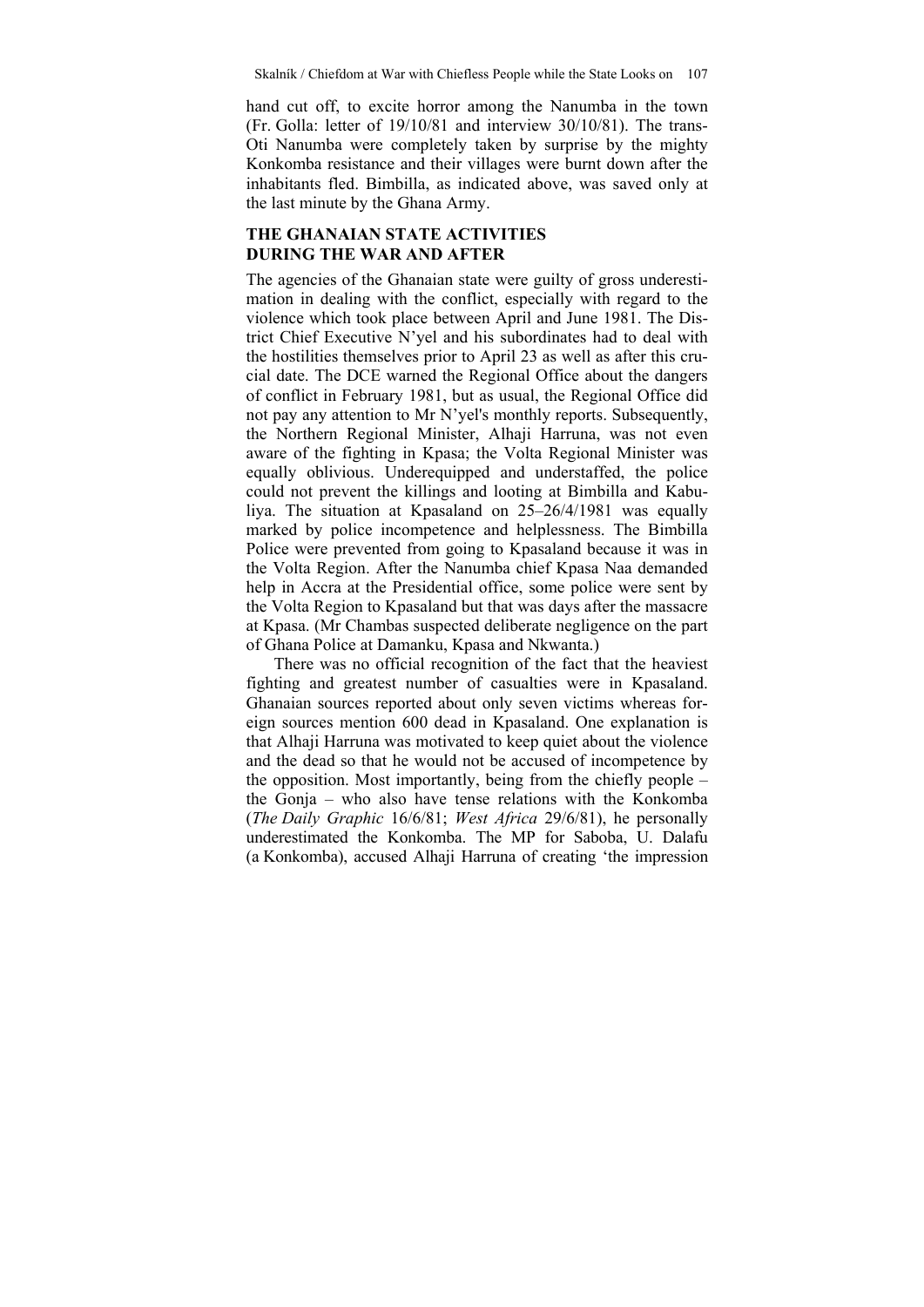that he supported the Nanumbas' because of Harruna's statement that 'the Konkombas had no right to prevent Nanumba refugees from returning to the area around Kpasa and Damanko', without mentioning that the Nanumbas also had no right to prevent Konkomba refugees from returning to the area (*The Daily Graphic* 8/6/81).

Evidence of the underestimation of the conflict can also be seen in the lack of reaction to the appeals of the DCE N'yel (and his prececessor Nsor N'yabire) and the Bimbilla Naa to include Kpasaland under the Northern administration. The May 1981 Regional Security Committee's visit and another peacemaking visit to Nanuŋ and Kpasaland by the Northern and Volta regional ministers were limited to talks with the Nanumba and the Konkomba exhorting them 'to live in peace' (DCE Monthly Report, May, 1981). Reports about the arming of both sides, rumours about weapon buying in towns, even reports of plans to procure weapons from Lebanon via Ghanaian members of the UN peacekeeping force there, all this highly alarming news was not investigated. Only a total lack of judgement or total irresponsibility could allow the hostile factions to go ahead unchecked. Nobody even considered a ban on firearms at that stage. Only when a full scale 'tribal' war was raging and the lives of thousands of people were either lost or in acute danger was the Army and Police mobilised and 'saved Bimbilla from collapse. An attempted invasion on Monday, June 22, was neutralised by the army' (DCE Monthly Report, June 1981). Information from reliable sources indicates that the commander of the Ghana Army at Tamale did not want to send his troops to Bimbilla. This was because he did not receive the right instructions from the Regional Administration and did not believe the information about the gravity of the conflict which reached him via Mr M. A. Adam, MP for Bimbilla, and directly from informal channels in Bimbilla.

The handling of the health problems arising from the conflict was also scandalous. Instead of sending extra personnel to cope with the number of injured, the Ministry of Health sent a vehicle to evacuate the staff of the Bimbilla Health Centre which was 'first to close down when the staff ran away'. The doctors and staff of the Tamale Hospital formed a mobile medical team but could not cope with the numbers and left for Tamale although there were hundreds of injured (DCE Monthly Report, June, 1981). *The Daily Graphic* reported (2/7/81) that: 'The staff of the health centre have also fled leaving the casualties to their fate. A 19 member medical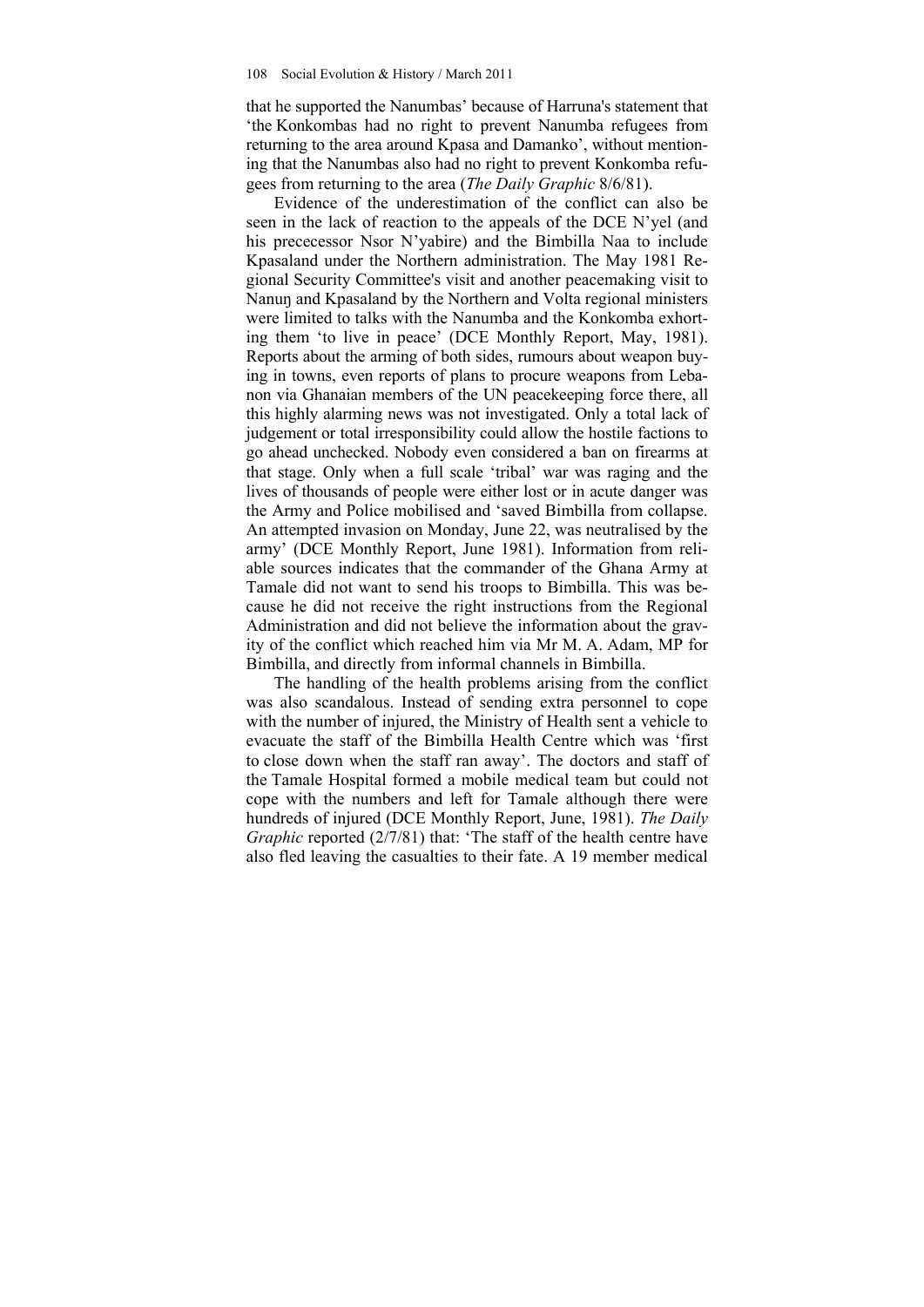team from Tamale returned home after treating one patient'. As DC conservation workers did not want to bury the bodies of the dead left by the Nanumba at Wulensi, dogs and pigs were feeding on the human flesh.

The REGSEC, led by Alhaji Harruna, visited the district on 24/6/81 only after Archbishop Dery, alarmed by the news, arrived bringing clothing and medication. The Nanumba, however, complained that R.C. priests were pro-Konkomba (*The Daily Graphic* 26/6/81; cf. Dery in *The Standard* 26/6/81). A four member parliamentary fact finding team arrived in Tamale on  $27<sup>th</sup>$  June where it met the Regional Minister Alhaji I. Harruna. After seeing the worst affected places in Nanuŋ and speaking to people involved in the conflict, the team estimated that 1500 people had died and that 27 villages had been destroyed. The team recommended setting up a Commission of Enquiry which 'will lead to the finding of a longterm solution to the remote causes of the conflict' (Report 1981). Food relief, bombastically advertised in the press, disappeared after being offloaded from aeroplanes to trucks in Tamale. The Catholic Relief Services considered sueing the state for embezzlement of this valuable foodstuff shipment (Rev. Fr. Golla, pers. comm).

Following debate in parliament on the report of the team, on July 7, 1981, the Nanumba District was declared a disaster area and the Police and Army were ordered to seize arms from unauthorised persons. The arms ban was at long last declared by a Legislative Instrument of July 7, 1981. It covered the three districts of Nanumba, Eastern Gonja and Krachi (*The Daily Graphic* 8/7/81). In the first search, 119 guns were seized (two from the Regent of Bimbilla when he went to farm) and 500 bows and arrows. The July 1981 Monthly Report of the DCE, Bimbilla, mentions seizure of 90 cap guns, 19 single barrel guns, 5 double barrel guns, 34 flint guns, 304 bows, 1371 arrows, 16 cudgels, 6 spears, 248 cartridges and 19 rounds of ammunition.

The Army also arrested Lt. J. M. Nyande (or Yande), of the Sixth Battalion Infantry, who was accused in various quarters of the 'act of genocide' because he was allegedly mobilising the Konkomba to be more efficient fighters. Other rumours singled out Nyande as the person who was supposed to have procured firearms from the Middle East for the Konkomba while he was a member of the UN peace keeping forces in Lebanon (Jiwah 1981). Nyande was released but received some anonymous messages from people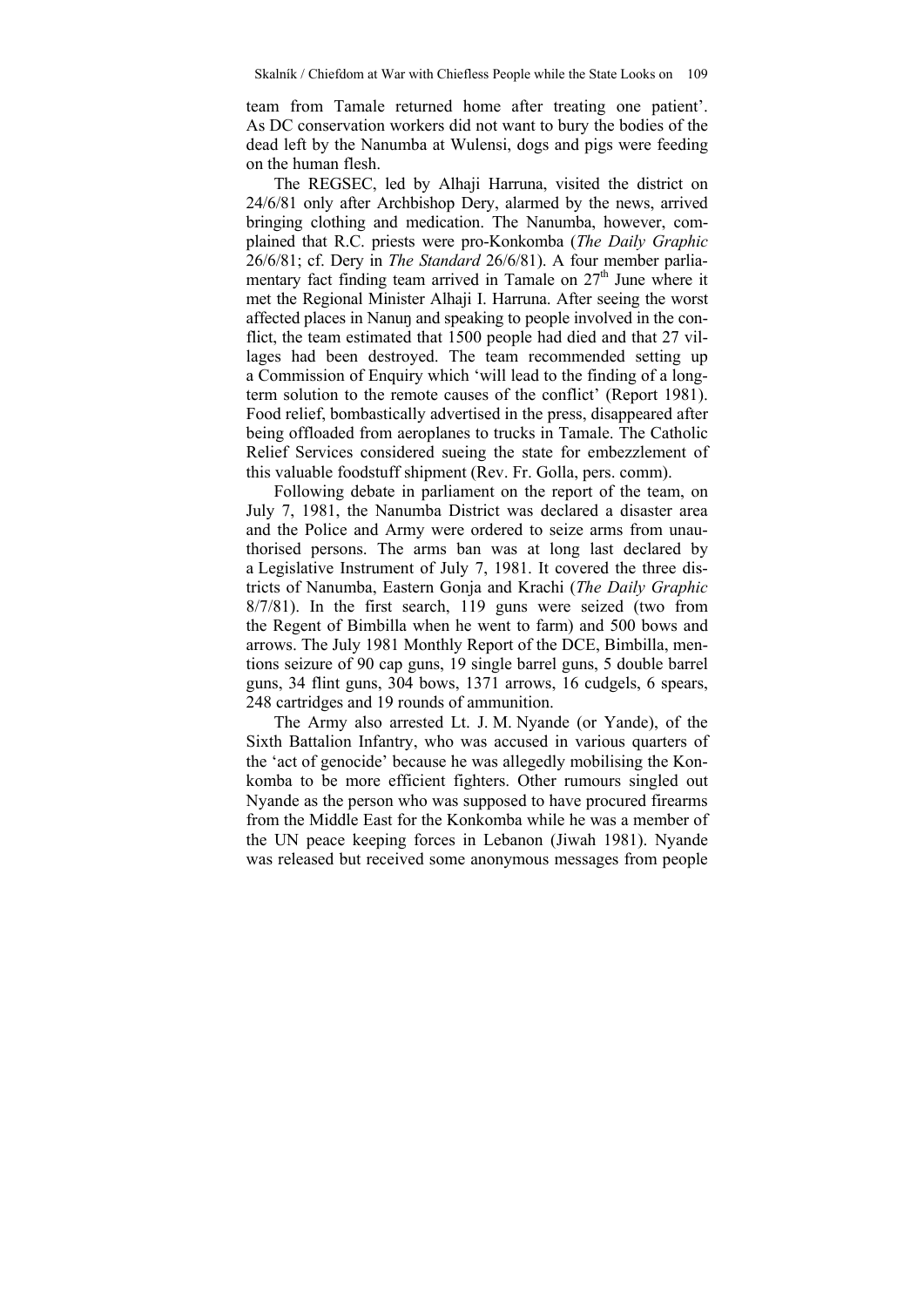at Tamale threatening him with death 'on the guillontine' (sic!). The same unknowns placed announcements on the walls of Tamale giving all Konkomba an ultimatum of 96 hours to leave the town or face death (*The Daily Graphic* 7/7/81; cf. *West Africa* 6/7/81).

In response to the report of the four-man fact finding team of parliamentarians – all Northeners – under the chairmanship of Mr Harry Gandaa (PNP Lawra-Nandom), the parliament also expressed 'grave concern about the hostilities between the two ethnic groups'. The opposition MP Mr S. Asante-Fosuhene (PFP) criticized the President and the Council of the State for 'failure to make any public utterances on the conflict'. He characterized the conflict as 'fratricidal' and remarked that some foreigners call it 'a war between two regions of Ghana'. Other members of parliament 'felt that the Northern Regional Minister and his Deputy seemed to be emotionally involved in the conflict and that they should be transferred from the region'. Mr Gandaa said that in view of the fact that both parties in the conflict believed fully in their versions of the causes of the conflict, a commission of enquiry was necessary in order to find out the objective truth.

Dr Abubakar Al-Hassan, the SDF leader in the parliament, criticized the government for disregarding MP U. Dalafu's warning in May about the explosive situation in both the Nanumba District and Kpasaland. He proposed a motion which blamed 'the Northern Regional Administration for not giving the President the actual information on the gravity of the situation'. This motion was, however, defeated by 41 to 36 votes. His party colleague, O. S. Mahamudu (MP for Mion-Nanton) 'blamed the security agencies for negligence and inefficiency which had led to the genocide'. Another member of the fact finding parliamentary team Mr P. O. Anala (PNP Sandema) 'called for concerted efforts by traditional rulers to diffuse all tensions so as to help the government to concentrate on practical solutions to our economic problems' (*The Daily Graphic* 8/7/81).

While the Ghanaians, and especially Northerners, discussed the conflict and the Southerners at last learned where Bimbilla and the Nanumba District were situated, the President, Dr Hilla Limann (a Northener) with a high powered delegation including PNP National Chairman, Ministers of Defence, Interior and Health, First Deputy Speaker of the parliament, a Supreme Court judge and the Northern Regional Minister, visited Bimbilla and the Nanumba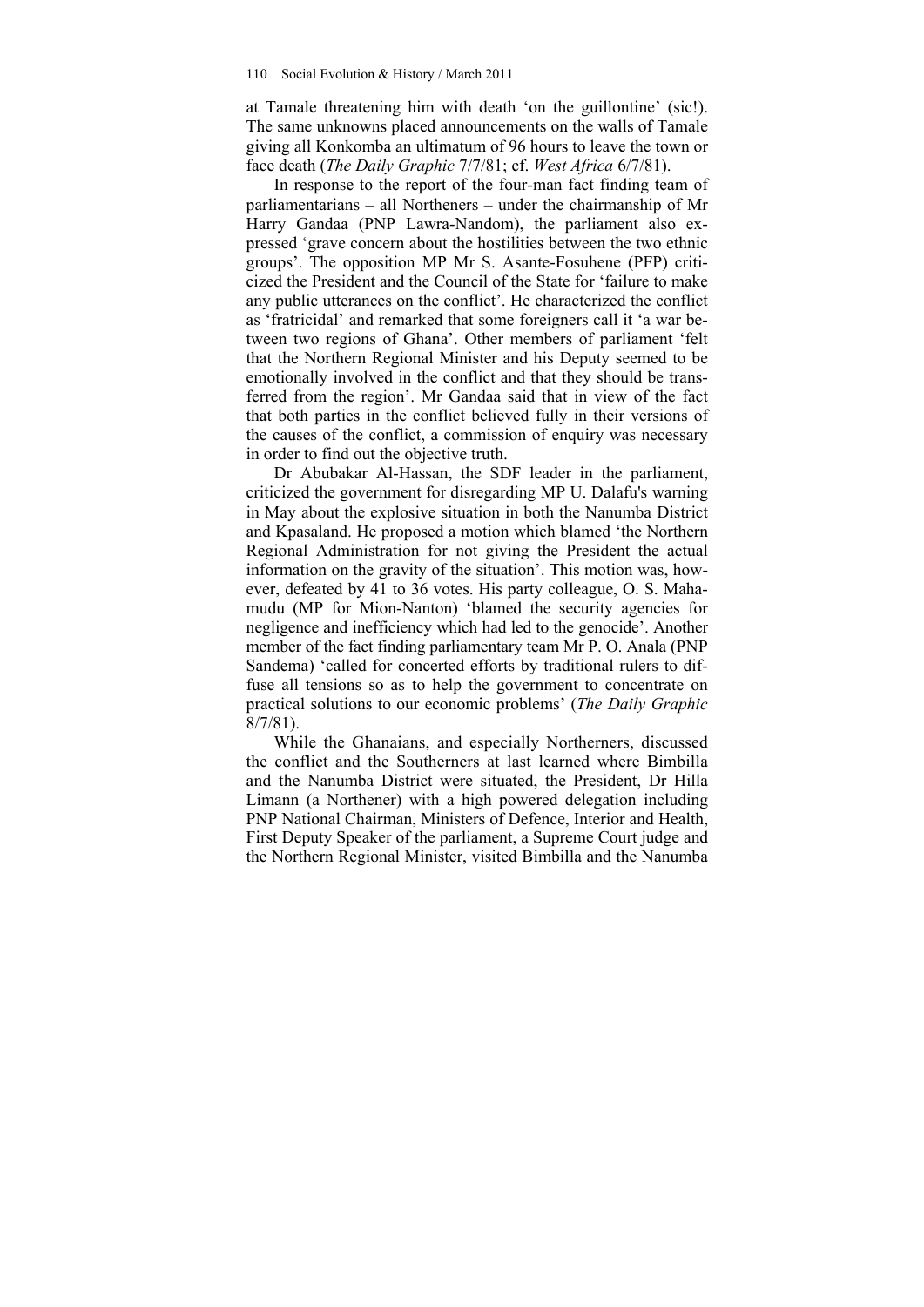District on 12–13 July. This was after speaking in Tamale with leaders of both youth associations and addressing the Regional House of Chiefs. The President with his entourage spent a night at Bimbilla, which no head of state had ever dared to do before. The vacant principal's lodge at the E. P. Teacher Training College was hastily carpeted and furnished for the purpose. The organisers of the President's trip must have had great trouble in overcoming the usual problems of Bimbilla: no drinking water, unreliable electricity supply at the college, no catering facilities.

The President came with a fixed idea of himself as peacemaker. He wanted the two warring factions to forget the recent past (1500 estimated dead, mostly Nanumba, enormous damage to houses, livestock and other property!) and live in peace with each other. He did not realize or did not want to respect the fact that there were no proper leaders on either side with authority to accept binding decisions. The gbonlana, or regent, of Bimbilla, Mahama Dasana, was a weak man with only temporary authority. The KOYA leaders, meanwhile, had all fled the district. Thus, the organisers had to import Nana Nandi, a Konkomba elder and diviner from Banda, a town in the Krachi District situated some 80 kilometres to the south of Bimbilla, deep into the Volta Region. The two quasi-leaders, not authorised by anybody, were made to shake hands as a sign of peace. Perhaps the handshake was possible only because it meant nothing to either side in the conflict. The President certainly disappointed the Nanumba who, apparently, had hoped that he would order all militant Konkomba out of the Nanumba District (and Kpasaland) as they had demanded. Instead, he showed displeasure at their insistence on the forceful expulsion of the Konkomba (DCE Monthly Report for July, 1981; Rev. Golla interview 30/10/81).

The speech of the regent, evidently compiled with the help of Mr Adam, MP for Nanumba, and other young Nanumba literate activists, stressed that the tragedy was a result of the 'invasion of Konkombas on us' and gave an historical overview of the relationship between the Nanumba and the Konkomba both in Nanuŋ and elsewhere in the North. It rejected Konkomba accusations of forced labour, *etc.* The regent argued that: 'If they claim suppression from the Nanumbas, how could they also claim to be richer. A slave can never be richer than his master'. He reiterated his right to enskin the chiefs in his traditional area and denied that right to the Kon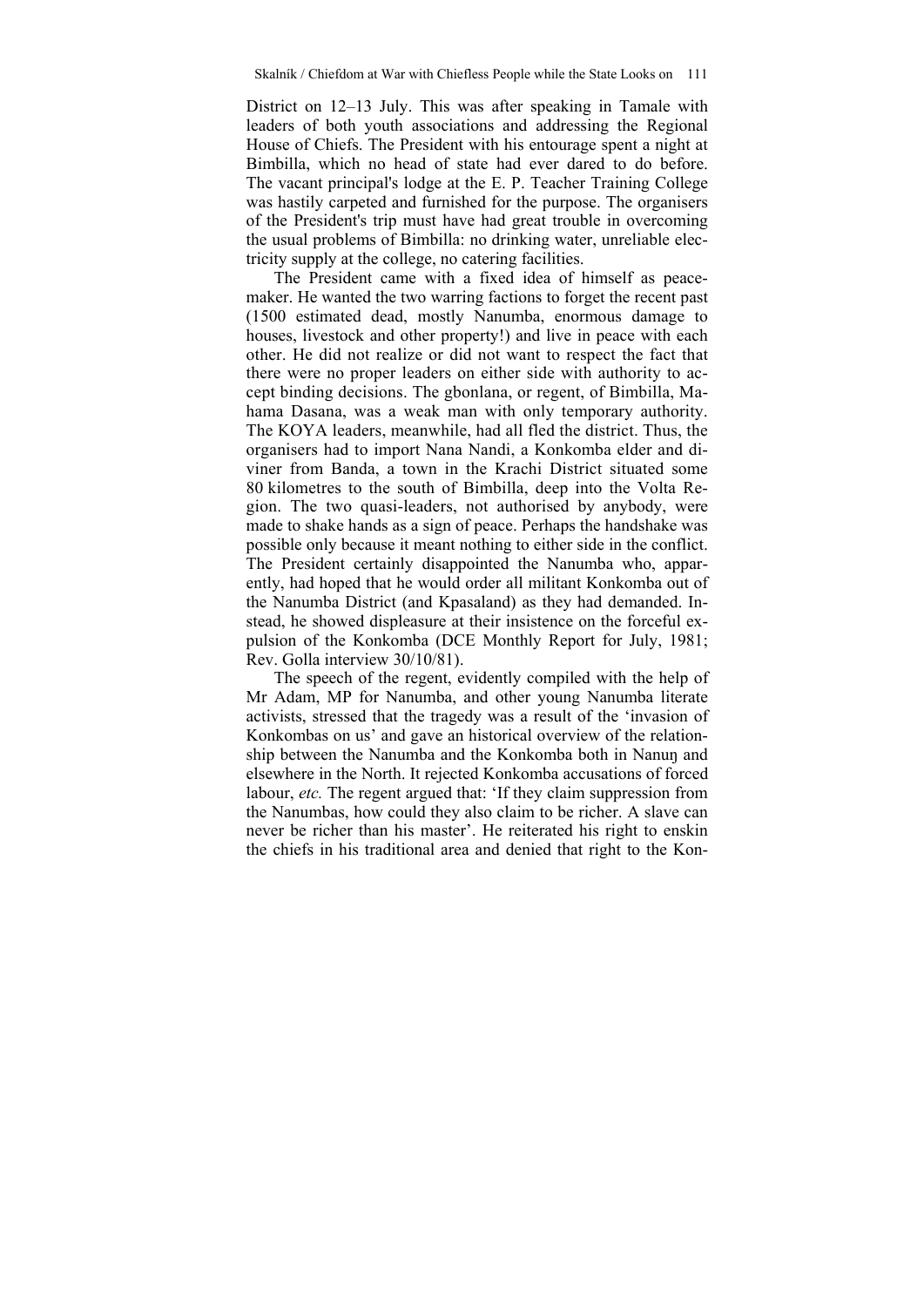komba residing in Nanuŋ. He stressed that only when it was discovered that the KOYA wanted to undermine Nanumba customs their meetings had become intolerable in the eyes of the Nanumba. The address, similar to the statement of the MP Mr Adam (6/7/81), characterized the Konkomba as a 'sociological case' of strangers without a cultural home who were the instruments of Togolese subversion and secessionist movements within Ghana.

The speech was clearly aimed at winning President Limann's support for the Nanumba. A longer quotation is useful here:

Your Excellency, do not let international intrigue to frustrate your efforts to develop Ghana. We Nanumbas are a peaceful people, devoted and loyal to every Government and also committed to farming. By their activities, the Konkombas have scared away all other Ghanaians from the District, they paralysed all schools and public services. Since the arrival of the military the Nanumbas have laid down their arms but the Konkombas have gone on burning small Nanumba settlements. These villages can be enumerated if requested.

We regard this as a war on the Republic of Ghana and not Nanumbas. They even engaged members of the regular Armed Forces of which you are the Supreme Commander. All over the place the Konkombas were on the offensive as can be seen (Dasana 1981).

The President, however, tried to be neutral, and did not accept any of the arguments that the Bimbilla regent presented to him. The Nanumba felt dejected and betrayed by the Government. The latter did not make any arrests and did not intend to punish anyone for the bloodshed (cf. Mr Adam's demands in this regard in *West Africa* 13/7/81).

The President, besides making two unrepresentative persons shake hands as a sign of peace, arranged to send blankets and clothes to the victims of the fighting. Government food relief was distributed to the refugees (1000 bags of rice, 1100 bags of maize and 640 bags of sugar). One million Cedi was voted by the parliament for relief. As I mentioned earlier, the food that had been donated by the Catholic Relief Services and was sent from Takoradi by air to Tamale (*The Daily Graphic* 11/7/81) where it should have been loaded onto Bimbilla-bound trucks, was allegedly diverted and embezzled, *i.e.* sold on the black market. When the Wulehe Naa Natogmah mentioned publicly that a new Wulensi town must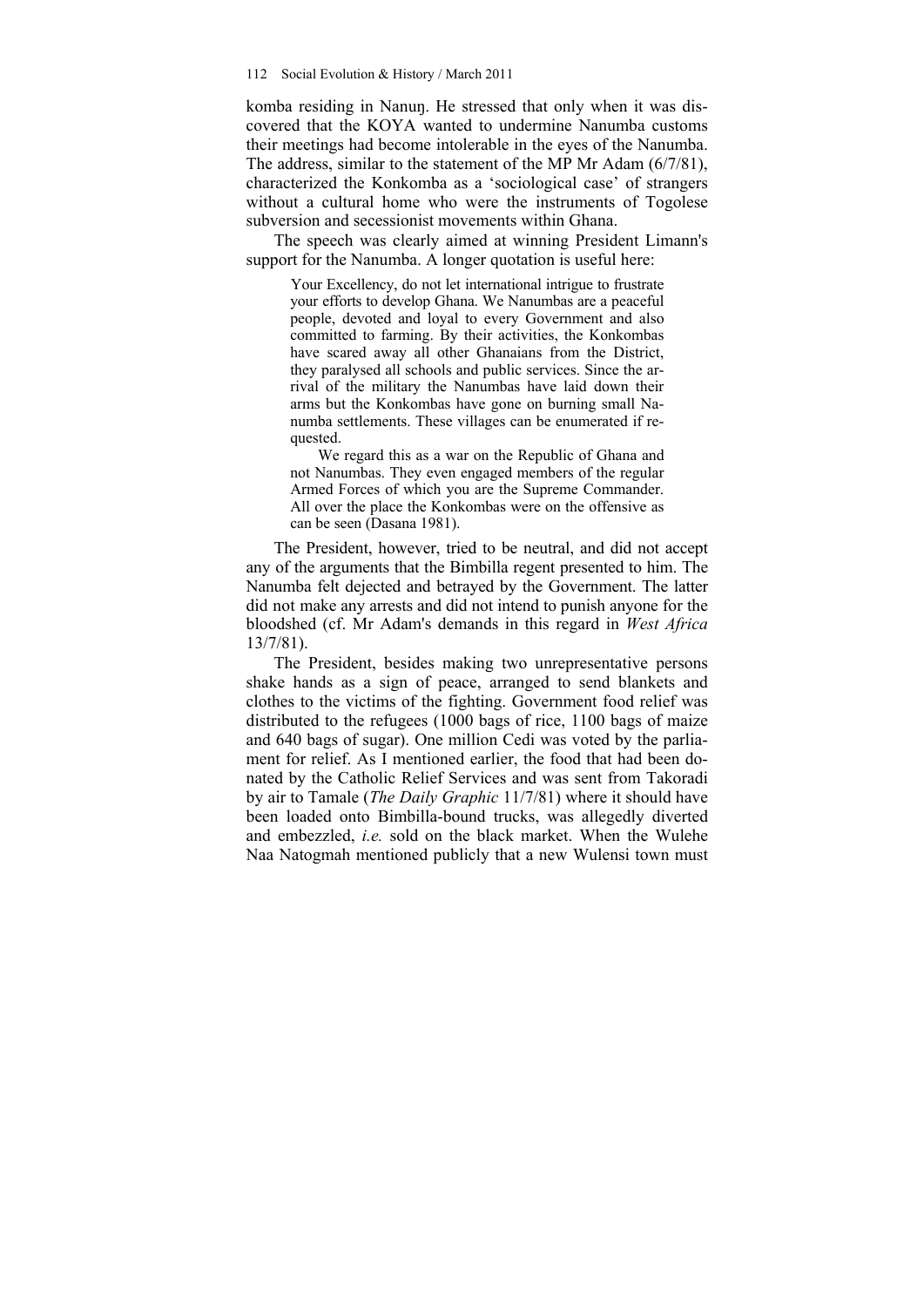be built to avoid being haunted by ghosts, the Regional Minister Harruna raised his own spectre of a 'new modern township' which might be built by the Government for the people of Wulensi (*The Daily Graphic* 18/7/81). A downpour of 'familiarisation' visits by different military and civilian personalities during July and August made Nanumba District more known to the Ghanaian public but otherwise did not bring anything positive to the people of the district. These dignitaries came mostly out of curiosity to see a disaster. Military commanders from Tamale and Accra came to review the troops stationed in the Nanumba District. Alhaji Harruna, accused from various sides of mishandling the situation, was dismissed by the President in October 1981. His deputy Alhaji Baba, a Nanumba, became the new Regional Minister.

The Commission of Enquiry began work on August 31, 1981 under the chairmanship of Justice George Lamptey, a High Court judge based at Kumasi, with two other members to help him (*The Daily Graphic* 2/9/81; DCE Monthly Report, August, 1981). A considerable number of people fulfilled their wish to testify before the commission, which had simultaneous sittings in Bimbilla and Tamale. The work of the commission was to be completed before the end of the year, but was delayed by some additional interviews. However, the coup d'état of December 31, 1981, meant the indefinite suspension of the work of the commission (along with that of all other commissions of enquiry). The other consequence of the coup for the affected area was the recall of the army and police units deployed in the Nanumba and Krachi districts in January 1982. The new  $PNDC<sup>12</sup>$  regime of Flt. Lt. J. J. Rawlings, capable of mobilising strong military deterrents, was apparently confident that no new fighting would take place. On January 5, 1982, in one of his first public speeches, Rawlings commented on the Nanumba – Konkomba conflict:

The objective of national defence includes the ensuring of national unity which began to be threatened not only by tribal campaigns sponsored by the government but also by the total ineffectiveness of the former government to curb tribal strifes of the kind that took thousands of lives in the Nanumba – Konkomba conflict as well as in a number of other similar outbreaks.

The PNDC wishes to make it clear that while we respect our traditional heritage of chieftaincy we shall not al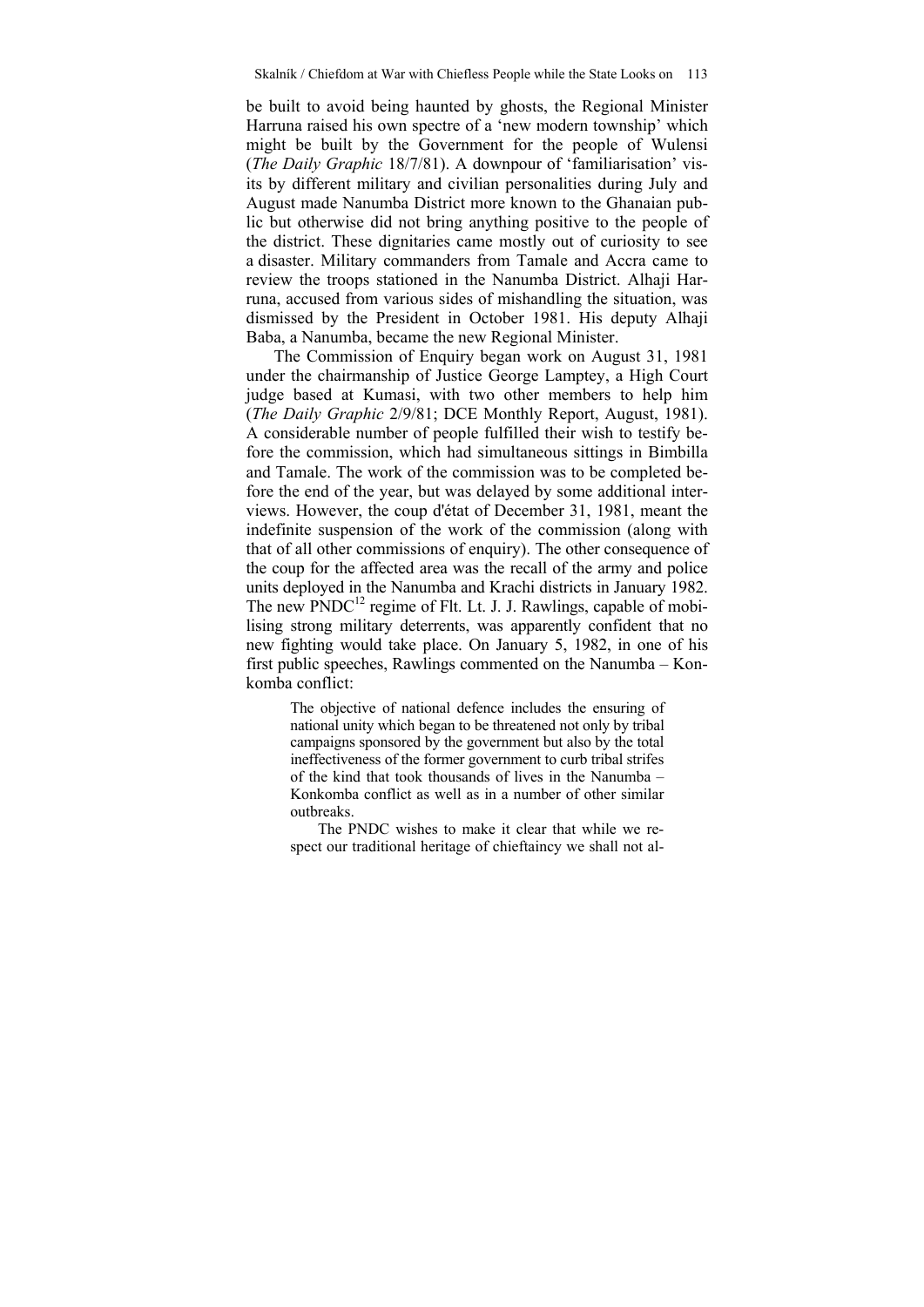low this hallowed institution of our forefathers to be used to fan pointless conflicts with resultant loss of lives (*The Daily Graphic* 6/1/82).

Very little if anything happened in 1982 towards finding a solution to the conflict. There were attempts, all unsuccessful, by the KOYA and the NAYA to institute a joint committee or have meetings for the settlement of the conflict. There were also mutual acccusations of not keeping the armistice (Dasana 1982 February and March; KOYA 1982). The Kanjo Naa, a Konkomba chief loyal to the Nanumba, travelled on a 'peace mission' to Accra to see Rawlings and presented him with new proposals for the solution of the conflict. With explicit references to the meetings and resolutions of the KOYA and the NAYA, the Kanjo Naa stated 'pointblank that any solution to the Konkomba – Nanumba dispute which is not purely traditional would not materialise'. He also argued that 'the cause of the war was TRADITIONAL and can only have a traditional solution' (Kanjo Naa 1982). I shall dwell on the problem of the causes and solution in the last section.

Here, I would like to comment on one point: the Nanumba were not only weakened by the war and its economic and moral consequences, they also lost their paramount chief, the chief skinmaker, and several other chiefs. This meant that important chieftaincies such as Bakpaba, Chamba, Nakpaa and Dakpam became vacant during the year 1981–1982. The Dakpam Naa $^{13}$  did not die but, according to custom he and other chiefs had to wait in Bimbilla for the *naakuli*, the Bimbilla Naa's ritual funeral before the election and enskinment of the new Bimbilla Naa. Up to that point, the Nanumba were 'headless' because the regent was not entitled to take any substantial decisions and, when he tried to usurp the right to nominate chiefs to the vacant chieftaincies, he was stopped by his elders and reminded that he was only serving on behalf of the *naam* but otherwise had no power. The Juo Naa, who traditionally had to lead the electors and de facto should have taken the place of the Bimbilla Naa, was a very old person without energy to carry out the task.

The regent managed to stay in office until January 1983 on various pretexts and by attaching unrealistic conditions to his father's funeral. Thus, no solution to the conflict could be sought in 1982 because there was no effective and unified leadership among the Nanumba. The NAYA could only file letters of reminder to the Reg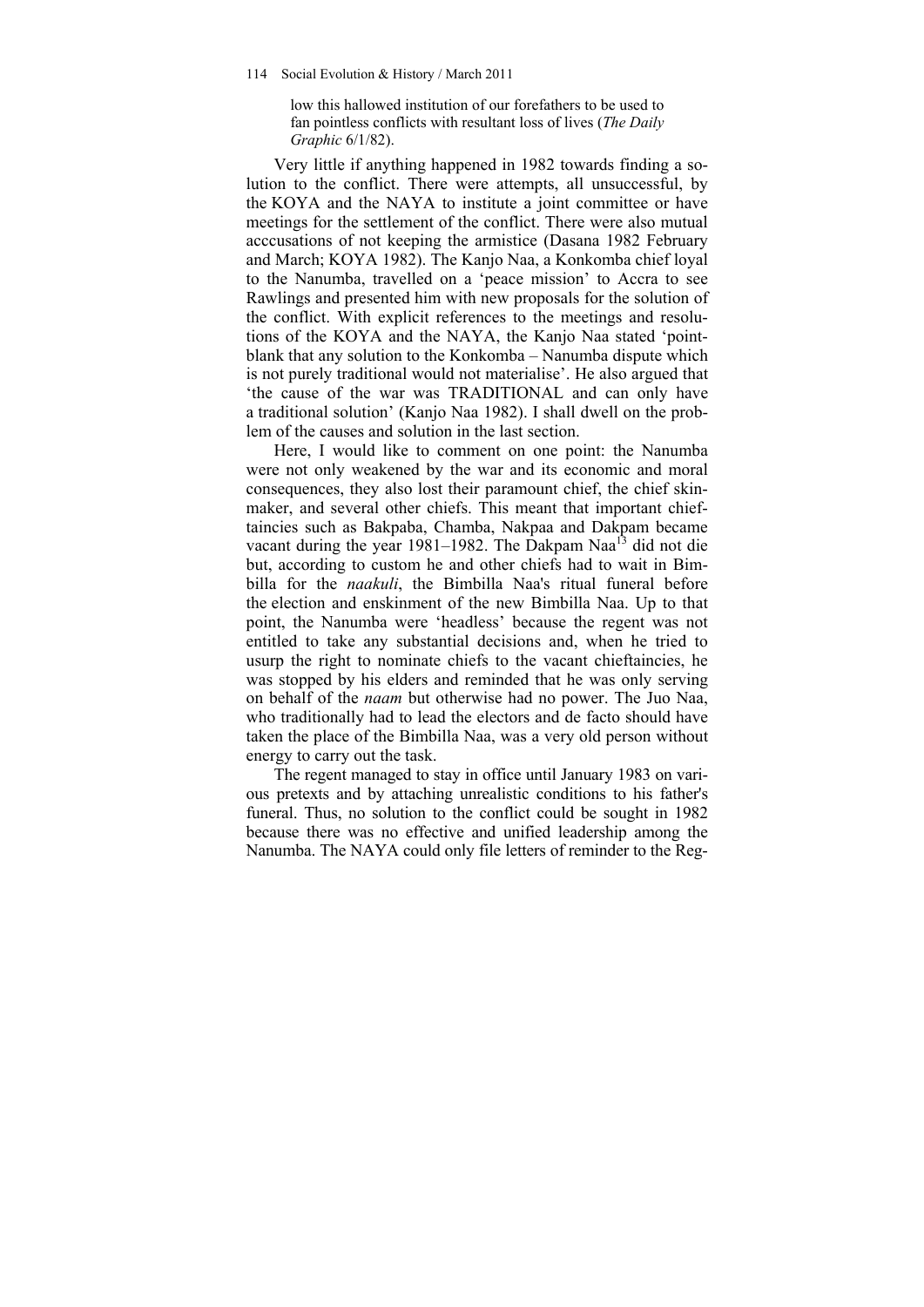istrar of the Nanumba Traditional Council, urging the council to proceed with the funerals of the deceased chiefs, especially that of the Bimbilla Naa. The NAYA stressed that 'the youth call on the Nanumba Traditional Council to have such funerals performed is purely in the interest of Nanun and not partisan. The youth feels that there is the urgent need for leadership in Nanuŋ so as to bring peace to the land'. The youth, however, could recommend but not insist. Again the very weak position of the Nanumba youth vis-à-vis the chieftaincy was demonstrated (NAYA 1982 April and May).

#### **CONCLUSION**

What lesson could be taken from the above exposé? The political arrangement allowing for the co-existence of politically diffuse ethnic groups, neo-traditional chieftaincies and the modern imported post-colonial state, has been fairly fragile, and under certain circumstances such as those created in Nanuŋ could even become dangerous for the political stability of Ghana. Whereas the two ethnic units residing in the Nanumba District, namely the Nanumba and the Konkomba, proved how difficult it is to live and work on the same territory while one insists on privileges and the other becomes richer and more numerous, the Ghanaian state was the main loser. It failed to recognize the possible trends and consequences of the conflict that it viewed as mostly traditional in nature, was unable to introduce timely preventive measures and intervened only when a major bloodshed already took place. President Limann's Third Republic was nominally democratic but economically weak thus allowing the parties in the conflict to resolve their grievances by using force. Temporarily the monopoly of the use and threat of use of physical coercion, usually reserved for the state, was seized by anarchistic Konkomba and by nominally chiefly but actually chiefless Nanumba (Skalník 1989). The military regime that followed the overthrown parliamentary democracy was almost immediately able to restore order in Nanuŋ. That was however achieved at the high price of suppressing the animosities between the Nanumba and the Konkomba and pretending that with economic improvements which indeed took place during the PNDC decade the reasons for ethnic conflicts would wither.

That the state economic weakness was not the decisive trigger for the outbreak of hostilities is exemplified by the subsequent and much more devastating conflict of 1994 when not only Nanumba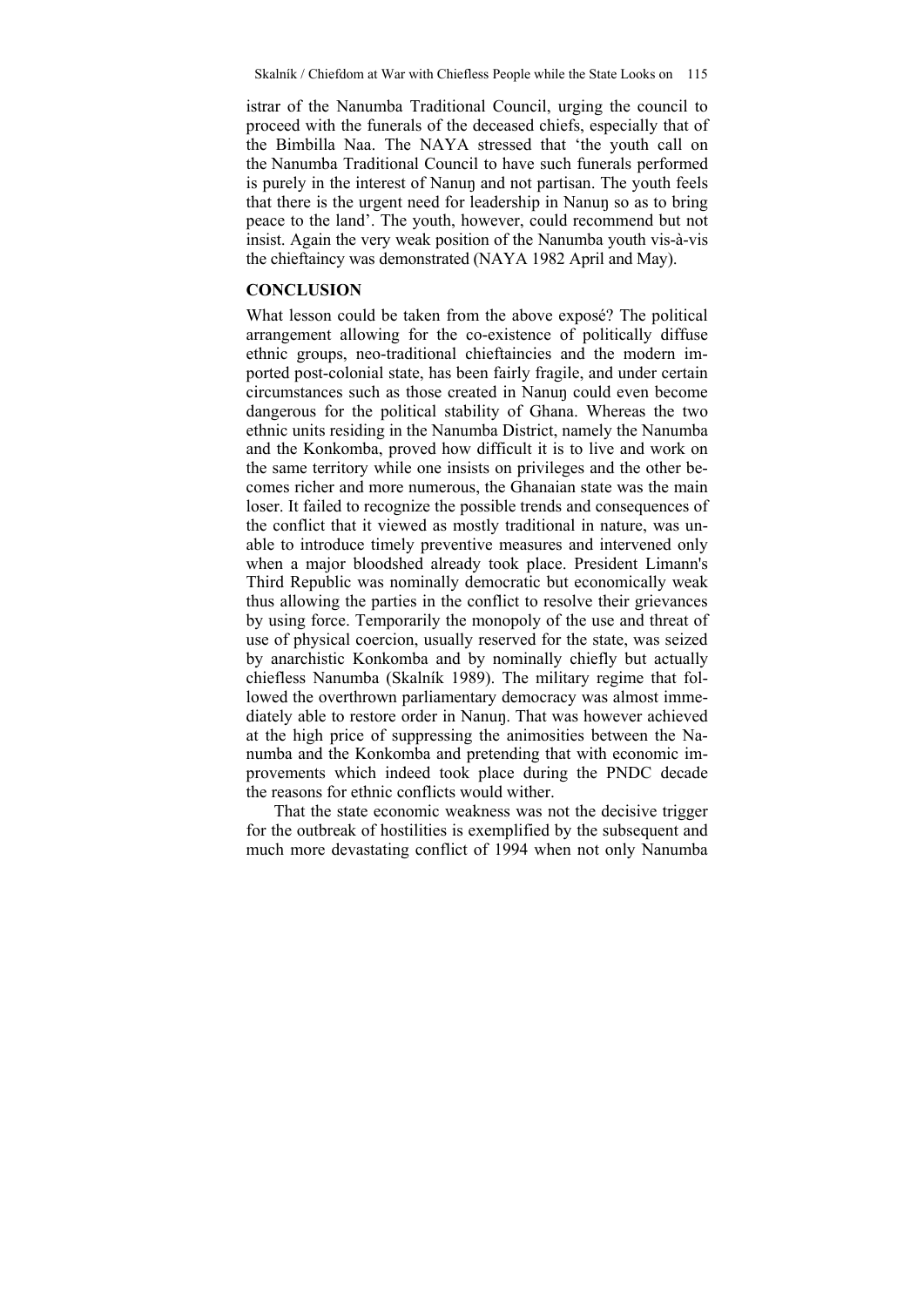and Konkomba in Nanuŋ but chiefdoms and chiefless people in seven districts of the Northern Region fought each other bitterly resulting in many more dead than in 1981 (Skalník 2002, 2003). Thus the opacity of democracy facilitates opening of old wounds and flaring up of ostensibly ethnic clashes. The point here, however, is that ethnic structure is not only cultural but predominantly political. If the state government divides the country into ethnically privileged landowners and those who have to respect this order, an explosive situation is created because the chiefdoms feel constitutionally supported by the state but chiefless people increasingly claim their universal rights of citizenship which are valid irrespective of the legal existence of privileged landownerships. The legal pluralism, pluralism of identities and political culture, and ambivalence of belonging are at the root of such conflicts like the one analyzed in this article. The attempts at labelling one of the groups in the conflict as foreigners (*i.e.* not citizens of Ghana) are further steps in creating the preconditions for a civil war such as that which recently unfolded in Côte d'Ivoire.

#### **NOTES**

<sup>1</sup> The bulk of this text is based on data collected in Ghana during my anthropological fieldwork, mostly in the years 1978–1983.

2 There were exceptions such as Mair 1934 or Fallers 1965.

3 See Skalník 2004, 2009.

<sup>4</sup> I carried out my intensive anthropological fieldwork in the years 1978– 1983, with subsequent field visits in 1986, 1994, 1997 and 2003. My first field report is available in Skalník 1979. The conflict under study was submitted to less extensive analyses in Skalník 1983, 1986, 1987, 1989. Subsequent publications by other authors that refer to the topic of this study will be analyzed in a forthcoming monograph. That will take into account also the developments since the 1981 conflict.

<sup>5</sup> The cases which could not be resolved by traditional court were referred to the lowest level of state judicial system.

<sup>6</sup> One might argue that the young literate leaders managed so well because the political culture of the Konkomba allows for those who assume authority by merit.

<sup>7</sup> The Bimbilla Naa Dasana died on  $31<sup>st</sup>$  May 1981.

<sup>8</sup> It was known that the Konkomba do not, as a rule, kill women unless they are pregnant – the reason being that pregnant women can bear baby boys, future possible avengers. Women who are not pregnant can still bear children for the Konkomba.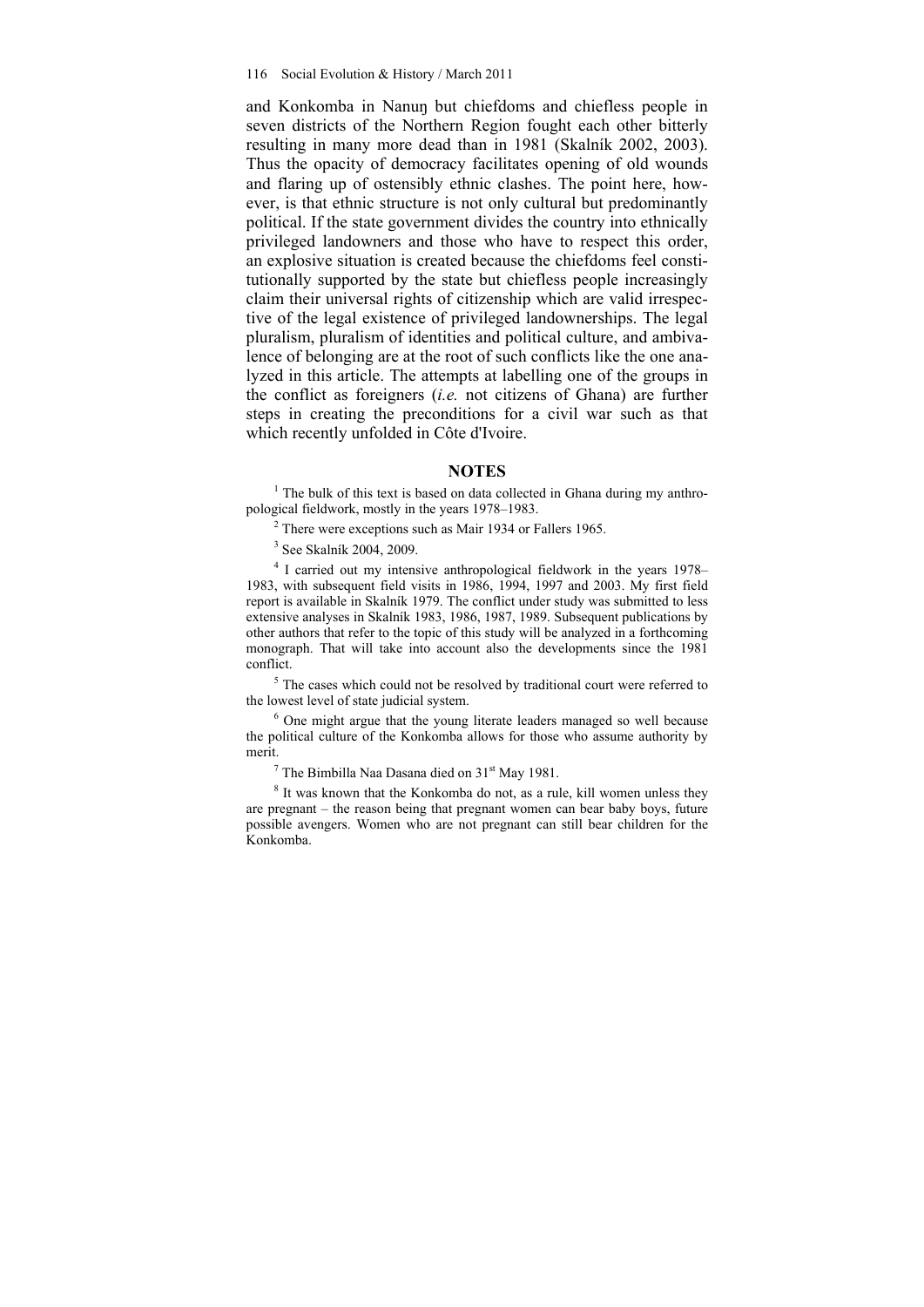9 Batu was nicknamed 'Konkomba DC' because he was the most influential Konkomba businessman in Nanuŋ.

<sup>10</sup> Died in January 1982 in Accra among those military personnel who were opposed to Rawlings' II takeover.

 $11$  In Ghana 'workers' are the people employed by the state, irrespective of the work they do.

<sup>12</sup> Provisional National Defence Council ruled in Ghana between 1981–1992. See Jeffries 1982; Pieterse 1982; Konings 1983; Pellow 1983; Skalník 1992.

<sup>13</sup> He subsequently became the paramount chief in February 1983.

## **REFERENCES**

Bazin, J., and Terray, E. (eds.)

1982. *Guerres de lignages et guerres d'Etats en Afrique*. Paris: Editions des Archives Contemporaines.

Chagnon, N. A.

1968. *Yąnomamö. The Fierce People*. New York: Holt, Rinehart and Winston.

Drucker-Brown, S.

1975. *Ritual Aspects of the Mamprusi Kingship*. Leiden – Cambridge: Afrika-Studiecentrum and African Studies Centre.

Fallers, L.

1965. *Bantu Bureaucracy. A Century of Political Evolution among the Basoga of Uganda*. Chicago: University of Chicago Press.

Fortes, M.

1940. The Political System of the Tallensi of the Northern Territories of the Gold Coast. In Fortes, M., and Evans-Pritchard, E. E. (eds.), *African Political Systems* (pp. 239–271). London: Oxford University Press.

Goody, J.

1971. *Technology, Tradition, and the State in Africa*. London: Oxford University Press.

Grinin, L. E., Carneiro, R. L., Bondarenko, D. M., Kradin, N. N., and Korotayev, A. V. (eds.)

2004. *The Early State, Its Alternatives and Analogues*. Volgograd: Uchitel Publishing House.

Haas, J. (ed.)

1990. *The Anthropology of War*. Cambridge: Cambridge University Press.

Jeffries, R.

1982. Rawlings and the Political Economy of Underdevelopment in Ghana. *African Affairs* 81(324): 307–317.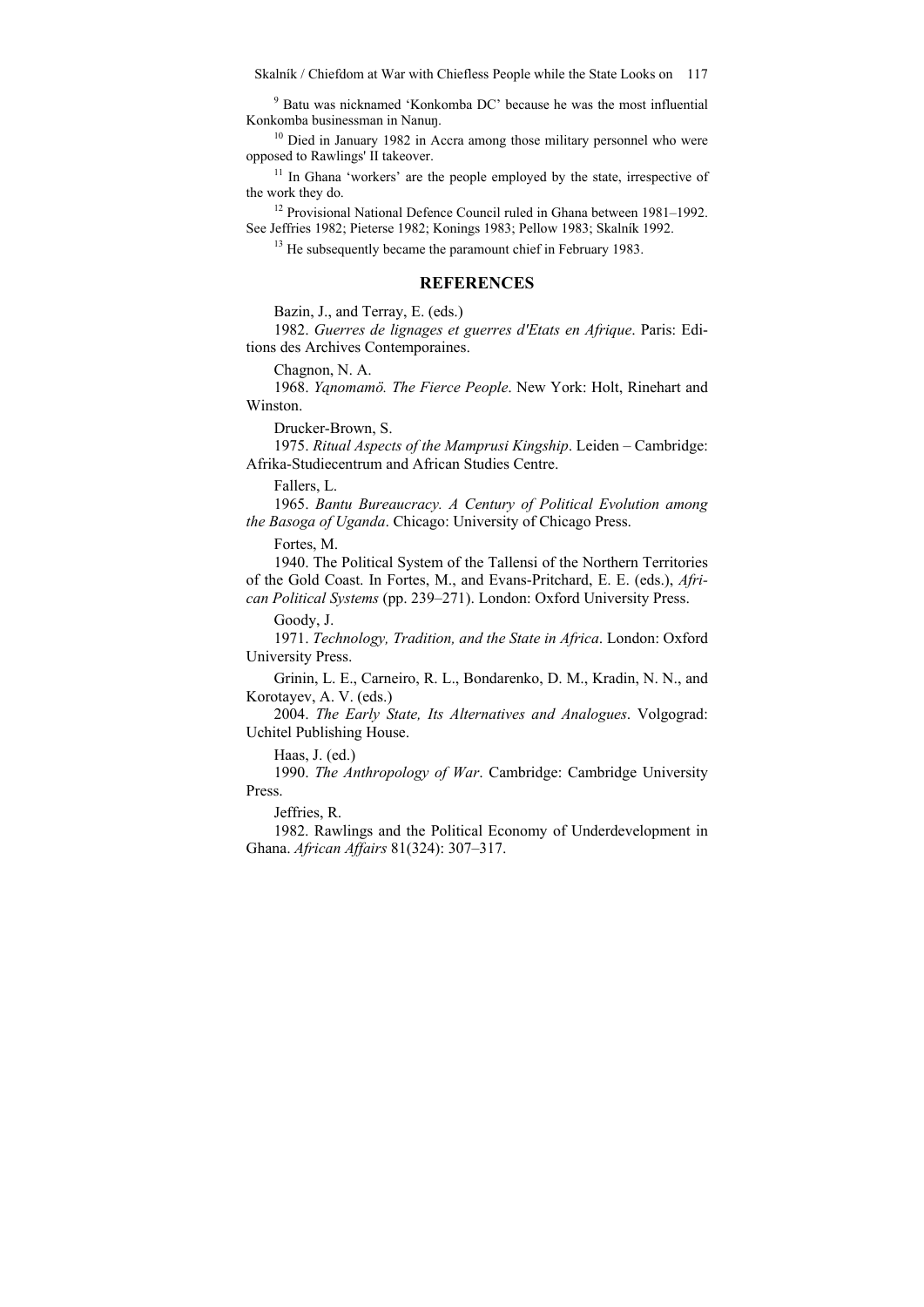Konings, P.

1983. Rawlings en de revolutie in Ghana. *Derde Wereld* 4: 51–66.

Kradin, N. N., and Lynsha, V. A. (eds.)

1995. *Alternative Pathways to Early State.* International Symposium. Vladivostok: Dal'nauka.

Lemonnier, P.

1990. *Guerres et festins. Paix, échanges et compétition dans les Highlands de Nouvelle Guinée*. Paris: Editions de la Maison des Sciences de l'Homme.

Mair, L. P.

1934. *An African People in the Twentieth Century*. London: George Routledge and Sons.

Nettleship, M. A., Givens R. D., and Nettleship, A. (eds.)

1975. *War, Its Causes and Correlates*. The Hague: Mouton Publishers. Pellow, D.

1983. Coping Responses to Revolution in Ghana. *Cultures et Developpement* 1: 11–35.

Pieterse, J.

1982. Rawlings and the 1979 Revolt in Ghana. *Race and Class* XXIII 4(4): 251–273.

Sigrist, C.

1979. *Regulierte Anarchie. Untersuchungen zum Fehlen und zur Entstehung politischer Herrschaft in segmentaeren Gesellschaften Afrikas*. 2<sup>nd</sup> ed. Frankfurt: Syndikat.

Skalník, P.

1983. Questioning the Concept of the State in Indigenous Africa. *Social Dynamics* 9(2): 11–28.

1986. Nanumba Chieftaincy Facing the Ghanaian State and Konkomba 'Tribesmen': An Interpretation of the Nanumba – Konkomba War of 1981. In van Binsbergen, W., Reyntjens, F., and Hesseling, G. (eds.), *State and Local Community in Africa* (pp. 89–109). Brussels: CE-DAF/ASDOC.

1987. On the Inadequacy of the Concept of the 'Traditional State' (illustrated with ethnographic material on Nanun, Ghana). *Journal of Legal Pluralism* 25/26: 301–325.

1992. Rawlings' 'Revolution in Ghana: Countrywide and District Levels. *Asian and African Studies* 1(2): 190–203.

1996. Authority versus Power: Democracy in Africa Must Include Original African Institutions. *Journal of Legal Pluralism and Unofficial Law* 37–38: 109–121.

2002. The State and Ethnopolitical Identities (the Case of Community Conflicts in Northern Ghana). *Nouveaux Mondes* 10: 141–166.

2003. Nanumba versus Konkomba: An Assessment of a Troubled Coexistence. In van Binsbergen, W. (ed.), *The Dynamics of Power and*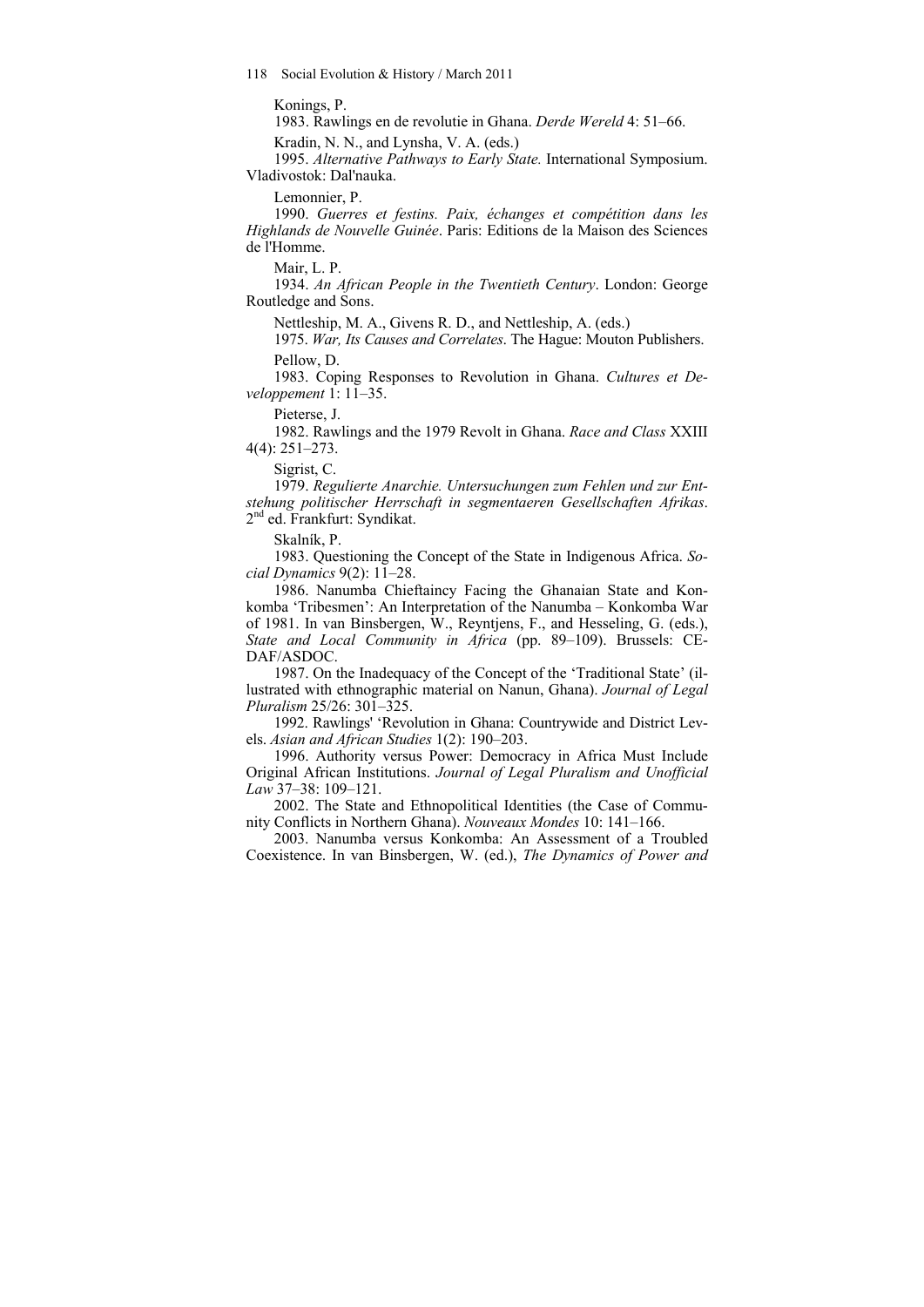*the Rule of Law. Essays on Africa and Beyond in Honour of Emile Adriaan B. van Rouveroy van Nieuwaal* (pp. 69–78). Münster – Leiden: LIT and African Studies Centre.

2004. Chiefdom: A Universal Political Formation? *Focaal. European Journal of Anthropology* 43: 76–98.

2009. Rethinking Chiefdoms. In Bellagamba, A., and Klute, G. (eds.), *Beside the State. Emergent Powers in Contemporary Africa* (pp. 183–192). Köln: Köppe.

Skalník, P. (ed.)

1989. *Outwitting the State*. Political Anthropology 7. New Brunswick, NJ: Transaction.

Staniland, M.

1975. *Lions of Dagbon: Political Change in Northern Ghana*. Cambridge: Cambridge University Press.

Tait, D.

1953. The Political System of Konkomba. *Africa* 23: 213–223.

1958. The Territorial Pattern and Lineage System of Konkomba. In Middleton, J., and Tait, D. (eds.), *Tribes without Rulers. Studies in African Segmentary Systems* (pp. 167–202). London: Routledge and Kegan Paul.

1960. The Political System of Konkomba. In Ottenberg, S., and Ottenberg, P. (eds.), *Cultures and Societies of Africa* (pp. 271–283). New York: Random House.

1961. *The Konkomba of Northern Ghana*. London: Oxford University Press.

Tamakloe, E. F.

1931. *A History of the Dagbamba People*. Accra: Government Printer.

Togo

1955. *Togoland under United Kingdom Administration. Report for the Year 1955*. London: Her Majesty's Stationery Office.

Tymowski, M.

2009. *The Origins and Structures of Political Institutions in Pre-colonial Black Africa. Dynastic Monarchy, Taxes and Tributes, War and Slavery, Kinship and Territory*. Lewiston; Queenston; Lampeter: The Edwin Mellen Press.

#### **Unpublished Documents (except letters, interviews and monthly reports)**

Abudulai, D.

1981. A Speech by Bimbilla-Na, Dasana Abudulai, Paramount Chief of the Nanumba Traditional Area on the Occasion of a Peace Mission to Bimbilla by the Volta Regional Minister and the Northern Regional Minister on Thursday,  $21<sup>st</sup>$  May.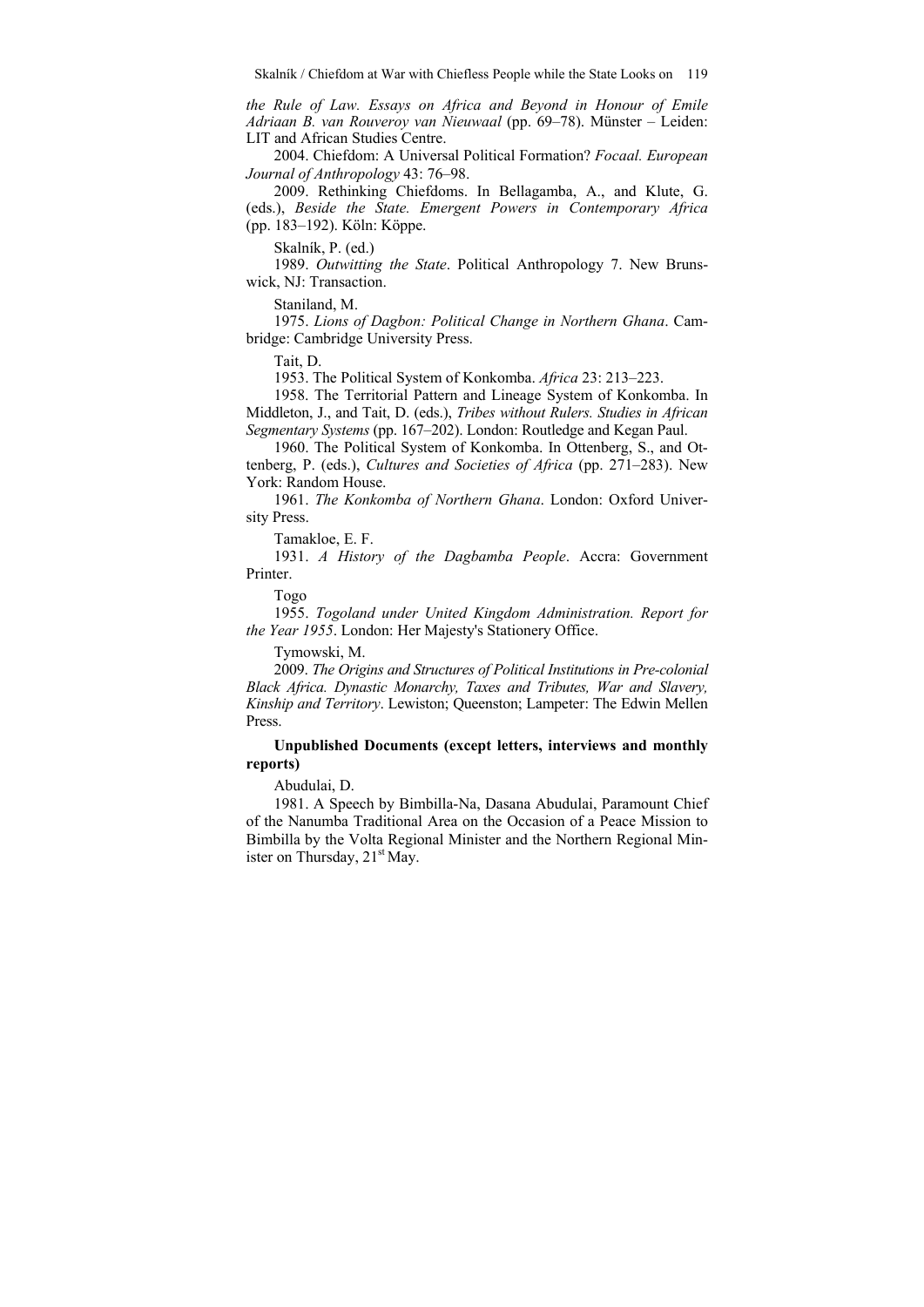#### Adam, M. A.

1979. Batu's Secret Tribunals and Military Molestation, 23<sup>d</sup> November. 1981. Statement on the Nanumba – Konkomba Affair by M. A. Adam, Member of Parliament for Nanumba,  $6<sup>th</sup>$  July.

Chambas, A. A.

1981. Evidence by Abdul Alhassan Chambas – Farmer (Ex-District Commissioner in the Nkrumah Regime).

Dasana, M.

1981. Speech by Mahama Dasana, Regent of Bimbilla, on the Occasion of the Visit of His Excellency, President of the Republic of Ghana to Bimbilla on Sunday, 11<sup>th</sup> July.

1982. Speech by Mahama Dasana, Regent of Bimbilla on the Visit of the P.N.D.C. Secretary for the Northern Region to Bimbilla on Sunday, 28<sup>th</sup> February.

1982. Address by Mahama Dasana, Regent of Bimbilla and Ag. President of the Nanumba Traditional Council at a Meeting of the Council Held on Friday, 5<sup>th</sup> March, 1982, in the Local Council Hall, Bimbilla.

Jiwah, Mr.

1981. Nanumba – Konkomba Conflict. Typescript, 29 pages.

Kanjo Naa

1982. Speech Delivered by the Kanjuo-Na, Chief of Konkombas in the Nanumba Traditional Area to the Chairman of the Provisional National Defence Council, Flt. Lt. John Jerry Rawlings.

KOYA

1978. Memorandum on Konkomba Lands Submitted by the Konkomba Youth Association on behalf of the Chiefs and People of the Konkomba Traditional Area, 10<sup>th</sup> April.

1981. Memorandum Submitted by Konkomba Youth Association to His Excellency the President, Dr. Hilla Limann on His Visit to the Northern Region to Settle the Nanumba/Konkomba Conflict on Saturday,  $11^{th}$  July.

1982. Welcome Address by the Elders and Youth of Konkomba Traditional Area at a Durbar of Elders and Youth at Saboba on Friday, 9<sup>th</sup> April.

NAYA

1981. Committee of Nanumba Youth Association Meeting with Konkomba Youth Association (Bimbilla Branch),  $25<sup>th</sup> March$ .

1981. Statement of the Nanumba Youth Association on the Konkomba – Nanumba Conflict, July.

1981. Memorandum on the Nanumba – Konkomba Conflict Presented by the Nanumba Youth Association, 8<sup>th</sup> September.